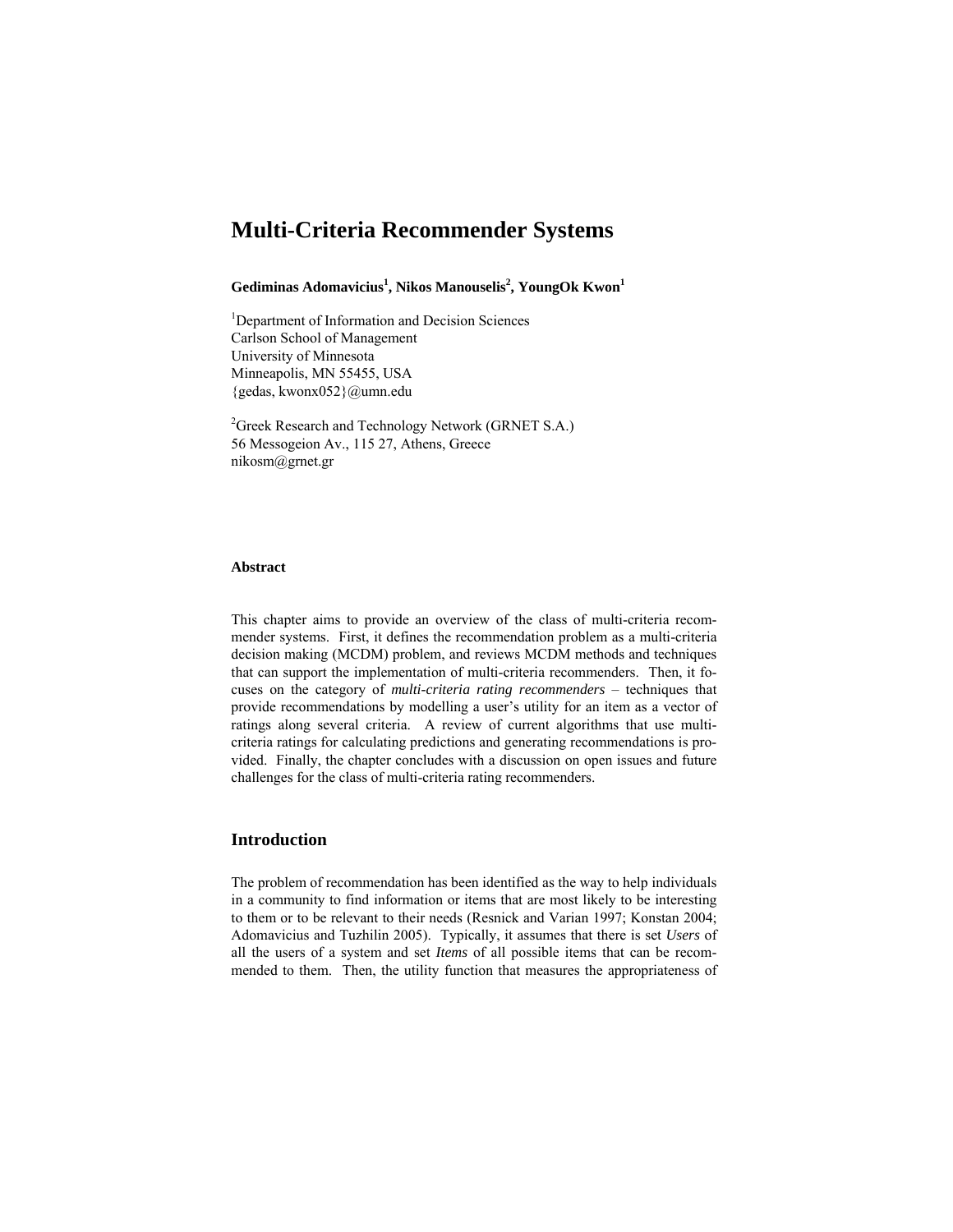recommending item *i*∈*Items* to user *u*∈*Users* is often defined as *R*: *Users* × *Items*  $\rightarrow R_0$ , where  $R_0$  typically is represented by non-negative integers or real numbers within a certain range (Adomavicius and Tuzhilin 2005). It is assumed that this function is not known for the whole *Users* × *Items* space but is specified only on some subset of it. Therefore, in the context of recommendation, we want for each user  $u \in U$ *sers* to be able to (a) estimate (or approximate) the utility function  $R(u,i)$ for item *i*∈*Items* for which  $R(u,i)$  is not yet known, and (b) choose one or a set of items *i* that will maximize  $R(u,i)$ , i.e.,

$$
\forall u \in Users, i = \underset{i \in items}{\arg \max} R(u, i) \tag{1}
$$

In most recommender systems, the utility function usually considers a singlecriterion value, e.g., an overall evaluation or rating of an item by a user. In recent work, this assumption has been considered as limited (Adomavicius and Tuzhilin 2005; Adomavicius and Kwon 2007; Manouselis and Costopoulou 2007a), because the suitability of the recommended item for a particular user may depend on more than one utility-related aspect that the user takes into consideration when making the choice. Particularly in systems where recommendations are based on the opinion of others, the incorporation of multiple criteria that can affect the users' opinions may lead to more accurate recommendations.

Thus, the additional information provided by *multi-criteria ratings* could help to improve the quality of recommendations because it would be able to represent more complex preferences of each user. As an illustration, consider the following example. In a traditional single-rating movie recommender system, user *u* provides a single rating for movie *i* that the user has seen, denoted by  $R(u, i)$ . Specifically, suppose that the recommender system predicts the rating of the movie that the user has not seen based on the movie ratings of other users with similar preferences, who are commonly referred to as "neighbors" (Resnick et al. 1994). Therefore, the ability to correctly determine the users that are most similar to the target user is crucial in order to have accurate predictions or recommendations. For example, if two users *u* and *u'* have seen three movies in common, and both of them rated their overall satisfaction from each of the three movies as 6 out of 10, the two users are considered as neighbors and the ratings of unseen movies for user *u* are predicted using the ratings of user *u'*.

In contrast, in a multi-criteria rating setting, users can provide ratings on multiple attributes of an item. For example, a two-criterion movie recommender system allows users to specify their preferences on two attributes of a movie (e.g., story and visual effects). A user may like the story, but dislike the visual effects of a movie, e.g.,  $R(u, i) = (9, 3)$ . If we simply use two ratings with the same weight in making recommendations, rating their overall satisfaction as 6 out of 10 in the single-rating application might correspond to a variety of situations in multirating application:  $(9, 3)$ ,  $(6, 6)$ ,  $(4, 8)$ , etc. Therefore, although the ratings of the overall satisfaction are stated as 6, two users may show different rating patterns on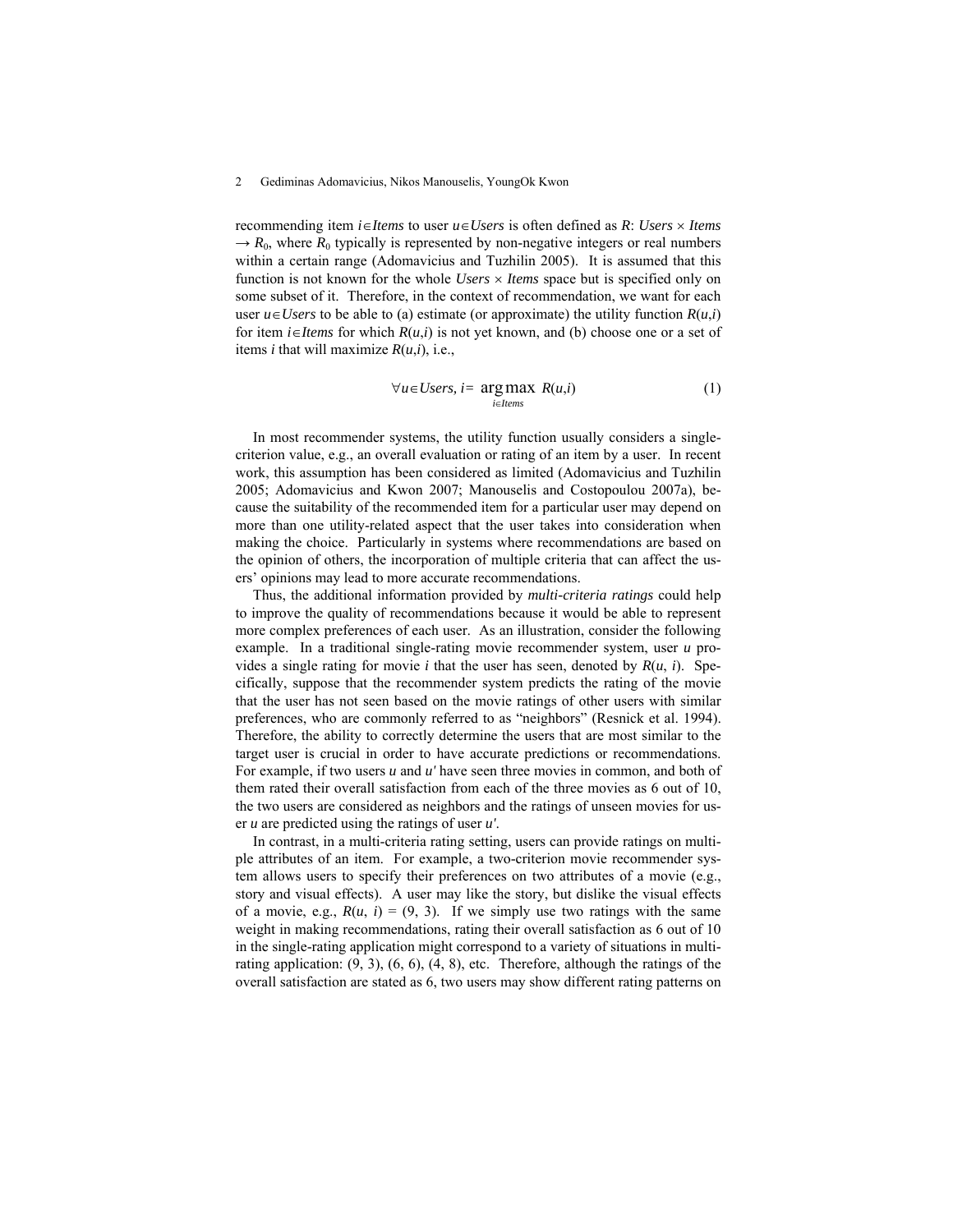each criterion of an item, e.g., user *u* gives ratings (9, 3), (9, 3), (9, 3), and user *u'* gives ratings  $(3, 9)$ ,  $(3, 9)$ ,  $(3, 9)$  to the same three movies. This additional information on each user's preferences would help to model users' preferences more accurately, and new recommendation techniques need to be developed to take advantage of this additional information. The importance of studying multi-criteria recommender systems has been highlighted as a separate strand in the recommender systems literature (Adomavicius and Tuzhilin 2005; Manouselis and Costopoulou 2007a; Adomavicius and Kwon 2007), and recently several recommender systems (as we present later in this chapter) have been adopting multiple criteria ratings for recommendations, instead of traditional single-criterion ratings. Thus, the aim of this chapter is to provide an overview of systems that use multiple criteria to support recommendation (referred to as *multi-criteria recommender systems*), with a particular emphasis on *multi-criteria rating* ones.

The remainder of this chapter is organized as follows. First, we overview the generic recommendation problem under the prism of multi-criteria decision making (MCDM), and demonstrate the potential of applying MCDM methods to facilitate recommendation in multi-criteria settings. Second, we focus on the particular type of multi-criteria recommender system that use multi-criteria ratings, referred to as *multi-criteria rating recommenders* because, while it has not been extensively researched, this type of systems has significant potential for better recommendation performance. We survey the state of the art algorithms for this type of recommender systems. Finally, research challenges and future research directions in multi-criteria recommender systems are discussed.

# **Recommendation as a Multi-Criteria Decision Making Problem**

In order to introduce multiple criteria in the generic recommendation problem, one of the classic MCDM methodologies can be followed. To facilitate the discussion on how MCDM methods and techniques can be used when developing a recommender system, we followed the steps and notation proposed by Bernard Roy (one of the 1960s pioneers in MCDM methods) in the generic modeling methodology for decision making problems (Roy 1996). The discussion could also follow some other generic MCDM modeling methodology (Keeney and Raiffa 1976; Vincke 1992; Triantaphyllou 2000; Figueira et al. 2004), since the scope of this section is to provide some initial insight into issues that recommender systems researchers should consider when designing a multi-criteria recommender.

Roy's (1996) methodology includes four steps when analyzing a decision making problem:

a. *Defining the object of decision*. That is, defining the set of alternatives (items) upon which the decision has to be made and the rationale of the rec-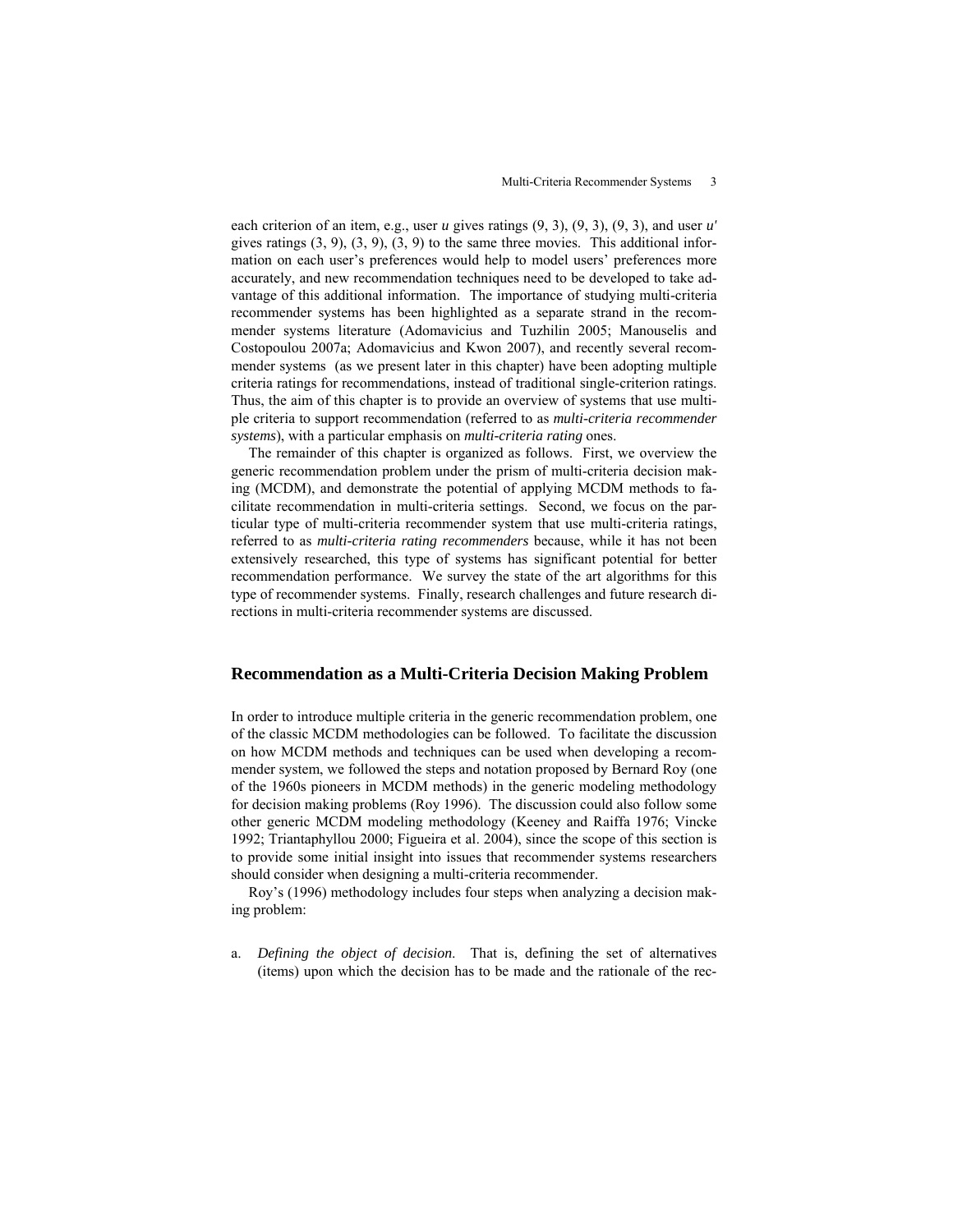ommendation decision.

- b. *Defining a consistent family of criteria*. That is, identifying and specifying a set of functions that declare the preferences of the decision maker (targeted user) upon the various alternatives. These should cover all the parameters affecting the recommendation decision and be exhaustive and non-redundant.
- c. *Developing a global preference model*. That is, defining the function that synthesizes the partial preferences upon each criterion into a model that specifies the total preference of a decision maker regarding a candidate alternative.
- d. *Selection of the decision support process*. This covers the design and development of the procedure, methods, or software systems that will support a decision maker when taking a decision about the set of alternatives (items), in accordance to the results of the previous steps.

We briefly review these steps in separate subsections below, and mention how each of them pertains to recommender systems.

# *Object of decision*

In recommender systems, the object of decision is item *i* that belongs to the set of all candidate items. The elements of this set are referred to as *alternatives* or *actions* in related literature (Jacquet-Lagrèze and Siskos 2001). To express the rationale behind the decision, Roy (1996) refers to the notion of the decision "problematics." Four types of decision problematics are identified:

- *Choice*, which concerns the selection of one or more alternatives that can be considered as more appropriate from all candidate ones;
- *Sorting*, which refers to the classification of the alternatives into a number of pre-defined categories;
- *Ranking*, which involves ranking all the alternatives, from the best one to the worst;
- *Description*, which concerns description of each alternative in terms of how it performs upon each criterion.

All four types of decision problematics can be considered valid for the recommendation problem:

- Choosing and recommending one or more items as more suitable for a particular user;
- Classifying (or sorting, as Roy defines it) all available items into pre-defined categories according to their suitability, e.g., into recommended and nonrecommended items;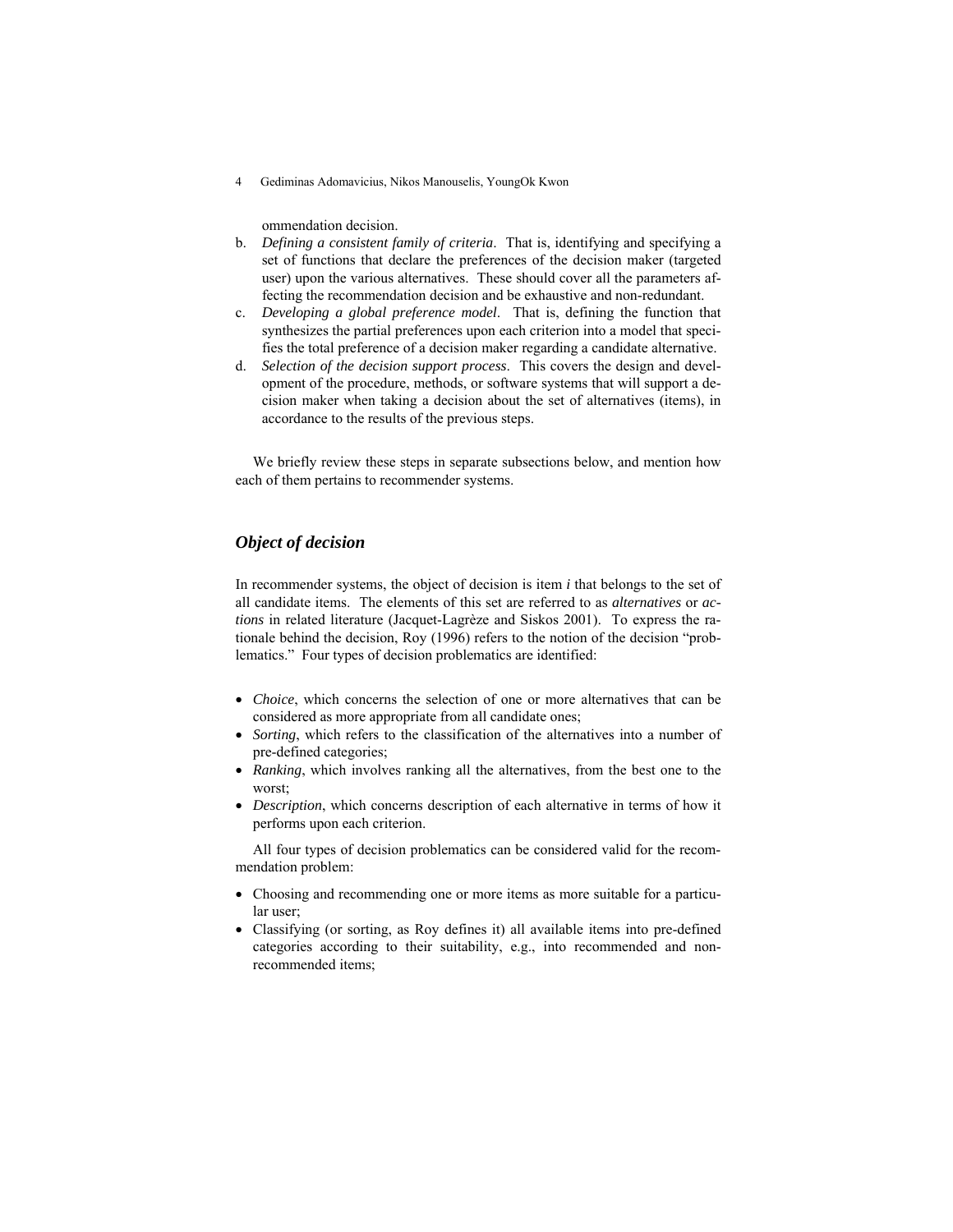- Ranking all available items from the most suitable to the least suitable ones for a particular user, and presenting a ranked list of recommendations to the user;
- Describing how suitable a particular item is for a specific user, based on how it is evaluated upon each criterion. It corresponds to a full analysis of the item performance upon all criteria, illustrating the suitability of an item for the specific user (that is, in a personalized manner that aims to help the user to make a selection).

# *Family of criteria*

The performance of alternatives in set *Items* is analyzed upon a set of criteria for each user, in order to model all their characteristics, attributes, effects, or consequences (Roy 1996; Vincke 1992). In recommender systems, the criteria may refer to the multiple features of an item (often the case in content-based recommendation) or to the multiple dimensions upon which the item is being evaluated/rated.

Any criterion  $c$  can be represented by function  $g_c(i)$  that expresses the preferences of one user (therefore is user-specific), in order for the user to be able to decide between two alternatives  $i_1$  and  $i_2$ , i.e., whether  $g_c(i_1) > g_c(i_2)$ , in the case that alternative  $i_1$  is preferred to alternative  $i_2$ , or whether  $g_c(i_1) = g_c(i_2)$ , in the case that the two alternatives are considered equivalent (i.e. perfectly substitutable for the particular user on this criterion). To be able to make rational decisions using multiple criteria, it has to be ensured that the whole set of these functions creates a *consistent* family of criteria (Roy 1996). A family of criteria is said to be consistent when it has the following three properties:

- a. *Monotonic*: a family of criteria is monotonic only if, for each pair of alternatives  $i_1$  and  $i_2$ , for which  $g_{c1}(i_1) > g_{c1}(i_2)$  for one criterion  $c_1$  and  $g_c(i_1) = g_c(i_2)$ for every other criterion  $c \neq c_1$ , it can be assumed that alternative  $i_1$  is preferred to alternative  $i_2$ .
- b. *Exhaustive*: a family of criteria is exhaustive only if, for each pair of alternatives  $i_1$  and  $i_2$ , for which  $g_c(i_1) = g_c(i_2)$  upon each criterion *c*, we can assume that  $i_1$  and  $i_2$  are equivalent.
- c. *Non-redundant*: a family of criteria is non-redundant only if the removal of any one of the criteria leads to the violation of one of the other two properties.

In the remainder of this chapter, unless explicitly specified otherwise, we will assume that we have a consistent family of *k* criteria, i.e., {*g*1, *g*2, …, *gk*}. The design of a consistent family of criteria for a given recommendation application has been largely ignored in the recommender systems literature and constitutes an in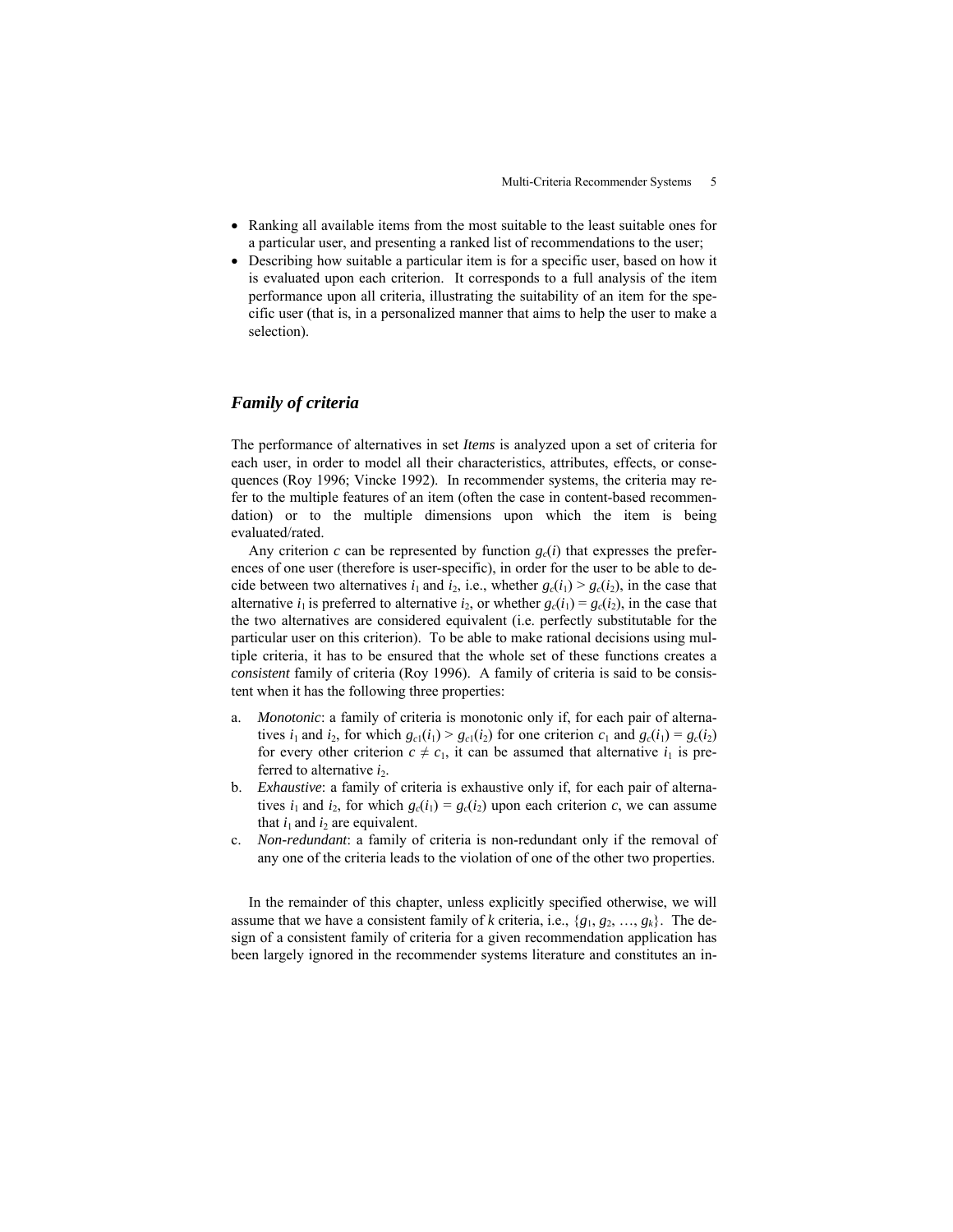teresting and important problem for future research. Four types of criteria are usually found in MCDM (Jacquet-Lagrèze and Siskos 2001):

- *Measurable*, i.e., a criterion that allows its quantified measurement upon some evaluation scale;
- *Ordinal*, i.e., a criterion that defines an ordered set of acceptable values that allow its evaluation using a qualitative or a descriptive scale;
- *Probabilistic*, i.e., a criterion that uses probability distributions to represent uncertainty in its evaluation;
- *Fuzzy*, i.e., a criterion whose evaluation is represented in relation to its possibility to belong in one of the intervals of a qualitative or descriptive evaluation scale.

From a broad perspective, a family of criteria can be used to facilitate the representation of user preferences in recommender systems as well. Therefore, we can assume that all types of criteria could be potentially engaged in multi-criteria recommender systems, although (as shown later) it seems that some types are used in currently developed systems more often than others.

## *Global preference model*

The development of a global preference model provides a way to aggregate the values of each criterion  $g_c$  (where  $c = 1, ..., k$ ) in order to express the preferences between the different alternatives of set *Items*, depending on the selected decision problematics. In the MCDM literature, a number of methodologies have been developed, which can be classified in different categories according to the form of the global preference model that they use and the process of creating this model. According to Pardalos et al. (1995) and Jacquet-Lagrèze and Siskos (2001), the following categories of global preference modeling approaches can be identified:

- *Value-Focused models*, where a value system for aggregating the user preferences on the different criteria is constructed. In such approaches, marginal preferences upon each criterion are synthesized into a total value function, which is usually called the utility function (Keeney 1992). These approaches are often referred to as multi-attribute utility theory (MAUT) approaches.
- *Multi-Objective Optimization models*, where criteria are expressed in the form of multiple constraints of a multi-objective optimization problem. In such approaches, usually the goal is to find a Pareto optimal solution for the original optimization problem (Zeleny 1974). They are also sometimes referred to as multi-objective mathematical programming methodologies.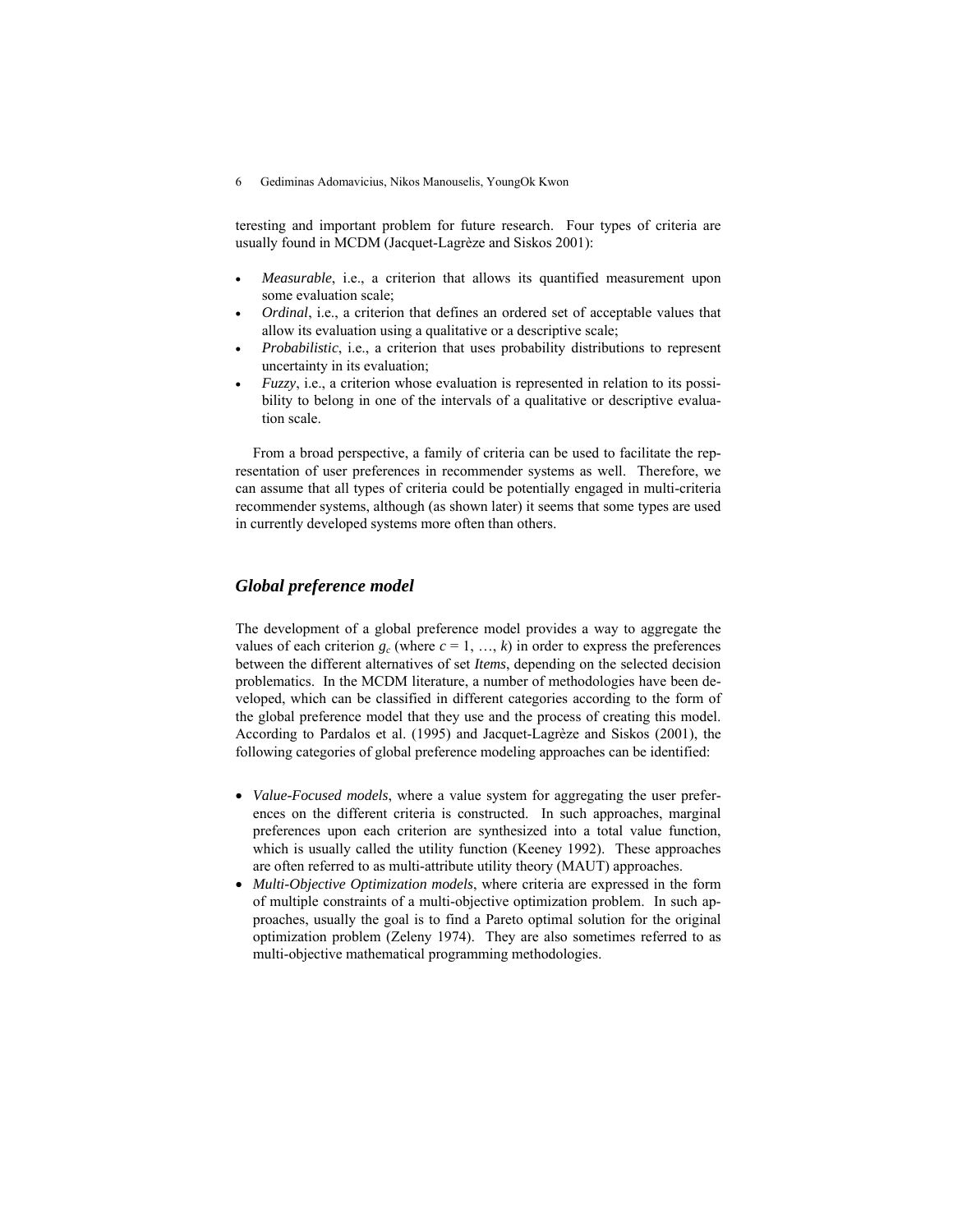- *Outranking Relations models*, where preferences are expressed as a system of outranking relations between the items, thus allowing the expression of incomparability. In such approaches, all items are pair-wise compared to each other, and preference relations are provided as relations "*a* is preferred to *b*", "*a* and *b* are equally preferable", or "*a* is incomparable to *b*" (Roy and Bouyssou 1993).
- *Preference Disaggregation models*, where the preference model is derived by analyzing past decisions. Such approaches are sometimes considered as a subcategory of other modeling categories mentioned above, since they try to infer a preference model of a given form (e.g., value function or outranking relations) from some given preferential structures that have led to particular decisions in the past. Inferred preference models aim at producing decisions that are at least identical to the examined past ones (Jacquet-Lagrèze and Siskos 2001).

Methodologies from all categories can be used in order to create global preference models for recommender systems, depending on the selected decision problematic and the environment in which the recommender system is expected to operate.

### *Decision support process*

In this step, a final decision for a given MCDM problem is made by choosing an appropriate method among the ones defined in each of the previous steps. Like in traditional MCDM, multi-criteria recommendation problems may also need to use different methods for different domains or applications. Note, however, that this MCDM perspective is broad and not very restrictive when modeling multi-criteria recommendation problems, because many existing recommender systems can be thought to fit directly in the MCDM category, since they usually take into account information from multiple sources (e.g., user profiles and item attributes), thus making them *de facto* multi-criteria decision makers. Therefore, later in the chapter, we will focus on a particular category of MCDM recommender systems that can be differentiated from most existing recommender systems.

In Tables 1-3, we provide an overview of some sample recommender systems that could be broadly classified as MCDM (or multi-criteria recommender) systems based on the work of Manouselis and Costopoulou (2007a). This survey covers systems that use one of the MCDM methods discussed in the previous section and, thus, provides insights into the way that existing MCDM approaches can be employed to support the decision-making in recommender systems.

The multi-criteria recommender systems are categorized according to the decision problematic they support (Table 1), the types of criteria they use (Table 2), and the global preference modelling approach they follow (Table 3). Based on Table 1, it is interesting to note that most of the existing research focuses on the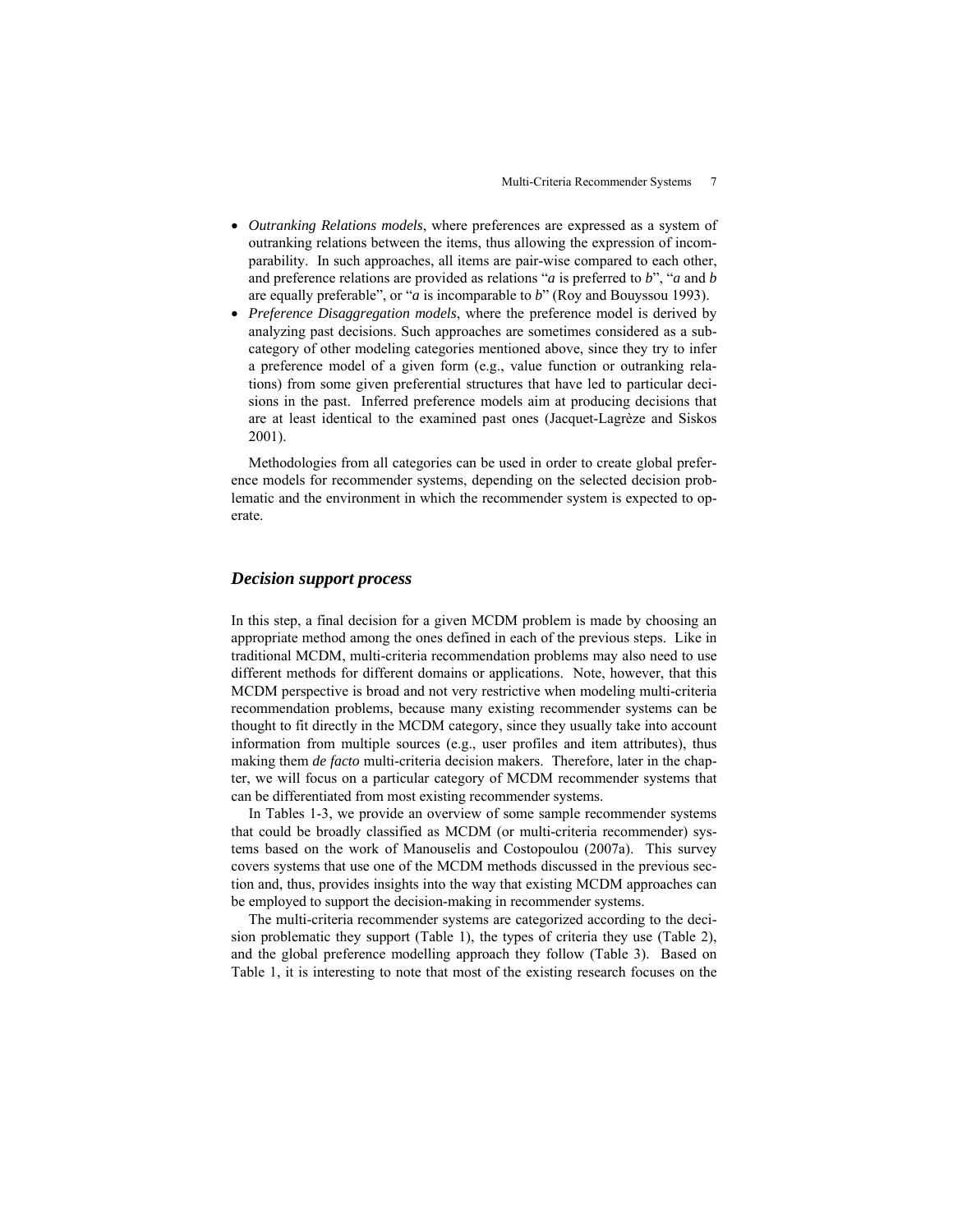decision problematic of *rankin*g the items (i.e., ranking candidates for recommendation). There are also several systems that support the *classification* of items into different categories according to their suitability for the user (e.g., recommended vs. non-recommended items). Very few systems support the *choice* and *description* problematic, although clearly there exist some applications in which they would prove relevant. Furthermore, as Table 2 illustrates, the families of criteria used are mainly *measurable*: that is, users rate items upon a measurable scale for each criterion. Nevertheless, there are also several systems that engage *fuzzy*, *ordinal,* and *probabilistic* criteria for the expression of user preferences regarding the candidate items. Finally, Table 3 indicates that only a few of the multi-criteria recommenders engage in the creation of the global preference model using a *multi-objective optimization* or *outranking relations*. On the contrary, the vast majority uses some *value-focused* model that typically calculates prediction in the form of an additive utility function. There are also some systems that do not synthesize the predictions from the multiple criteria, but rather use the raw vector models as their outcome (e.g., by providing a vector of ratings from all the criteria).

It is important to note that existing systems are sometimes violating the consistency rules that Roy's methodology proposes (e.g., not using an exhaustive set of dimensions). Nevertheless, experimental results often indicate that performance of multi-criteria systems is satisfactory (e.g., see the survey of algorithms that follows) even in cases where no formal modelling methodology has been followed. This could mean that a modelling inconsistency does not always imply problematic performance, although this is an issue that calls for further investigation.

**Table 1:** Decision problematics supported by existing multi-criteria recommender systems

| Choice             | Lee et al. 2002; Tewari et al. 2002; Kleinberg and Sandler 2003; Ariely et al. 2004;<br>Falle et al. 2004; Lee 2004; Price and Messinger 2005;                                                                                                                                                                                                                                                                                                                                                                                                                                                                                                                                          |
|--------------------|-----------------------------------------------------------------------------------------------------------------------------------------------------------------------------------------------------------------------------------------------------------------------------------------------------------------------------------------------------------------------------------------------------------------------------------------------------------------------------------------------------------------------------------------------------------------------------------------------------------------------------------------------------------------------------------------|
| <b>Sorting</b>     | Nguyen and Haddawy 1998; Nguyen and Haddawy 1999; Stolze and Riaibi 2001;<br>Guan et al. 2002; Montaner et al. 2002; Yu 2002; Masthoff 2003; Yano et al. 2003;<br>Choi and Cho 2004; Kim and Yang 2004; Wang 2004; Yu 2004; Zimmerman et al.<br>2004; Liu and Shih 2005; Cantador et al. 2006                                                                                                                                                                                                                                                                                                                                                                                           |
| <b>Ranking</b>     | Balabanovic and Shoham 1997; Ghosh et al. 1999; Perny and Zucker 1999; Ker-<br>schberg et al. 2001; Mukherjee et al. 2001; Perny and Zucker 2001; Kim et al.<br>2002; Lee et al. 2002; Ricci and Werthner 2002; Ardissono et al. 2003; Srikumar<br>and Bhasker 2004; Karacapilidis and Hatzieleftheriou 2005; Plantie et al. 2005;<br>Manouselis and Sampson 2004; Noh 2004; Schafer 2005; Schickel-Zuber and Falt-<br>ings 2005; Sahoo et al. 2006; Tsai et al. 2006; Ricci and Nguyen 2007; Ado-<br>mavicius and Kwon 2007; Lee and Tang 2007; Manouselis and Costopoulou<br>2007b; Manouselis and Costopoulou 2007c; Lakiotaki et al. 2008; Li et al. 2008;<br>Tang and McCalla 2009 |
| <b>Description</b> | Schmitt et al. 2002; Schmitt et al. 2003; Cheetham 2003; Herrera-Viedma et al.<br>2004; Stolze and Stroebel 2003; Denguir-Rekik et al. 2006; Aciar et al. 2007                                                                                                                                                                                                                                                                                                                                                                                                                                                                                                                          |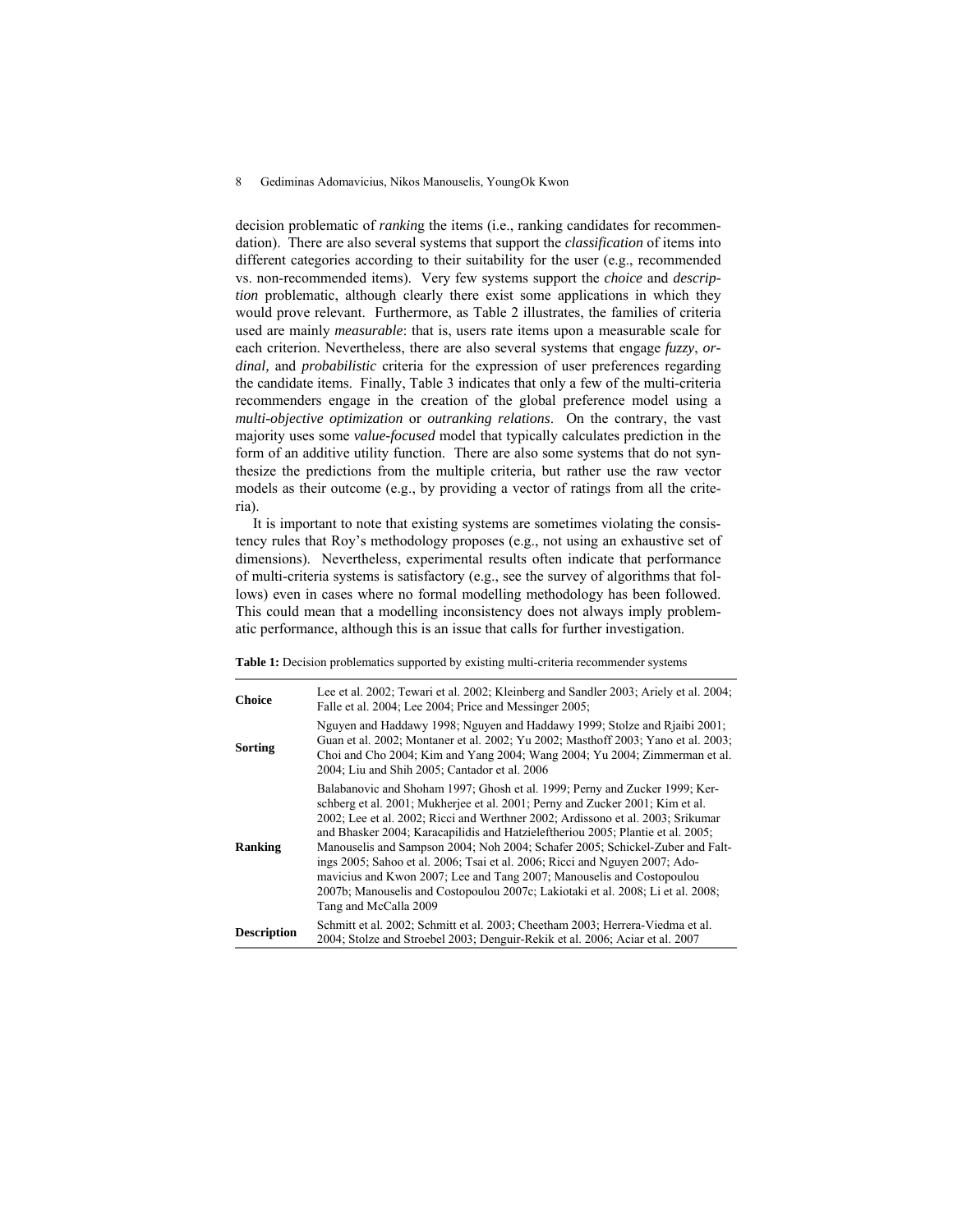**Table 2:** Criteria types engaged in existing multi-criteria recommender systems

| <b>Measurable</b>    | Balabanovic and Shoham 1997; Ghosh et al. 1999; Kerschberg et al. 2001; Stolze<br>and Riaibi 2001; Mukherjee et al. 2001; Guan et al. 2002; Kim et al. 2002; Lee et<br>al. 2002; Montaner et al. 2002; Ricci and Werthner 2002; Schmitt et al. 2002; Te-<br>wari et al. 2002; Yu 2002; Masthoff 2003; Schmitt et al. 2003; Ariely et al. 2004;<br>Choi and Cho 2004; Falle et al. 2004; Kim and Yang 2004; Lee 2004; Manouselis<br>and Sampson 2004; Noh 2004; Srikumar and Bhasker 2004; Yu 2004; Zimmerman<br>et al. 2004; Liu and Shih 2005; Plantie et al. 2005; Schafer 2005; Schickel-Zuber<br>and Faltings 2005; Cantador et al. 2006; Sahoo et al. 2006; Tsai et al. 2006; Ricci<br>and Nguyen 2007; Adomavicius and Kwon 2007; Lee and Tang 2007; Manouselis<br>and Costopoulou 2007b; Manouselis and Costopoulou 2007c; Lakiotaki et al. 2008;<br>Li et al. 2008; Tang and McCalla 2009 |  |  |  |  |
|----------------------|---------------------------------------------------------------------------------------------------------------------------------------------------------------------------------------------------------------------------------------------------------------------------------------------------------------------------------------------------------------------------------------------------------------------------------------------------------------------------------------------------------------------------------------------------------------------------------------------------------------------------------------------------------------------------------------------------------------------------------------------------------------------------------------------------------------------------------------------------------------------------------------------------|--|--|--|--|
| Ordinal              | Nguyen and Haddawy 1998; Nguyen and Haddawy 1999; Cheetham 2003; Yano et<br>al. 2003; Aciar et al. 2007                                                                                                                                                                                                                                                                                                                                                                                                                                                                                                                                                                                                                                                                                                                                                                                           |  |  |  |  |
| Fuzzy                | Perny and Zucker 1999; Perny and Zucker 2001; Stolze and Stroebel 2003; Herrera-<br>Viedma et al. 2004; Wang 2004; Karacapilidis and Hatzieleftheriou 2005                                                                                                                                                                                                                                                                                                                                                                                                                                                                                                                                                                                                                                                                                                                                        |  |  |  |  |
| <b>Probabilistic</b> | Ardissono et al. 2003; Kleinberg and Sandler 2003; Price and Messinger 2005                                                                                                                                                                                                                                                                                                                                                                                                                                                                                                                                                                                                                                                                                                                                                                                                                       |  |  |  |  |

**Table 3:** Global preference models used in existing multi-criteria recommender systems

| <b>Value-focused</b><br>models | Balabanovic and Shoham 1997; Ghosh et al. 1999; Perny and Zucker 1999; Ker-<br>schberg et al. 2001; Mukherjee et al. 2001; Perny and Zucker 2001; Stolze and<br>Riaibi 2001; Guan et al. 2002; Kim et al. 2002; Lee et al. 2002; Montaner et al.<br>2002; Ricci and Werthner 2002; Schmitt et al. 2002; Yu 2002; Kleinberg and<br>Sandler 2003; Masthoff 2003; Schmitt et al. 2003; Stolze and Stroebel 2003; Ariely<br>et al. 2004; Choi and Cho 2004; Falle et al. 2004; Herrera-Viedma et al. 2004; Kim<br>and Yang 2004; Lee 2004; Manouselis and Sampson 2004; Noh 2004; Srikumar<br>and Bhasker 2004; Yu 2004; Zimmerman et al. 2004; Karacapilidis and Hatzieleft-<br>heriou 2005; Liu and Shih 2005; Plantie et al. 2005; Schafer 2005; Schickel-Zuber<br>and Faltings 2005; Cantador et al. 2006; Denguir-Rekik et al. 2006; Sahoo et al.<br>2006; Tsai et al. 2006; Aciar et al. 2007; Adomavicius and Kwon 2007; Manouselis<br>and Costopoulou 2007b; Manouselis and Costopoulou 2007c; Lakiotaki et al. 2008;<br>Li et al. 2008; Tang and McCalla 2009 |  |  |  |
|--------------------------------|--------------------------------------------------------------------------------------------------------------------------------------------------------------------------------------------------------------------------------------------------------------------------------------------------------------------------------------------------------------------------------------------------------------------------------------------------------------------------------------------------------------------------------------------------------------------------------------------------------------------------------------------------------------------------------------------------------------------------------------------------------------------------------------------------------------------------------------------------------------------------------------------------------------------------------------------------------------------------------------------------------------------------------------------------------------------|--|--|--|
| Optimization                   | Tewari et al. 2002; Price and Messinger 2005; Lee and Tang 2007                                                                                                                                                                                                                                                                                                                                                                                                                                                                                                                                                                                                                                                                                                                                                                                                                                                                                                                                                                                                    |  |  |  |
| lations                        | Outranking re-Nguyen and Haddawy 1998; Nguyen and Haddawy 1999; Yano et al. 2003                                                                                                                                                                                                                                                                                                                                                                                                                                                                                                                                                                                                                                                                                                                                                                                                                                                                                                                                                                                   |  |  |  |
| ence models                    | <b>Other prefer-</b> Lee et al. 2002; Ardissono et al. 2003; Cheetham 2003; Wang 2004; Ricci and<br>Nguyen 2007                                                                                                                                                                                                                                                                                                                                                                                                                                                                                                                                                                                                                                                                                                                                                                                                                                                                                                                                                    |  |  |  |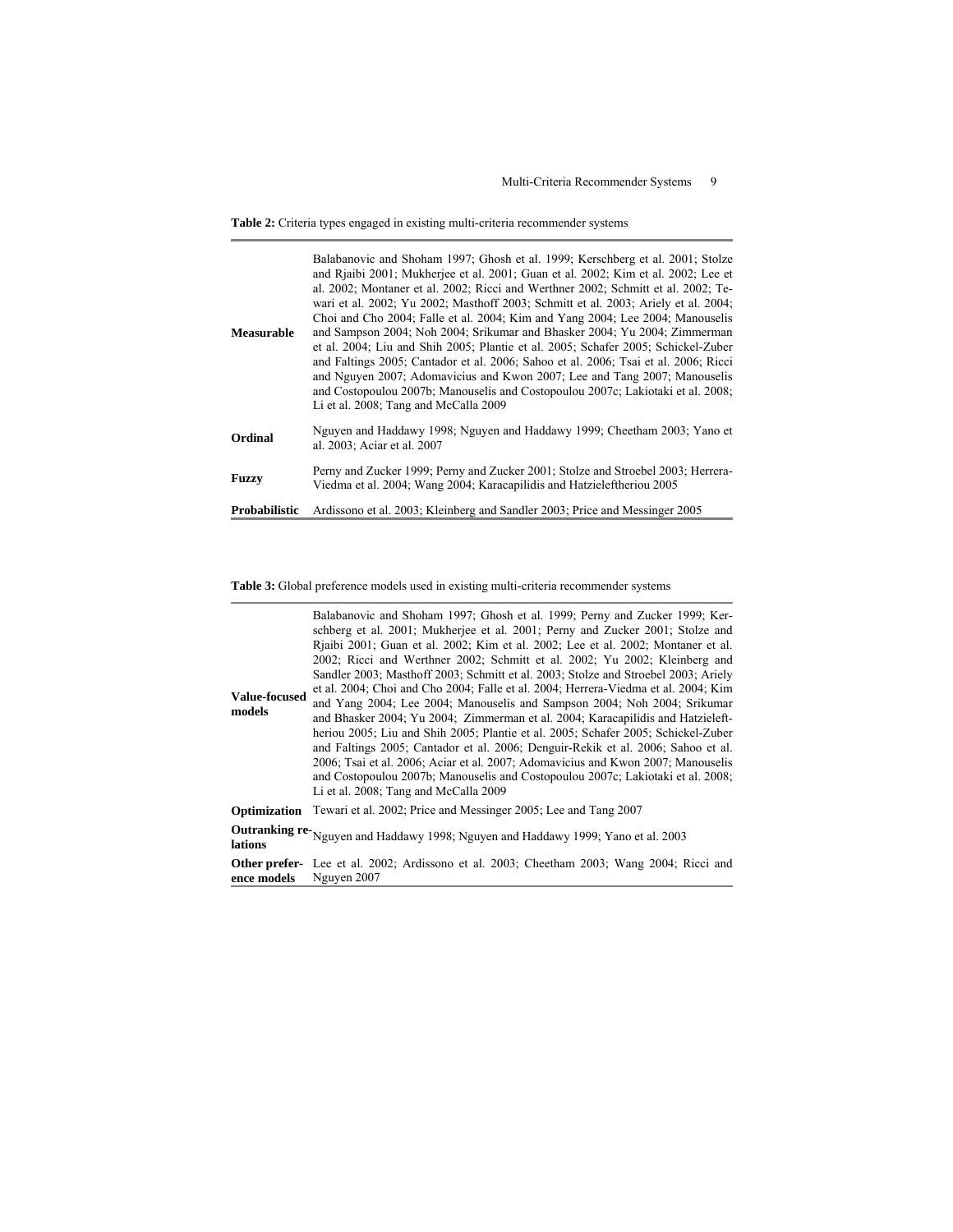# **MCDM Framework for Recommender Systems: Lessons Learned**

While, as mentioned earlier, the recommender systems surveyed in Tables 1-3 can be considered to be multi-criteria recommender systems according to the MCDM framework, it is important to understand where the existing types of recommender systems fall within this framework and also whether this MCDM framework gives rise to any novel types of recommender systems.

Recommendation techniques are often classified based on the recommendation approach into several categories: content-based, collaborative filtering, knowledge-based, and hybrid approaches (Balabanovic and Shoham 1997). Contentbased recommendation techniques find the best recommendations for a user based on what the user liked in the past (Pazzani and Billsus 1997), and collaborative filtering recommendation techniques make recommendations based on the information about other users with similar preferences (Breese et al. 1998). Knowledgebased approach uses knowledge about users and items to find the items that meet users' requirements (Burke 2000). The bottleneck of this approach is that it needs to acquire knowledge base beforehand, but the obtained knowledge base helps to avoid cold start or data sparsity problems that pure content-based or collaborative filtering systems encounter by relying on solely the ratings obtained by users. Hybrid approaches combine content-based, collaborative filtering, and knowledge-based techniques in many different ways (Burke 2002). Upon more in-depth analysis of the representative MCDM recommender systems surveyed in the previous section, we discover that the multi-criteria nature of the majority of these systems can be classified in the following three general categories:

- *Multi-attribute content preference modeling*. Even though these systems typically use single-criterion ratings (e.g., numeric or binary ratings), for any given user, these systems attempt to understand and model the commonalities of multi-attribute content (e.g., specific genres, actors, directors, and etc. in a movie recommender system) among the items the user preferred in the past, and recommend to the user the best matching items.
- *Multi-attribute content search and filtering*. These systems allow a user to specify her *general* preferences on content-based attributes across all items, through searching or filtering processes (e.g., searching for only "comedy" movies or specifying that "comedy" movies are preferable to "action" movies), and recommend to the user the items that are the most similar to her preferences and satisfy specified search and/or filtering conditions.
- *Multi-criteria rating-based preference elicitation*. These systems allow a user to specify her individual preferences by rating each item on multiple criteria (e.g., rating the story of movie "*Wanted*" as 2 and the visual effects of the same movie as 5), and recommend to the user the items that can best reflect the user's individual preferences based on the multi-criteria ratings provided by this and other users.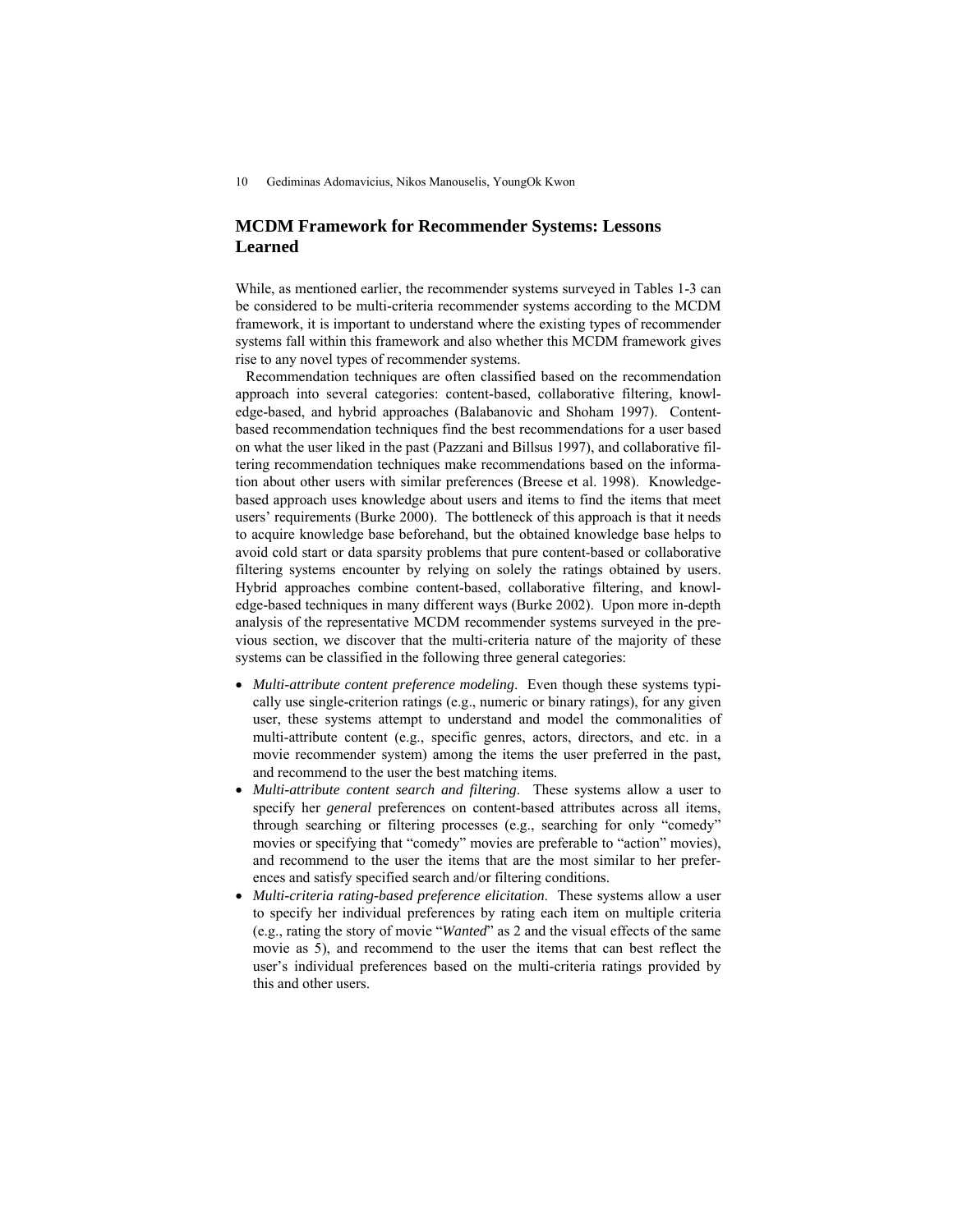**Multi-attribute content preference modeling**. One way to model user preferences is by analyzing multi-attribute content of items that users purchased or liked. Many multi-criteria recommender systems incorporate these content-based features either directly into the recommendation process (i.e., use a content-based approach) or in combination with collaborative recommendation techniques (i.e., use a hybrid approach). In these systems, users are typically allowed to implicitly or explicitly express their preferences with single-criterion ratings (e.g., item purchase history or single numeric ratings). Using these ratings, recommender systems then can learn users' content-based preferences in an automated fashion by finding the commonalities among in the individual content attributes of items that the users purchased or liked, e.g., by identifying favorite content attributes (e.g., "comedy" movies) for each user. As a result, recommendations are made taking into account these favorite content attributes (Balabanovic and Shoham 1997). Numerous traditional recommender systems that employ content-based, knowledge-based, or hybrid approaches in combination with some multi-attribute preference modeling of users can be found in this category. Several scoring or utility functions have been developed and used to rank the candidate items based on users' content-based preferences, including information retrieval-based and modelbased techniques, such as Bayesian classifiers and various machine learning techniques (Adomavicius and Tuzhilin 2005). More details on these techniques are discussed in other chapters.

**Multi-attribute content search and filtering**. In some systems, users can explicitly provide their *general* preferences on multi-attribute content of items that can be used by various searching and filtering techniques to find the most relevant items. For example, in (Schafer 2005) users can identify the movie genre, MPAA rating, and film length that they like and specify which attribute is the most important for their decision in choosing the movies at the current time. Then the recommender system narrows down the possible choices by searching for the items that match these additional explicit user preferences. For example, if a user indicates that she wants to watch "comedy" movies and the movie genre is the most important attribute for her, she will be recommended only comedy movies. Similarly, in (Lee et al. 2002), users also can provide to the recommender system both the preferred specifications for different content attributes as well as the corresponding importance weights for the different attributes.

Some of knowledge-based recommender systems (Kerschberg et al. 2001, Kim et al. 2002) can also be classified into this category, because users can provide their general preferences by building their own hierarchical taxonomy tree (i.e., where all item features are modeled in a hierarchical way) and assigning the relative importance level to each component in the tree. As a result, the systems recommend the most relevant items according to users' preferences upon the userdefined multiple attributes of item taxonomy. Furthermore, some of hybrid recommender systems with knowledge-based approach would also fit in this category, particularly case-based reasoning recommender systems, where items are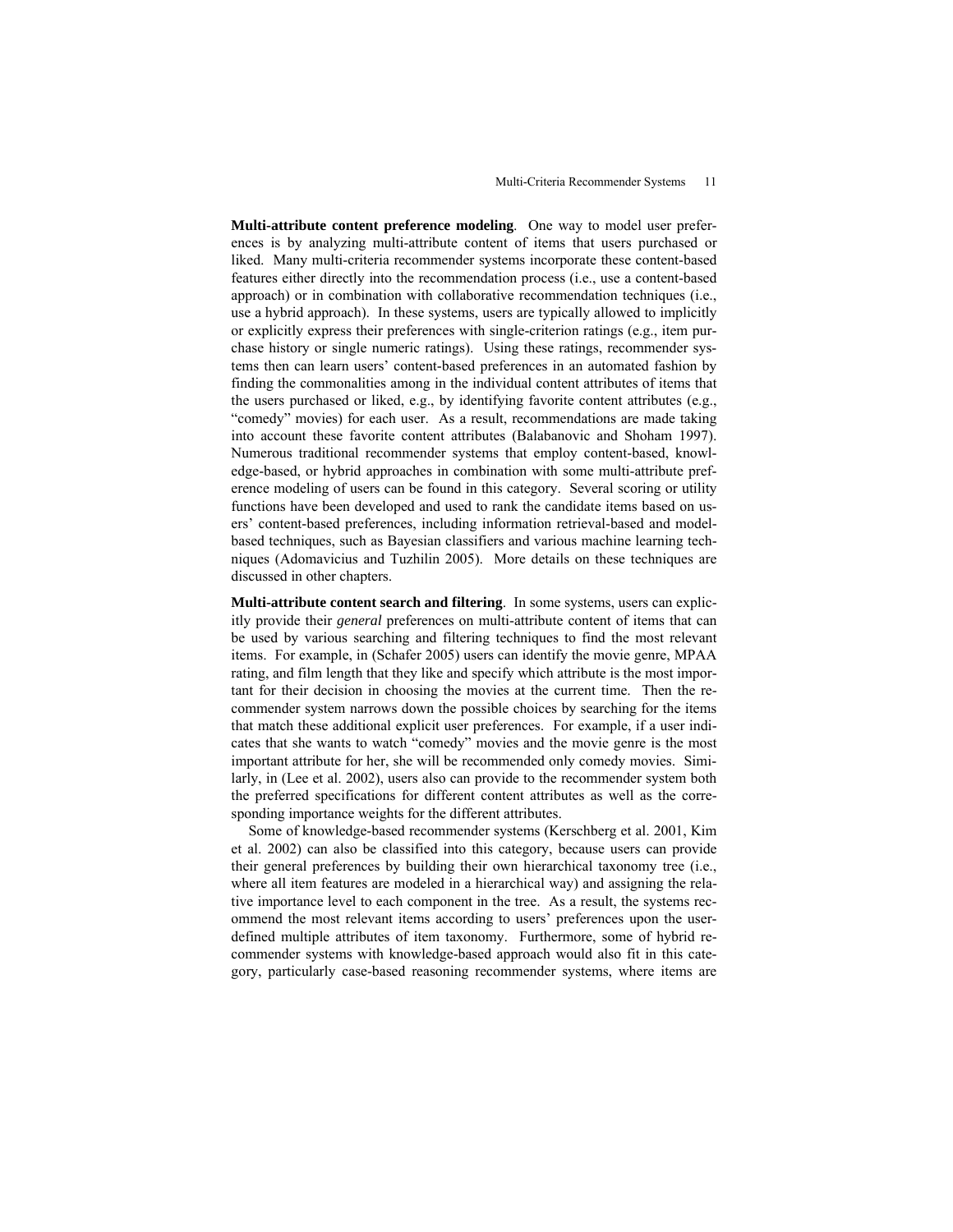represented with multi-criteria content in a structured way (i.e., using a welldefined set of features and feature values) (Smyth 2007). These systems allow users to specify their preferences on multi-attribute content of items in their search for items of interest. For example, several case-based travel recommender systems (Ricci and Werthner 2002, Ricci et al., 2003) filter out unwanted items based on each user's preferences on multi-attribute content (e.g., locations, services, and activities), and find personalized travel plans for each user by ranking possible travel plans based on the user's preferences and past travel plans of this or similar users. In addition, some case-based recommender systems (Burke 2000, Reilly et al. 2004) allow users to "critique" the recommendation results by refining their requirements as part of the interactive and iterative recommendation process, which uses various search and filtering techniques to continuously provide the user with the updated set of recommendations. For example, when searching for a desktop PC, users can critique the current set of provided recommendations by expressing their refined preferences on individual features (e.g., cheaper price) or multiple features together (e.g., higher processor speed, RAM, and hard-disk capacity).

**Multi-criteria rating-based preference elicitation**. This category of recommender systems engage multi-criteria ratings, often by extending traditional collaborative filtering approaches, that show users' *subjective* preferences for various *components* of individual items. For instance, such systems allow users to rate not only the overall satisfaction from a particular movie, but also the satisfaction from the various movie components (factors), such as the visual effects, the story, or the acting. They differ from the above-surveyed systems in that the users do not indicate their preference or importance weight on the visual effects component for movies in general, but rather *how much* they liked the visual effects of the particular movie. One example of such system is the Intelligent Travel Recommender system (Ricci et al. 2002), where users can rate multiple travel items within a "travel bag" (e.g., location, accommodation, etc.) as well as the entire travel bag. Then, candidate travel plans are ranked according to these user ratings, and the system finds the best match between recommended travel plans and the current needs of a user. These and similar types of multi-criteria rating-based systems are the focus of this chapter and more exemplar systems and techniques are provided in the later sections.

In summary, as seen above, many recommender systems that employ traditional content-based, knowledge-based, and hybrid techniques can be viewed as multi-criteria recommender systems, since they model user preferences based on multi-attribute content of items that users preferred in the past or allow users to specify their content-related preferences – i.e., search or filtering conditions for multi-attribute content of items (e.g., identifying the preferred movie genre or providing preferences on multiple pre-defined genre values). However, as mentioned earlier, there is a recent trend in multi-criteria recommendation that studies innovative approaches in collaborative recommendation by engaging multi-criteria ratings. We believe that this additional information on users' preferences offers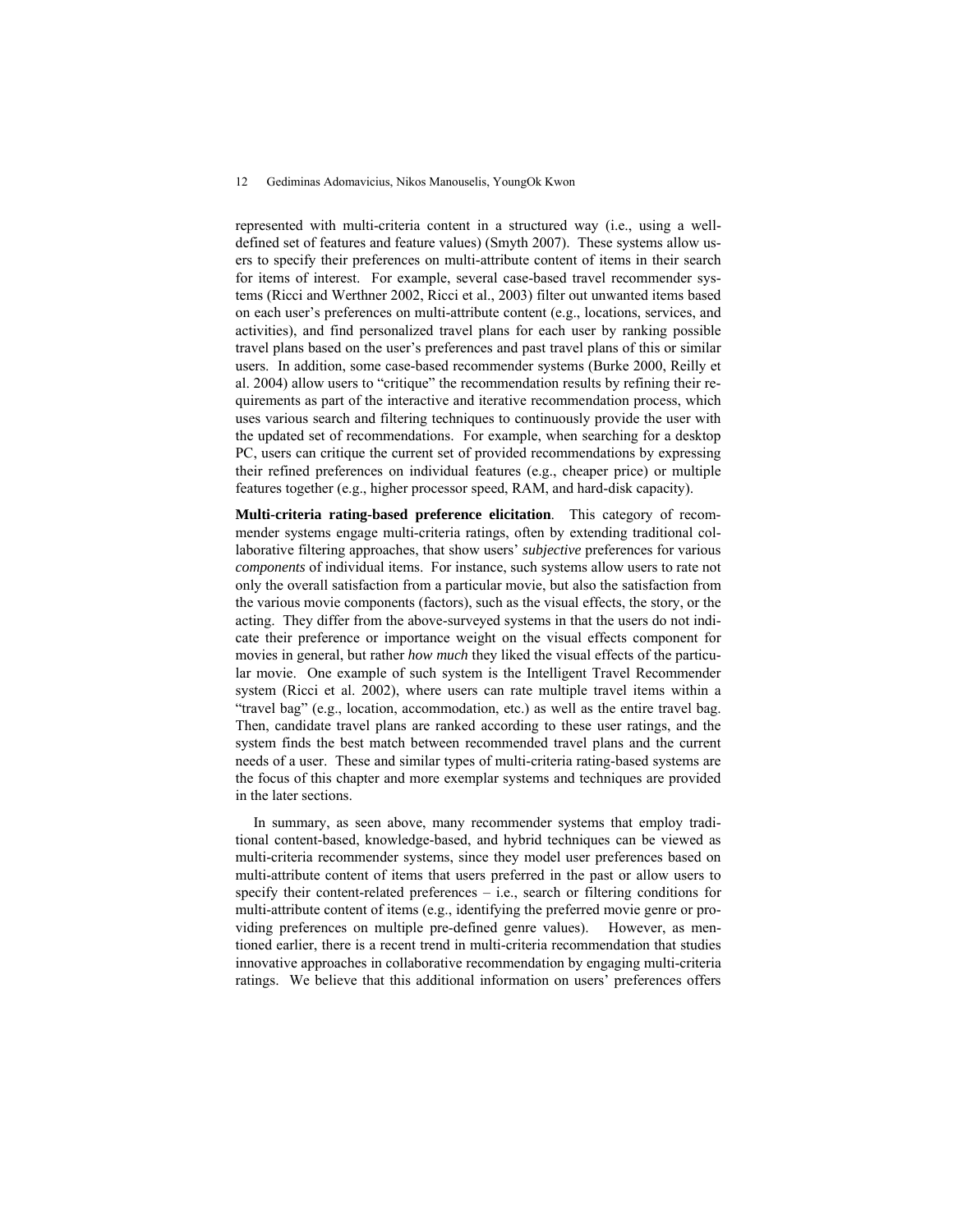many opportunities for providing novel recommendation support, creating a unique multi-criteria rating environment that has not been extensively researched. Therefore, in the following sections, we survey the state-of-the-art techniques on this particular type of system that uses individual ratings along multiple criteria, which we will refer to as *multi-criteria rating recommenders*.

# **Multi-Criteria Rating Recommendation**

In this section, we define the multi-criteria rating recommendation problem by formally extending it from its single-rating counterpart, and provide some further discussion about the advantages that additional criteria may provide in recommender systems.

### **Traditional single-rating recommendation problem**

Traditionally recommender systems operate in a two-dimensional space of *Users* and *Items*. The utility of items to users is generally represented by a totally ordered set  $R_0$  (e.g., non-negative integers or real numbers within a certain range), and recommender systems aim to predict the utility of an item for a user. As mentioned earlier, a utility function *R* can be formally written as follows:

$$
R: Users \times items \rightarrow R_0 \tag{2}
$$

The utility function is determined based on user inputs, such as numeric ratings that users explicitly give items and/or transaction data that implicitly shows users' preferences (e.g., purchase history). The majority of traditional recommender systems use single-criterion ratings that indicate how much a given user liked a particular item in total (i.e., the overall utility of an item by a user). For example, in a movie recommender system, as shown in Table 4, user *Alice* may assign a singlecriterion rating of 5 (out of 10) for movie *Wanted*, which can be denoted by  $R(Alice, Wanted) = 5$ . As an illustration, let us assume that the neighborhoodbased collaborative filtering technique (Resnick et al. 1994), i.e., one of the most popular heuristic-based recommendation techniques, is used for rating prediction. This technique predicts a user's rating for a given item based on the ratings of other users with similar preferences (i.e., neighbors). Particularly, in this example, the recommender system tries to predict the utility of movie *Fargo* for *Alice* based on the observed ratings. Since *Alice* and *John* show similar rating pattern on the four movies that both of them have previously seen and rated (see Table 4), for the purpose of this simple example the rating of movie *Fargo* for user *Alice* is predicted using John's rating (i.e., 9), although we would like to note that it is more common to use the ratings of more than one neighbor in a real system.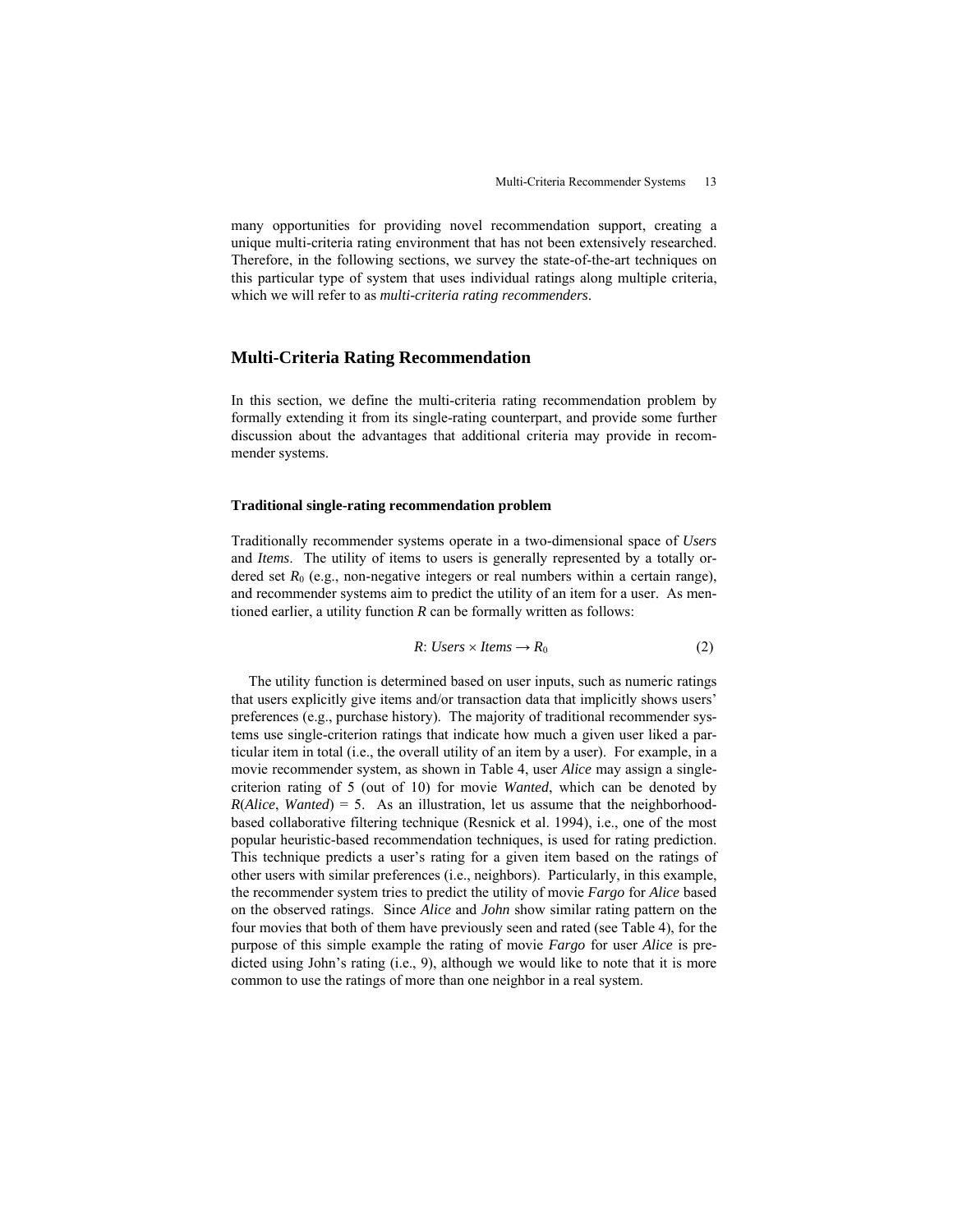| Target           |       | Wanted | WALL-E | <b>Star Wars</b> | Seven | Fargo | Rating to               |
|------------------|-------|--------|--------|------------------|-------|-------|-------------------------|
| user<br>User     | Alice |        |        |                  |       | ച     | be pre-<br>dicted       |
| most<br>similar  | John  |        |        |                  |       |       | Rating to<br>be used in |
| to the<br>target | Mason |        |        | n                |       |       | prediction              |
| user             | ٠     |        |        |                  |       |       |                         |

**Table 4.** Single-rating movie recommender system

### **Extending traditional recommender systems to include multi-criteria ratings**

With a growing number of real-world applications, extending recommendation techniques to incorporate multi-criteria ratings has been regarded as one of the important issues for the next generation of recommender systems (Adomavicius and Tuzhilin 2005). Examples of multi-criteria rating systems include Zagat's Guide that provides three criteria for restaurant ratings (e.g., food, décor, and service), Buy.com that provides multi-criteria ratings for consumer electronics (e.g., display size, performance, battery life, and cost), and Yahoo! Movies that show each user's ratings for four criteria (e.g., story, action, direction, and visuals). This additional information about users' preferences provided by multi-criteria ratings (instead of a single overall rating) can potentially be helpful in improving the performance of recommender systems.

Some multi-criteria rating systems can choose to model a user's utility for a given item with an overall rating  $R_0$  as well as the user's ratings  $R_1, \ldots, R_k$  for each individual criterion  $c$  ( $c = 1, ..., k$ ), whereas some systems can choose not to use the overall rating and focus solely on individual criteria ratings. Therefore, the utility-based formulation of the multi-criteria recommendation problem can be represented either with or without overall ratings as follows:

$$
R: Users \times items \rightarrow R_0 \times R_1 \times ... \times R_k \tag{3}
$$

or

$$
R: Users \times items \rightarrow R_1 \times ... \times R_k \tag{4}
$$

Given the availability of multi-criteria ratings (in addition to the traditional single overall rating) for each item, Tables 4 and 5 illustrate the potential benefits of this information for recommender systems. While *Alice* and *John* have similar preferences on movies in a single-rating setting (Table 4), in a multi-criteria rating setting we could see that they show substantially different preferences on several movie aspects, even though they had the same overall ratings (Table 5). Upon further inspection of all the multi-criteria rating information, one can see that *Alice* and *Mason* show very similar rating patterns (much more similar than *Alice* and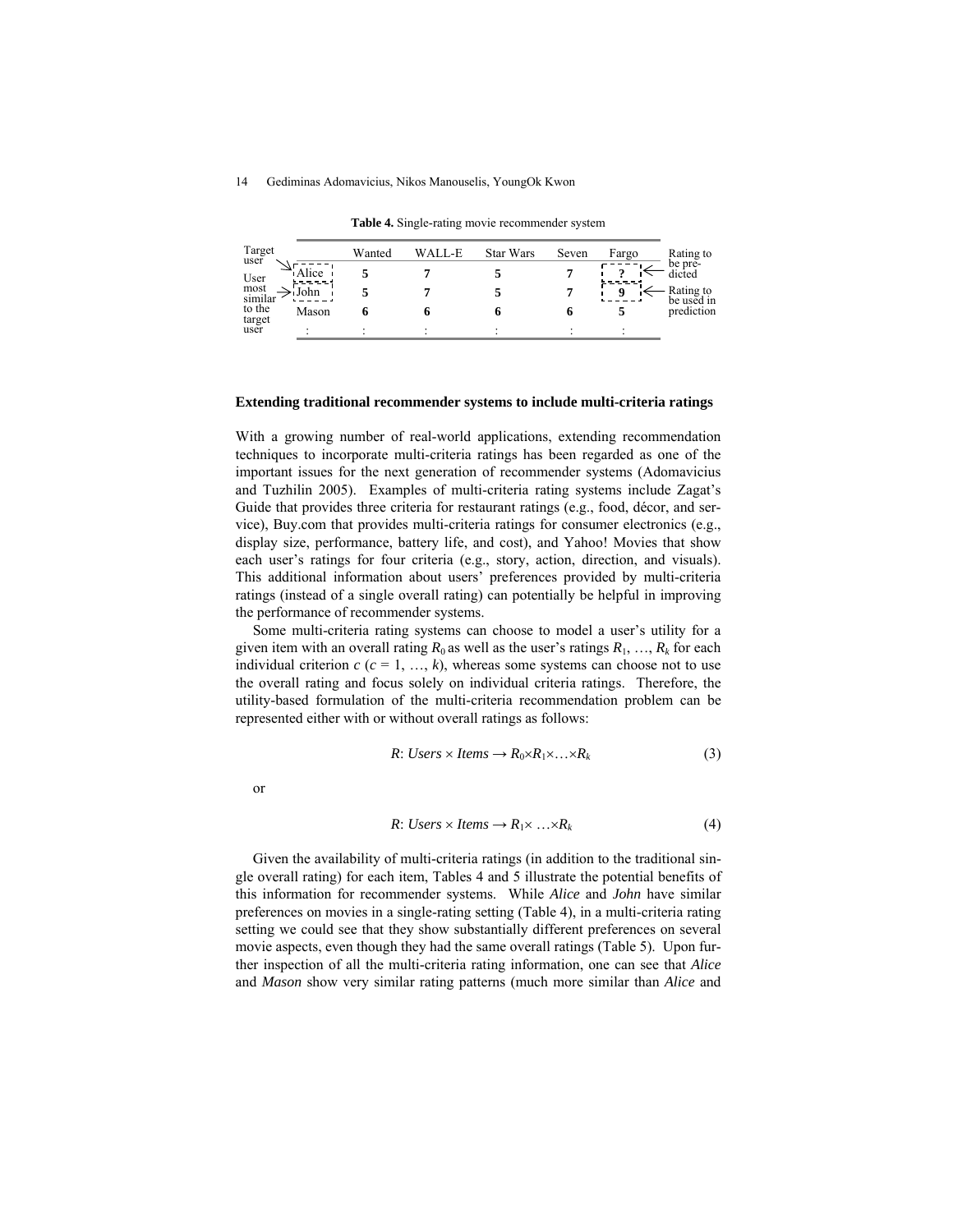*John*). Thus, using the same collaborative filtering approach as before, but taking into account multi-criteria ratings, *Alice*'s overall rating for movie *Fargo* would be predicted as 5, based on *Mason*'s overall rating for this movie.

**Table 5.** Multi-criteria movie recommender system (ratings for each item: overall, story, action, direction, and visual effects)

| Target<br>user          |         | Wanted    | WALL-E    | Star Wars | Seven     | Fargo                    | Ratings to               |
|-------------------------|---------|-----------|-----------|-----------|-----------|--------------------------|--------------------------|
| User<br>most<br>similar | Alice   | 5,2,2,8,8 | 7,5,5,9,9 | 5,2,2,8,8 | 7,5,5,9,9 | 2,2,2,2,2                | be pre-<br>dicted        |
|                         | John    | 5,8,8,2,2 | 7,9,9,5,5 | 5,8,8,2,2 | 7,8,8,2,2 | 9,8,8,10,10              |                          |
| to the<br>target        | · Mason | 6,3,3,9,9 | 6,4,4,8,8 | 6,3,3,9,9 | 6,4,4,8,8 | $5,2,2,8,8$ <sup>1</sup> | Ratings to<br>be used in |
| user                    | ٠       |           | ۰         |           | ٠         | $\cdot$                  | prediction               |

This example implies that a single overall rating may hide the underlying heterogeneity of users' preferences for different aspects of a given item, and multicriteria ratings may help to better understand each user's preferences, as a result enabling to provide users more accurate recommendations. It also illustrates how multi-criteria ratings can potentially produce more powerful and focused recommendations, e.g., by recommending movies that will score best on the story criterion, if this is the most important one for some user.

Therefore, new recommendation algorithms and techniques are needed that can utilize multi-criteria ratings in recommender systems. There are already several systems implementing such algorithms, which we analyze in the next section.

# **Survey of Algorithms for Multi-Criteria Rating Recommenders**

Recommender systems typically calculate and provide recommendations using the following two-phase process:

- *Prediction*: the phase in which the prediction of a user's preference is calculated. Traditionally, it is the phase in which a recommender estimates the utility function *R* for the entire or some part of *Users* × *Items* space based on known ratings and possibly other information (such as user profiles and/or item content); in other words, it calculates the predictions of ratings for the unknown items.
- *Recommendation*: the phase in which the calculated prediction is used to support the user's decision by some recommendation process, e.g., the phase in which the user gets recommended a set of top-*N* items that maximize his/hers utility (i.e., *N* items with highest-predicted ratings).

Multi-criteria rating information can be used in both of these phases in different ways, and a number of approaches have been developed for the prediction or recommendation. Therefore, we classify the existing techniques for multi-criteria rat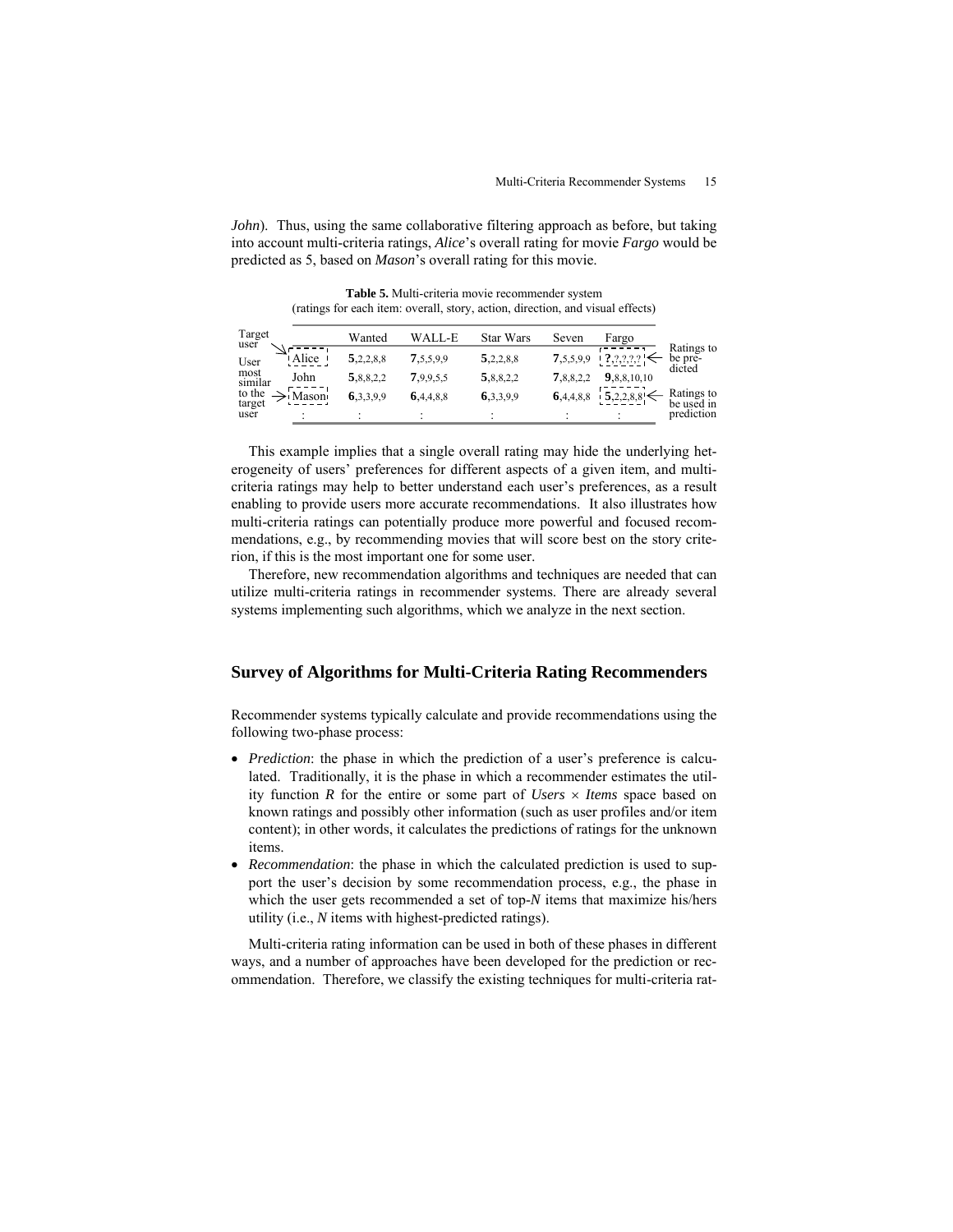ing recommenders into two groups – techniques used during prediction and techniques used during recommendation – and describe these groups in more detail in separate subsections below.

# *Engaging Multi-Criteria Ratings during Prediction*

This section provides an overview of the techniques that use multi-criteria ratings to predict an overall rating or individual criteria ratings (or both). In general, recommendation techniques can be classified by the formation of the utility function into two categories: heuristic-based (sometimes also referred to as memory-based) and model-based techniques (Adomavicius and Tuzhilin 2005). Heuristic-based techniques compute the utility of each item for a user on the fly based on the observed data of the user and are typically based on a certain heuristic assumption. For example, a neighborhood-based technique − one of the most popular heuristicbased collaborative filtering techniques − assumes that two users who show similar preferences on the observed items will have similar preferences for the unobserved items as well. In contrast, model-based techniques learn a predictive model, typically using statistical or machine-learning methods that can best explain the observed data, and then use the learned model to estimate the utility of unknown items for recommendations. Following this classification, we also present the algorithms of multi-criteria rating recommenders by grouping them into heuristic and model-based approaches.

#### **Heuristic approaches**

There has been some work done to extend the *similarity* computation of the traditional heuristic-based collaborative filtering technique to reflect multi-criteria rating information (Adomavicius and Kwon 2007; Manouselis and Costopoulou 2007c, Tang and McCalla 2009). In this approach, the similarities between users are computed by aggregating traditional similarities from individual criteria or using multidimensional distance metrics.

In particular, the neighborhood-based collaborative filtering recommendation technique predicts unknown ratings for a given user, based on the known ratings of the other users with similar preferences or tastes (i.e., neighbors). Therefore, the first step of the prediction processes is to choose the similarity-computation method to find a set of neighbors for each user. Various methods have been used for similarity computation in single-criterion rating recommender systems, and the most popular methods are correlation-based and cosine-based. Assuming that  $R(u,i)$  represents the rating that user *u* gives to item *i*, and  $I(u,u')$  represents the common items that two users *u* and *u'* rated, two popular similarity measures can be formally written as follows: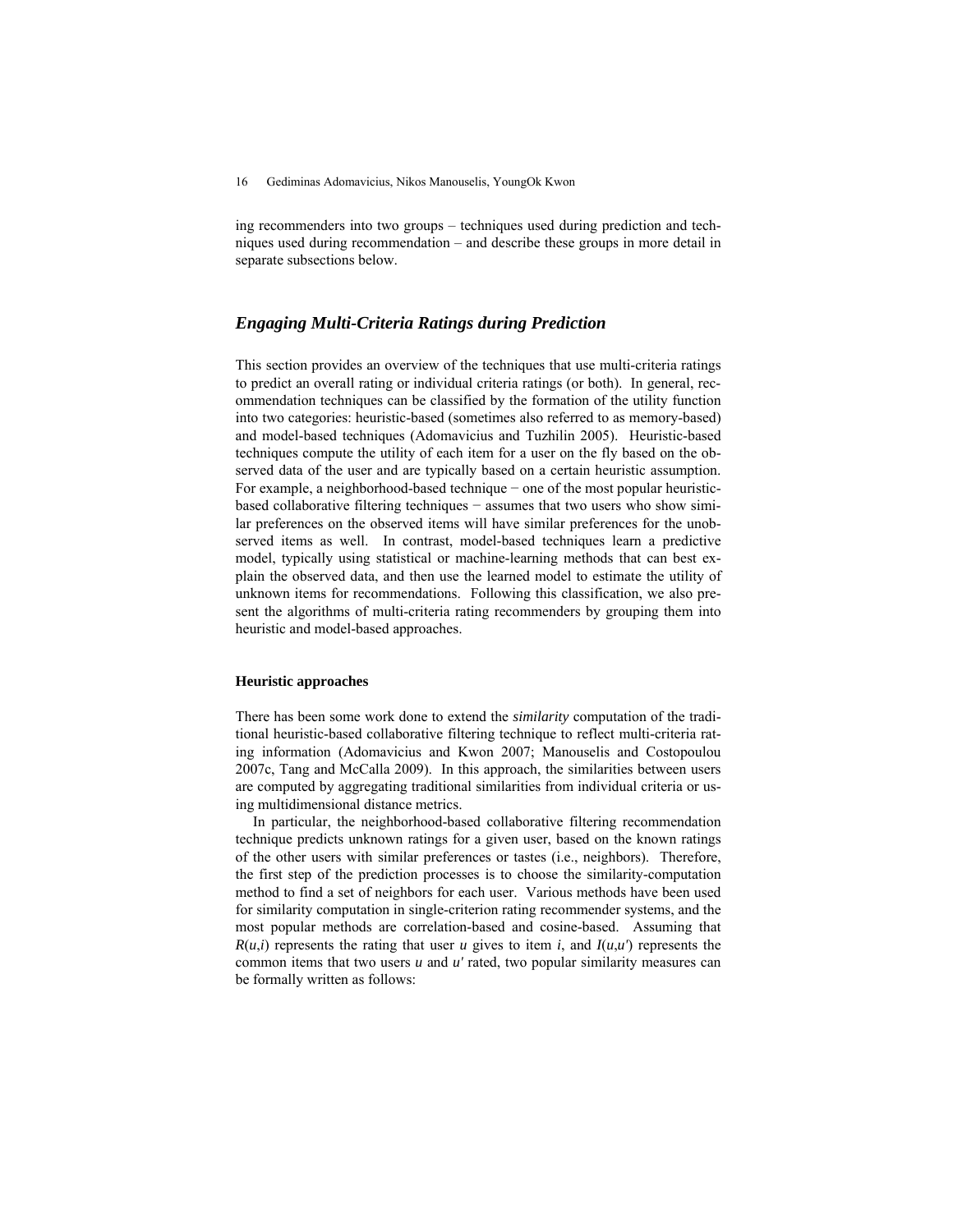• Pearson correlation-based

$$
sim(u, u') = \frac{\sum_{i \in I(u, u')} (R(u, i) - \overline{R(u)})(R(u', i) - \overline{R(u')})}{\sqrt{\sum_{i \in I(u, u')} (R(u, i) - \overline{R(u)})^2} \sqrt{\sum_{i \in I(u, u')} (R(u', i) - \overline{R(u')})^2}}
$$
(5)

• Cosine-based

`

l

$$
sim(u, u') = \frac{\sum_{i \in I(u, u')} R(u, i) R(u', i)}{\sqrt{\sum_{i \in I(u, u')} R(u, i)^2} \sqrt{\sum_{i \in I(u, u')} R(u', i)^2}}
$$
(6)

Multi-criteria rating recommenders cannot directly employ the above formulas, because  $R(u,i)$  contains an overall rating  $r_0$ , and *k* multi-criteria ratings  $r_1, \ldots, r_k$ , i.e.  $R(u, i) = (r_0, r_1, \ldots, r_k)$ .<sup>1</sup> Thus, there are  $k+1$  rating values for each pair of  $(u,$ *i*), instead of a single rating. Two different similarity-based approaches that use *k*+1 rating values in computing similarities between users have been used. The first approach *aggregates traditional similarities that are based on each individual rating*. This approach first computes the similarity between two users separately on each individual criterion, using any traditional similarity computation, such as correlation-based and cosine-based similarity. Then, a final similarity between two users is obtained by aggregating *k*+1 individual similarity values. Adomavicius and Kwon (2007) propose two aggregation approaches: an average and the worst-case (i.e., smallest) similarity, as specified in (7) and (9). As a general approach, Tang and McCalla (2009), in their recommender system of research papers, compute an aggregate similarity as a weighted sum of individual similarities over several criteria of each paper (e.g., overall rating, value added, degree of being peer-recommended, and learners' pedagogical features such as interest and background knowledge) as specified in (8). In their approach, the weight of each criterion  $c$ , denoted by  $w_c$ , is chosen to reflect how important and useful the criterion is considered to be for the recommendation.

- *Average similarity:*  $\sin_{avg}(u, u') = \frac{1}{k+1} \sum_{c=0}^{k} \sin_{c}(u, u')$  (7)
- *Aggregate similarity:*  $\sin_{\text{aggregate}}(u, u') = \sum_{c=0}^{k} w_c \sin_c(u, u')$  (8)
- *Worst-case (smallest) similarity:*  $\lim_{m \to \infty} (u, u') = \min_{c=0} \lim_{k} \lim_{c} (u, u')$  (9)

The second approach *calculates similarity using multidimensional distance metrics*, such as Manhattan, Euclidean, and Chebyshev distance metrics (Adomavicius and Kwon 2007). The distance between two users *u* and *u'* on item *i*,  $d(R(u,i), R(u',i))$ , can be calculated as:

<sup>&</sup>lt;sup>1</sup> In some recommender systems,  $R(u,i)$  may not contain the overall ratings  $r_0$  in addition to  $k$ multi-criteria ratings, i.e.,  $R(u,i) = (r_1, ..., r_k)$ . In this case, all the formulas in this subsection will still be applicable with index  $c \in \{1, \ldots, k\}$ , as opposed to  $c \in \{0, 1, \ldots, k\}$ .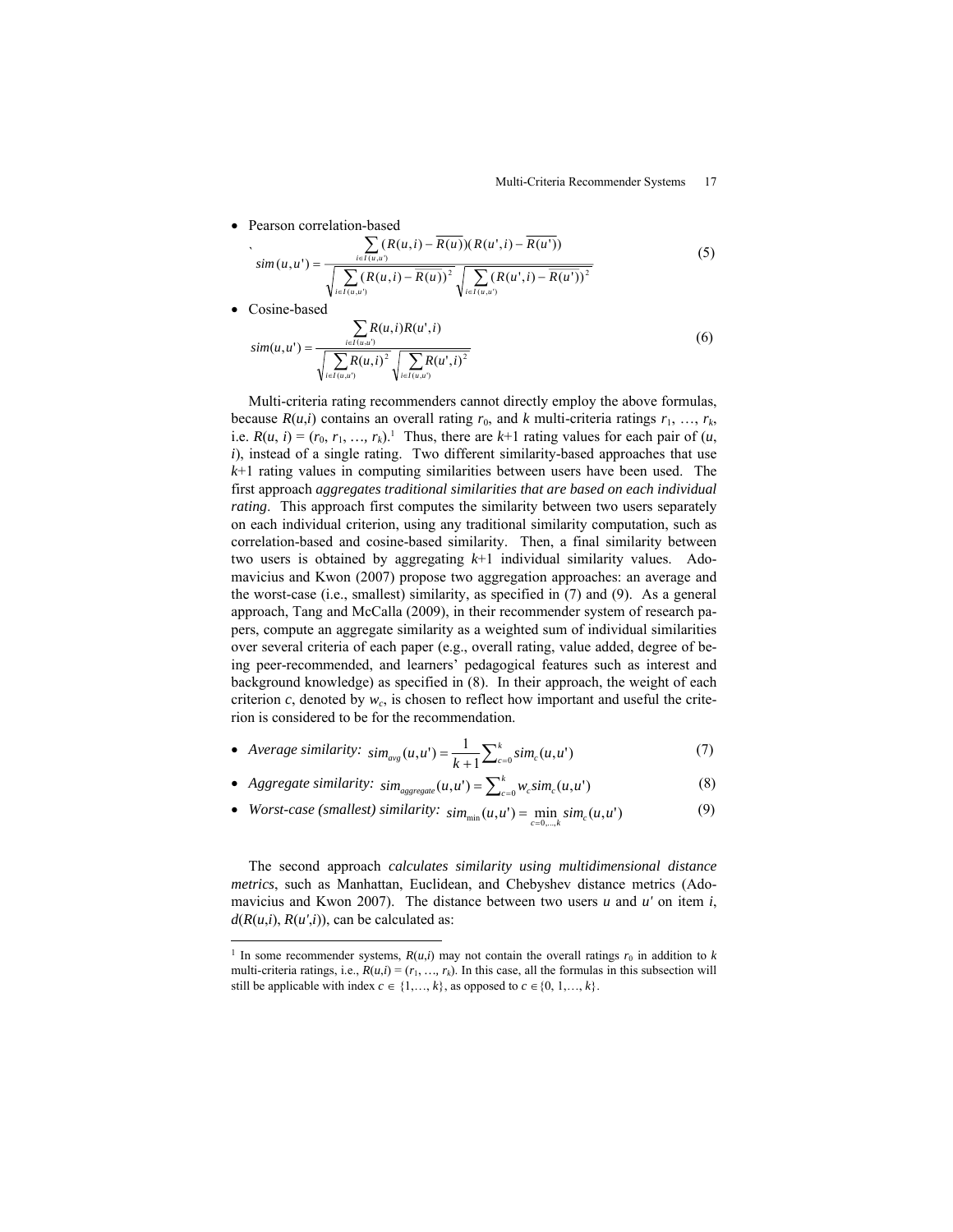• *Manhattan distance*: 
$$
\sum_{c=0}^{k} |R_c(u,i) - R_c(u',i)|
$$
 (10)

• Euclidean distance: 
$$
\sqrt{\sum_{c=0}^{k} |R_c(u,i) - R_c(u',i)|^2}
$$
 (11)

• Chebyshev (or maximal value) distance: 
$$
\max_{c=0,\ldots,k} |R_c(u,i) - R_c(u^*,i)|
$$
 (12)

The overall distance between two users can be simply an average distance for all common items that both users rated, and it can be formally written as:

$$
dist(u, u') = \frac{1}{|I(u, u')|} \sum_{i \in I(u, u')} d\left(R(u, i), R(u', i)\right)
$$
\n(13)

The more similar two users are (i.e., the larger the similarity value between them is), the smaller is the distance between them. Therefore, the following simple transformation is needed because of the inverse relationship of the two metrics:

$$
sim(u, u') = \frac{1}{1 + dist(u, u')}
$$
\n(14)

Manouselis and Costopoulou (2007c) also propose three different algorithms to compute *similarities* between users in multi-criteria rating settings: similarity-perpriority, similarity-per-evaluation, and similarity-per-partial-utility. The similarity-per-priority algorithm computes the similarities between users based on importance weights  $w_c(u)$  of user *u* for each criterion *c* (rather than ratings  $R(u,i)$ ). In this way, it creates a neighborhood of users that have the same expressed preferences with the target user. Then, it tries to predict the overall utility of an item for this user, based on the total utilities of the users in the neighborhood. In addition, the similarity-per-evaluation and similarity-per-partial-utility algorithms create separate neighborhoods for the target user for each criterion, i.e., they calculate the similarity with other users per individual criterion, and then predict the rating that the target user would provide upon each individual criterion. The similarity-perevaluation algorithm calculates the similarity based on the non-weighted ratings that the users provide on each criterion. The similarity-per-partial-utility algorithm calculates the similarity based on the weighted (using  $w_c(u)$  of each user *u*) ratings that the users provide on each criterion.

In such systems, the similarities between users are obtained using multi-criteria ratings, and the rest of the recommendation process can be the same as in singlecriterion rating systems. The next step is, for a given user, to find a set of neighbors with the highest similarity values and predict unknown overall ratings of the user based on neighbors' ratings. Therefore, these similarity-based approaches are applicable only to neighborhood-based collaborative filtering rec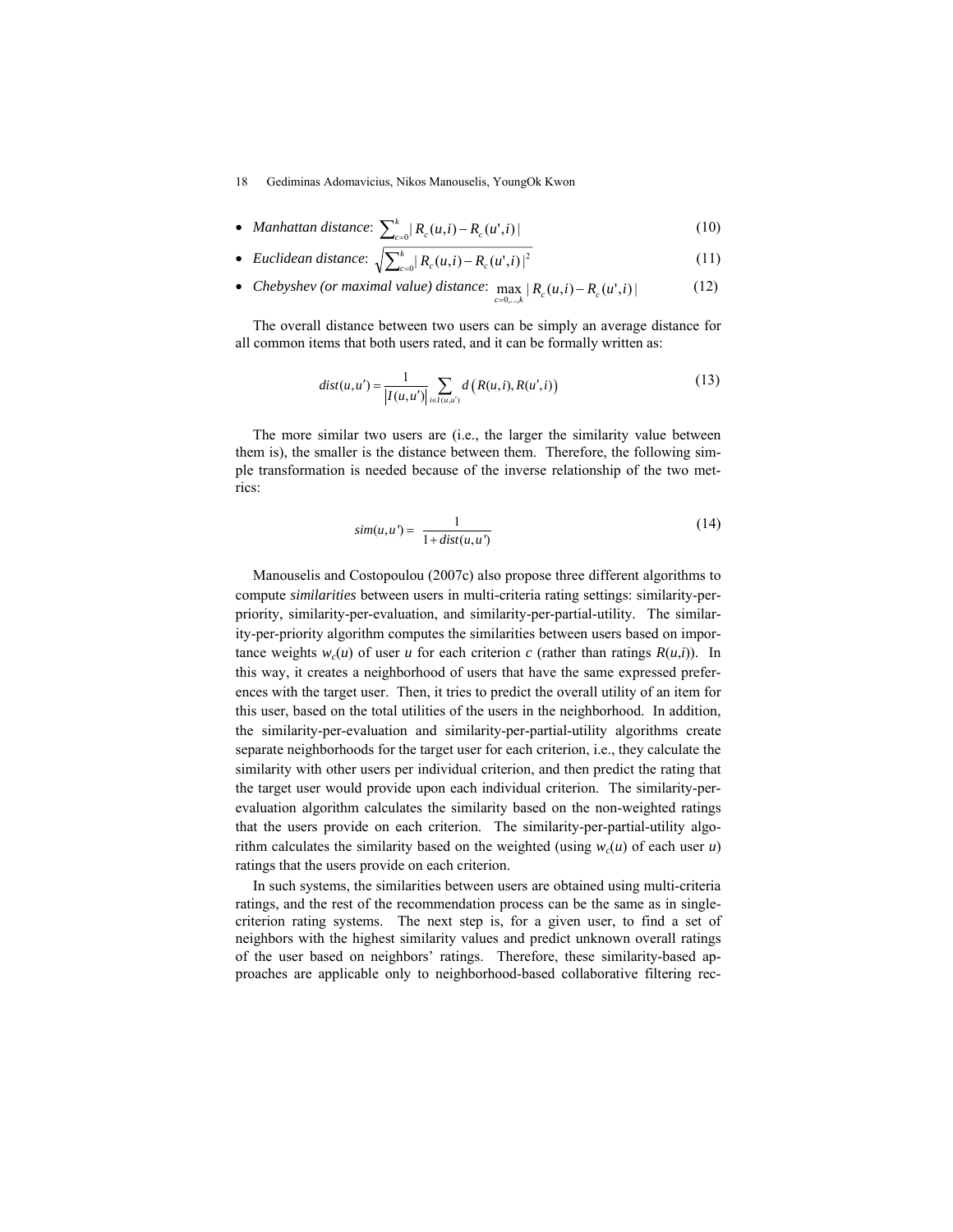ommendation techniques that need to compute the similarity between users (or items).

In summary, multi-criteria ratings can be used to compute the similarity between two users in the following two ways (Adomavicius and Kwon 2007): by (i) aggregating similarity values that are calculated separately on each criterion into a single similarity and (ii) calculating the distance between multi-criteria ratings directly in the multi-dimensional space. Empirical results using the small-scale Yahoo! Movies dataset show that both heuristic approaches outperform the corresponding traditional single-rating collaborative filtering technique (i.e., that uses only single overall ratings) by up to 3.8% in terms of precision-in-top-*N* metric, which represents the percentage of truly high overall ratings among those that the system predicted to be the *N* most relevant items for each user (Adomavicius and Kwon 2007). The improvements in precision depend on many parameters of collaborative filtering techniques, such as neighborhood sizes and the number of top-*N* recommendations. Furthermore, these approaches can be extended as suggested by Manouselis and Costopoulou (2007c) by computing similarities using not only known rating information, but also importance weights for each criterion. The latter approaches were evaluated in an online application that recommends e-markets to users, where multiple buyers and sellers can access and exchange information about prices and product offerings, based on users' multi-criteria evaluations on several e-markets. The similarity-per-priority algorithm using Euclidian distance performed the best among their proposed approaches in terms of the mean absolute error (MAE) (i.e., 0.235 on scale of 1 to 7) with a fairly high coverage (i.e., 93% of items can be recommended to users) as compared to non-personalized algorithms, such as random and arithmetic mean, that produce higher MAE (i.e., 0.718-2.063) with 100% coverage (Manouselis and Costopoulou 2007c).

### **Model-based approaches**

Model-based approaches construct a predictive model to estimate unknown ratings by learning from the observed data. Several existing approaches for multi-criteria rating recommenders fall into this category, including aggregation function, probabilistic modeling, and multilinear singular value decomposition (MSVD).

**Aggregation function approach**. While overall rating  $r_0$  is often considered simply as just another criterion rating in similarity-based heuristic approaches, as discussed earlier, the aggregation function approach assumes that the overall rating serves as an aggregate of multi-criteria ratings (Adomavicius and Kwon 2007). Given this assumption, this approach finds aggregation function *f* that represents the relationship between overall and multi-criteria ratings, i.e.,

$$
r_0 = f(r_1, \ldots, r_k). \tag{15}
$$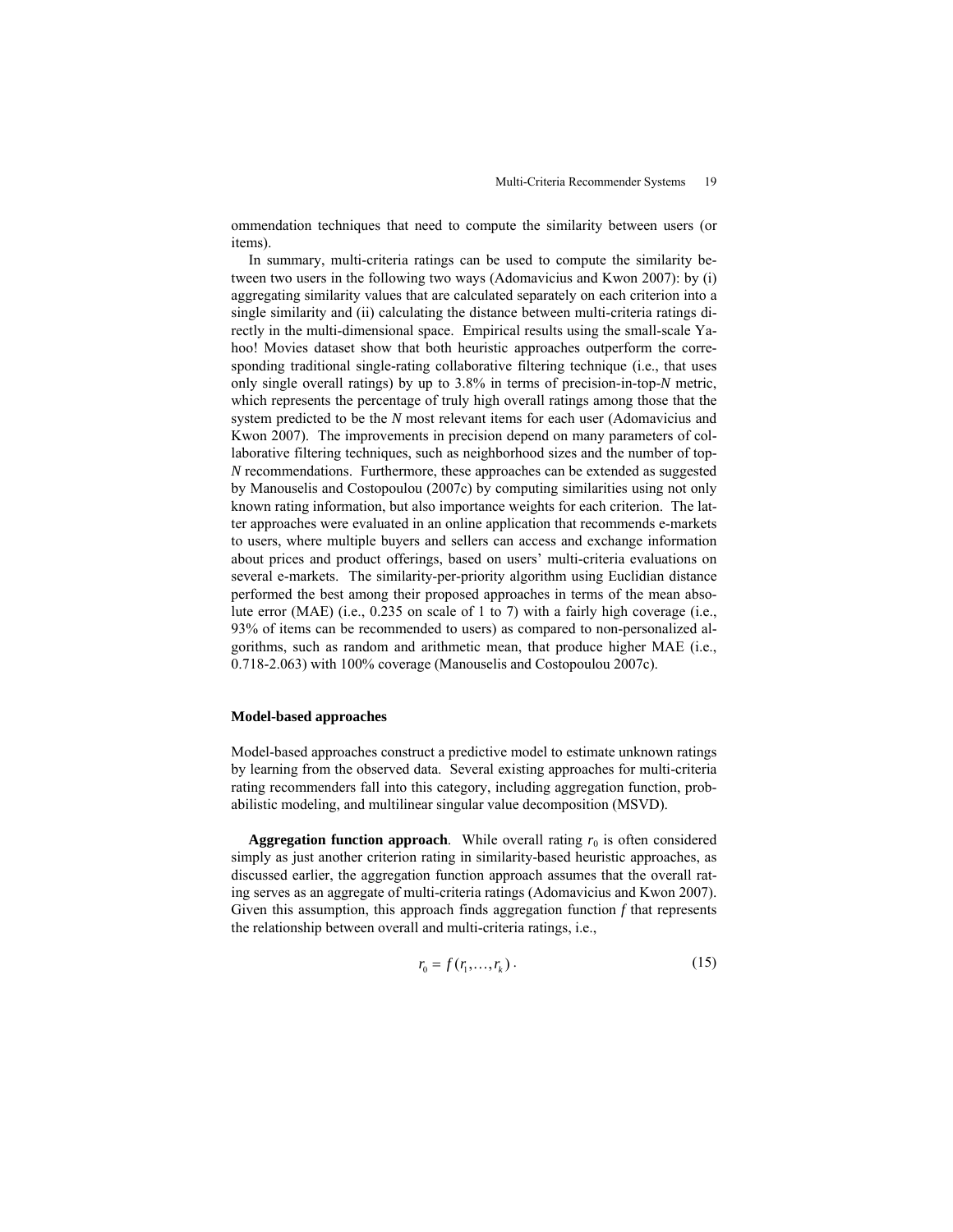For example, in a movie recommendation application, the story criteria rating may have a very high "priority," i.e., the movies with high story ratings are well liked overall by some users, regardless of other criteria ratings. Therefore, if the story rating of the movie is predicted high, the overall rating of the movie must also be predicted high in order to be accurate.

The aggregation function approach consists of three steps, as summarized in Fig. 1. First, this approach estimates *k* individual ratings using any recommendation technique. That is, the *k*-dimensional multi-criteria rating problem is decomposed into *k* single-rating recommendation problems. Second, aggregation function *f* is chosen using domain expertise, statistical techniques, or machine learning techniques. For example, the domain expert may suggest a simple average function of the underlying multi-criteria ratings for each item based on her prior experience and knowledge. An aggregation function also can be obtained by using statistical techniques, such as linear and non-linear regression analysis techniques, as well as various sophisticated machine learning techniques, such as artificial neural networks. Finally, the overall rating of each unrated item is computed based on the *k* predicted individual criteria ratings and the chosen aggregation function *f*.



**Fig. 1.** Aggregation function approach (an example of a three-criteria rating system)

While the similarity-based heuristic approaches described earlier apply to only neighborhood-based collaborative filtering recommendation techniques, the aggregation function approach can be used in combination with any traditional recommendation technique, because individual criteria ratings are used for the prediction in the first step. As one example of possible aggregation functions, Adomavicius and Kwon (2007) use linear regression and estimate coefficients (i.e., importance weights of each individual criterion) based on the known ratings.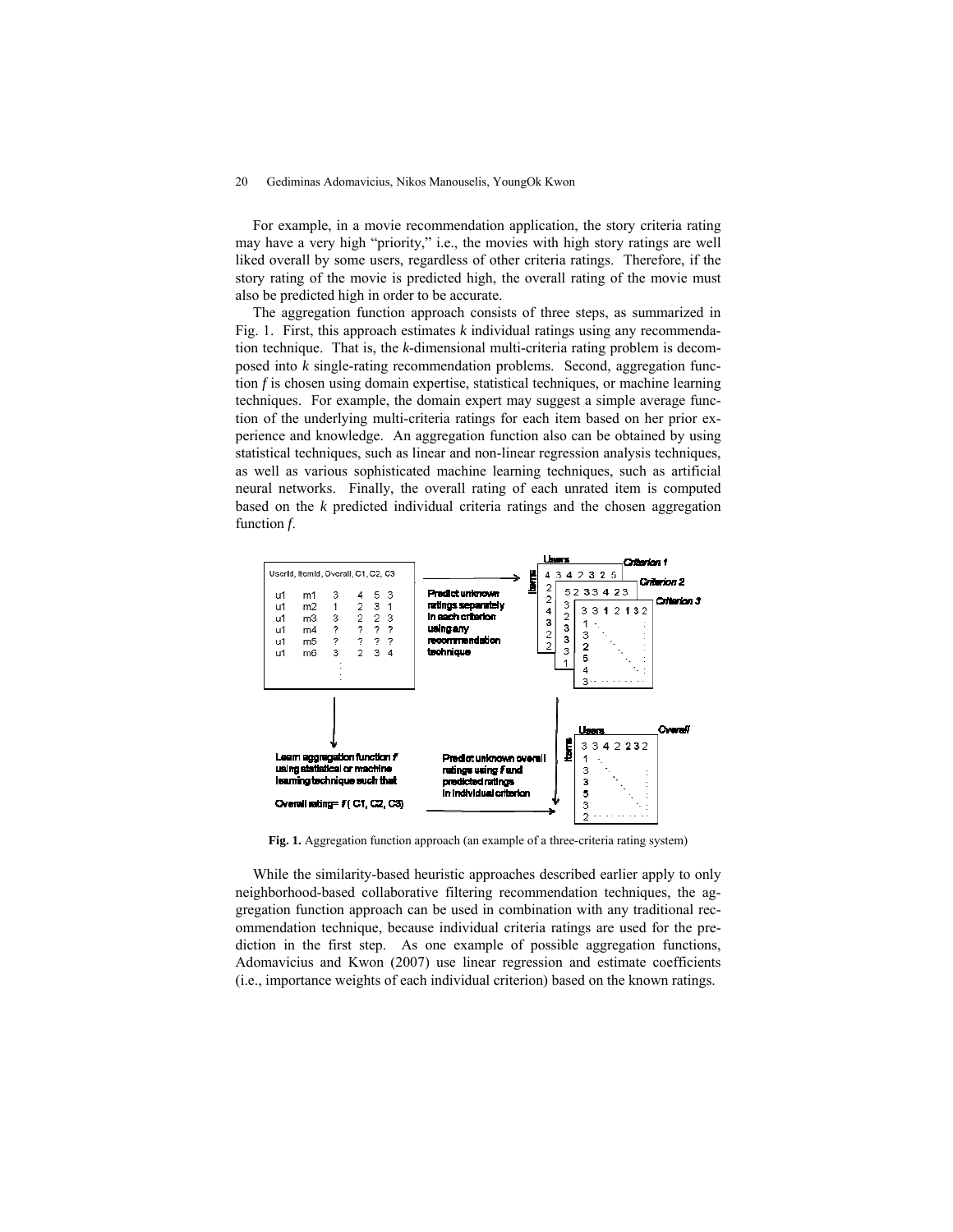Adomavicius and Kwon (2007) also note that the aggregation function can have different scopes: total (i.e., when a single aggregation function is learned based on the entire dataset), user-based or item-based (i.e., when a separate aggregation function is learned for each user or item).

Empirical analysis using data from Yahoo! Movies shows that the aggregation function approach (using multi-criteria rating information) outperforms a traditional single-rating collaborative filtering technique (using only overall ratings) by 0.3-6.3% in terms of precision-in-top  $N (N = 3, 5, \text{ and } 7)$  metric (Adomavicius and Kwon 2007).

**Probabilistic modeling approach**. Some multi-criteria recommendation approaches adopt probabilistic modeling algorithms that are becoming increasingly popular in data mining and machine learning. One example is the work of Sahoo et al. (2006), which extends the flexible mixture model (FMM) developed by Si and Jin (2003) to multi-criteria rating recommenders. The FMM assumes that there are two latent variables  $Z_u$  and  $Z_i$  (for users and items) and they are used to determine a single rating *r* of user *u* on item *i*, as shown in Fig. 2(a). Sahoo et al. (2006) also discover the dependency structure among the overall ratings  $(C_0)$  and multi-criteria ratings  $(C_1, C_2, C_3, \text{ and } C_4)$ , using Chow-Liu tree structure discovery (Chow and Liu 1968), and incorporate the structure into the FMM, as shown in Fig. 2(b).

The FMM approach is based on the assumption that the joint distribution of three variables (user  $u$ , rating  $r$ , and item  $i$ ) can be expressed the sum of probabilities over the all possible combinations of the two latent class variables  $Z_u$  and  $Z_i$ , as follows.

$$
P(u,i,r) = \sum_{Z_u, Z_i} P(Z_u) P(Z_i) P(u | Z_u) P(i | Z_i) P(r | Z_u, Z_i)
$$
 (16)

Following the notation of Sahoo et al. (2006), in Fig. 3 we describe how an overall rating of an unknown item for a target user is estimated with the following two steps: learning and prediction. In the learning step, all the parameters of the FMM are estimated using the expectation maximization (EM) algorithm (Dempster et al. 1977). In the prediction step, with the obtained parameters, the overall rating of a given unknown item is predicted as the most likely value (i.e., the rating value with the highest probability). Assuming that there is one overall and four criteria ratings, the overall rating for user  $u_a$  and item *i*,  $P(C_o | u_a, i)$ , is predicted as indicated in Fig. 3.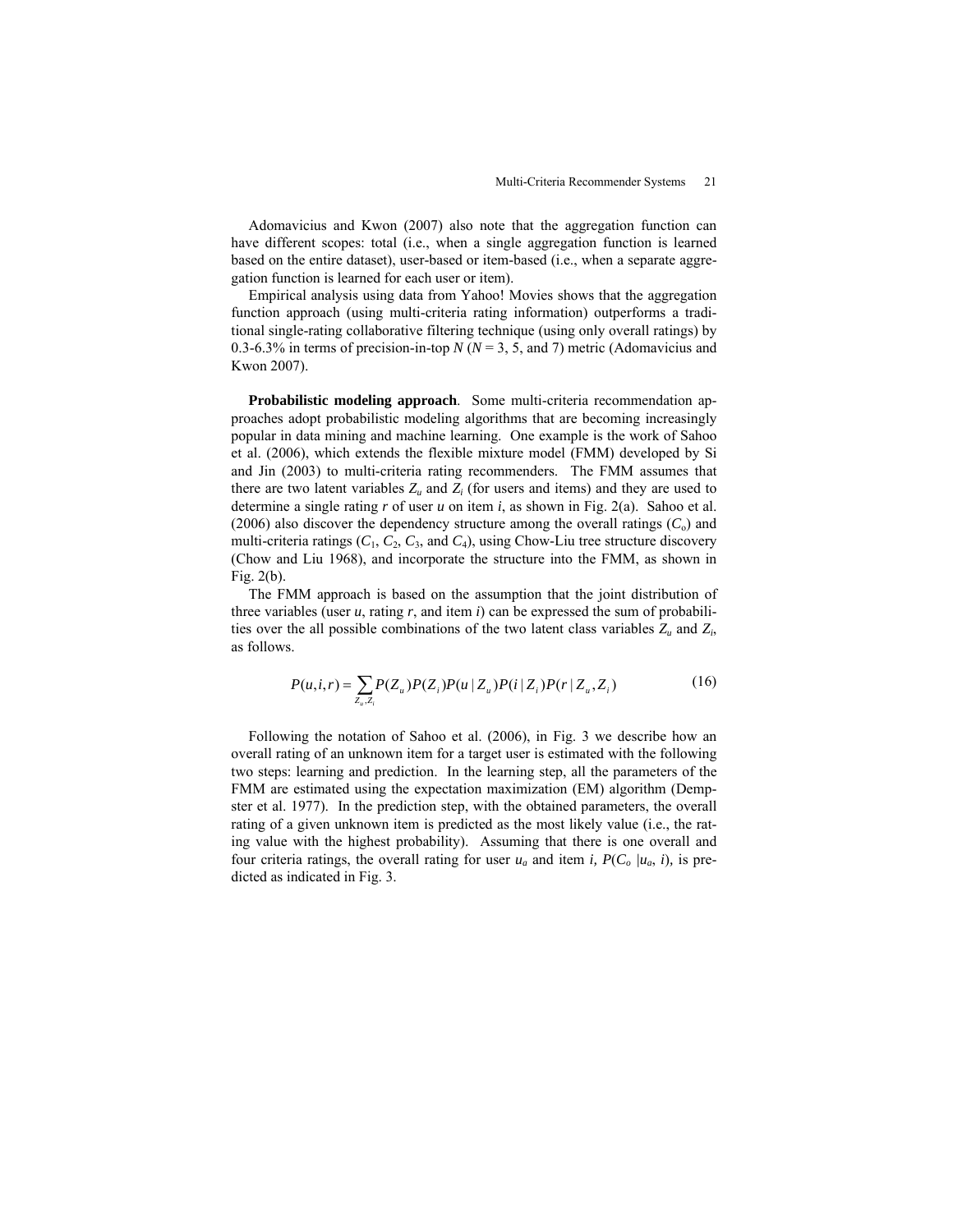

**Fig. 2.** Examples of probabilistic modeling approach in recommender systems

Sahoo et al. (2006) also compare their model in Fig. 2(b) with the model that assumes independence among multi-criteria ratings conditional on the latent variables, and found that the model with dependency structure performs better than the one with the independence assumption. This finding demonstrates the existence of the "halo effect" in multi-criteria rating systems. The "halo effect" is a phenomenon often studied in psychometric literature, which indicates a cognitive bias whereby the perception of a particular object in one category influences the perception in other categories (Thorndike 1920). In the context of multi-criteria recommender systems, the "halo effect" means that the individual criterion ratings provided by users are most correlated to the overall ratings (an overall impression on an item) than other component ratings.

Using data from Yahoo! Movies, Sahoo et al. (2006) show that multi-criteria rating information is advantageous over a single rating when very little training data is available (i.e., less than 15% of the whole data is used for training). On the other hand, when large training data is available, additional rating information does not seem to add much value. In this analysis, they measure the recommendation accuracy using the MAE metric. However, when they validate this probabilistic modeling approach using precision and recall metrics in retrieving top *N* items, their model performs better in all cases (i.e., both with small and large datasets) with a maximum of 10% increase. With more training data, the difference between the model with multi-criteria ratings and the traditional single-rating model diminishes in terms of precision and recall metrics.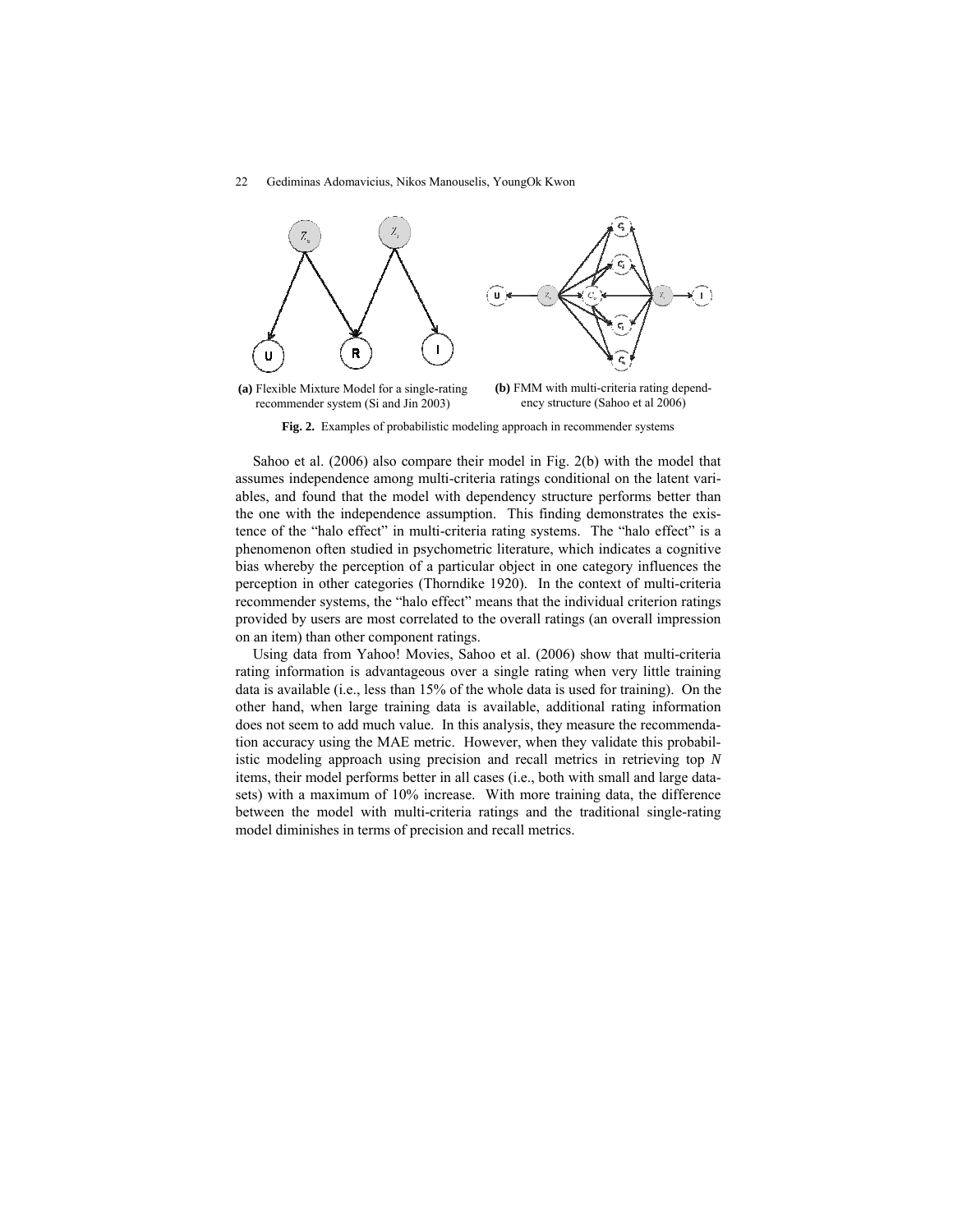*R<sub>j</sub>* = overall or individual criterion rating,  $R_j \in \{C_1, C_2, C_3, C_4, C_9\}$  $Pa_{Rj}$  = parent rating of  $R_j$ , as discovered in the structure discovery method  $L =$  the number of observed ratings in the dataset  $l =$  index of data records  $\frac{d}{d}$   $\sum_{i=1}^{n}$  = record numbered *l* (observations for *U*, *I*, *C*<sub>1</sub>, *C*<sub>2</sub>, *C*<sub>3</sub>, *C*<sub>4</sub>, *C<sub>o</sub>*)  $U(l)$  = observation of variable *U* in the record numbered *l*  $I(l)$  = observation of variable *I* in the record numbered *l*  $R_{i(l)}$  = observation of the rating variable  $R_i$  in the record numbered *l*  $Pa_{Rj}$  = observation of the rating variable  $Pa_{Rj}$ , which is the parent rating of rating variable  $R_j$ in the record numbered *l Learning step Expectation*  $\sum_{Z_u} \sum_{Z_i} P(Z_u) P(Z_i) P(I | Z_i) P(U | Z_u) \prod$ ∏ =  $=\frac{\left( \sum_{u} \sum_{i} (\sum_{j} \sum_{i} (\sum_{j} \sum_{j} (\sum_{j} \sum_{j} (\sum_{j} \sum_{j} \sum_{j} \sum_{k} \sum_{jk}))) \right)}{\sum_{j=1}^{k} (\sum_{j} \sum_{j} (\sum_{j} \sum_{j} (\sum_{j} \sum_{j} \sum_{jk} \sum_{k} \sum_{k})))}$  $\sum_{u}$   $\sum_{i}$   $\sum_{u}$   $\sum_{v}$   $\sum_{v}$   $\sum_{v}$   $\sum_{v}$   $\sum_{v}$   $\sum_{v}$   $\sum_{v}$   $\sum_{v}$   $\sum_{v}$   $\sum_{v}$   $\sum_{v}$   $\sum_{v}$   $\sum_{v}$   $\sum_{v}$   $\sum_{v}$   $\sum_{v}$   $\sum_{v}$  $Z_{u} \nightharpoonup Z_{i}^{T}$   $(E_{u})^{T} (E_{i})^{T} (E | E_{i})^{T} (U | E_{u})$   $\prod_{j=1}^{r} (K_{j} | E_{u}, E_{i}, E_{i})$  $_{u_1}Z_{i_1}|\vec{X}) = \frac{P(Z_{u_1})P(Z_{i_1})P(Z_{i_1})P(Z_{i_1})P(Z_{i_1})P(Z_{i_1})P(Z_{i_1})P(Z_{i_1})P(Z_{i_1})P(Z_{i_1})P(Z_{i_1})P(Z_{i_1})P(Z_{i_1})P(Z_{i_1})P(Z_{i_1})P(Z_{i_1})P(Z_{i_1})P(Z_{i_1})P(Z_{i_1})P(Z_{i_1})P(Z_{i_1})P(Z_{i_1})P(Z_{i_1})P(Z_{i_1})P(Z_{i_1})P(Z_{i_1})P(Z_{i_1})P(Z_{i_1})P(Z_{i$  $P(Z_u, Z_i | \vec{X}) = \frac{P(Z_u)P(Z_i)P(I | Z_i)P(U | Z_u) \prod_{j=1}^3 P(R_j | Z_u, Z_i, P_u)}{\sum_{Z_u} \sum_{Z_i} P(Z_u)P(Z_i)P(I | Z_i)P(U | Z_u) \prod_{j=1}^5 P(R_j | Z_u, Z_u)}$ 5 1  $(Z_u)P(Z_i)P(I | Z_i)P(U | Z_u)$   $\Box$   $P(R_i | Z_u, Z_i, P_{ak})$  $(Z_u, Z_i | \vec{X}) = \frac{P(Z_u)P(Z_i)P(I | Z_i)P(U | Z_u) \prod_{j=1}^3 P(R_j | Z_u, Z_i, P_{aR_j})}{P(Z_u | Z_u, Z_i | \vec{X})}$  *Maximization*  $(Z_{u}, Z_{i} | X_{(l)})$  $(Z_u, Z_i | X_{(l)})$  $(R_i | Z_u, Z_i, Pa_R)$  $(Z_u, Z_i | X_{(l)})$  $(Z_u, Z_i | X_{(l)})$  $\frac{r_i}{(Z_u, Z_i | \vec{X}_{(l)})}$   $P(I | Z_i)$  $(Z_u, Z_i | X_{(l)})$  $(U | Z_u)$  $(Z_u) = \frac{1}{2} \sum P(Z_u, Z_i | \vec{X}_{(i)})$   $P(Z_i) = \frac{1}{2} \sum P(Z_u, Z_i | \vec{X}_{(i)})$  $\left( l\right)$  $(l)$ <sup>- $N_j$ ( $k$ <sup>1</sup> $u_{R_j(l)}$ </sup>  $D(I|\mathcal{F})$   $D(I|\mathcal{F})$   $D(I|\mathcal{F})$  $\left( l\right)$  $: R_{i(i)} = R_i \& Pa_{n(i)}$   $\qquad \qquad$   $F(L_{ii}, L_i \mid \mathbf{A}(i))$  $\left( l\right)$  $\sum_{i,j=1}^{n} \sum_{\mathbf{Z}_u} F(\mathbf{Z}_u, \mathbf{Z}_i | \mathbf{A}_i)$  $\left( l\right)$  $\sum_{u \in U} \sum_{i=1}^r r(z_u, z_i \mid \Lambda_{(l)})$ (1)  $F(Z_i) = \frac{1}{I} \sum_i F(Z_i, Z_i | \Lambda_{(i)})$ ∑ ∑  $\overline{\sum_{i}\sum_{i}}$  $\sum_{U:I_{\alpha D}=I}\sum$  $\overline{\sum_{i}\sum}$  $\sum_{l:U_{\alpha n}=U}\sum$  $\sum P(Z_u, Z_i | \vec{X}_{(l)})$   $P(Z_i) = \frac{1}{I} \sum \sum$ =  $= U \Delta Z$ ,  $= U^T U$ =  $=$   $\frac{P(I|Z_i)}{P(I|Z_i)}$   $=$   $P(I|Z_i)$  =  $=$   $\rightarrow$   $\sum P(Z_u, Z_i | X_{(i)} )$   $P(Z_i) =$ *l Rj*  $\sum_{j}$   $\sum_{i}$   $\sum_{j}$   $\sum_{j}$   $\sum_{i}$   $\sum_{j}$   $\sum_{j}$   $\sum_{j}$ *u*  $(y - u)^{-1}$ *i*  $\mu$ <sup>-0</sup>  $\rightarrow$   $\mu$ <sup>*i*</sup> *i*  $u = L_u$  $P_{a_{n(i)}}$ <sup> $F(L_u, L_i | \Lambda_{(l)})$ </sup>  $\sum_{i} |Z_{u}, Z_{i}, Pa_{R_{i}}) = \frac{\sum_{l: R_{j(l)}} = R_{j} \& Pa_{R_{j(l)}}}{\sum_{l: R_{i,l}} P(z_{l}, Z_{l} | \vec{X}_{l})}$  $\sum_{z_u}$ <sup> $\Gamma$ </sup>  $\sum_u$ ,  $\sum_i |\Lambda_{ij}|$  $P(I|Z_i) = \frac{\sum_{U \cdot I_{ij}} I(Z_u, Z_i | \vec{X}_{(l)})}{\sum_{z_i} P(Z_u, Z_i | \vec{X}_{(l)})}$   $P(I|Z_i) = \frac{\sum_{U \cdot I_{(i)} = I} \sum_{z_u} P(Z_u, Z_i | \vec{X}_{(l)})}{\sum_{z_u} P(Z_u, Z_i | \vec{X}_{(l)})}$  $L_{u}$ ) =  $\frac{\sum_{l: U_{(l)}=U} \sum_{Z_{i}} P(Z_{u}, Z_{i} | X_{l})}{\sum_{Z_{i}} P(Z_{u}, Z_{v} | \vec{Y}_{u})}$  $I(L_i) = \frac{1}{L} \sum_i \sum_i f(L_i, L_i | \Lambda_{(i)})$ <br> $I(L_i) = \frac{1}{L} \sum_i \sum_i f(L_i, L_i | \Lambda_{(i)})$  $P(Z_u, Z_i | X$  $P(Z_u, Z_i | X$  $P(R_i | Z_u, Z_i, Pa)$  $P(Z_u, Z_i | X$  $P(Z_u, Z_i | X$  $\frac{P_{Z_i}}{P(Z_u, Z_i | \vec{X}_{(I)})}$   $P(I | Z_u)$  $P(Z_u, Z_i | X$  $P(U | Z)$  $P(Z_u) = \frac{1}{L} \sum_i \sum_{z} P(Z_u, Z_i \mid X_{(i)})$   $P(Z_i) = \frac{1}{L} \sum_i \sum_{z} P(Z_u, Z_i \mid X$  $\overline{a}$  $\overline{a}$ G  $\overline{a}$  $\overline{a}$  $\overline{a}$  $\overline{\phantom{a}}$   $\overline{\phantom{a}}$   $\overline{\phantom{a}}$   $\overline{\phantom{a}}$   $\overline{\phantom{a}}$   $\overline{\phantom{a}}$   $\overline{\phantom{a}}$   $\overline{\phantom{a}}$   $\overline{\phantom{a}}$   $\overline{\phantom{a}}$   $\overline{\phantom{a}}$   $\overline{\phantom{a}}$   $\overline{\phantom{a}}$   $\overline{\phantom{a}}$   $\overline{\phantom{a}}$   $\overline{\phantom{a}}$   $\overline{\phantom{a}}$   $\overline{\phantom{a}}$   $\overline{\$ *Prediction Step*   $=\frac{1}{2}$  $P(C_o | u_a, i) = \frac{P(u_a, i, C_o)}{\sum_{C_o} P(u_a, i, C_o)}$  where  $=$   $\sum P(Z_u)P(U|Z_u)$   $\sum P(C_o|Z_u, Z_i)P(Z_i)P(i|Z_i)$  $(U, I, C_{o}) = \sum \sum \sum \sum P(Z_{u}, Z_{i}, U, I, C_{1}, C_{2}, C_{3}, C_{4}, C_{o})$  $\sum_{i_1} \sum_{c_2} \sum_{c_3} \sum_{c_4} F(z_u, z_i, U, I, C_1, C_2, C_3, C_4)$  $\sum_{Z_u} P(Z_u) P(U | Z_u) \sum_{Z_i} P(C_o | Z_u, Z_i) P(Z_i) P(U | Z_i)$  $\sum_{Z_u} \sum_{Z_i} \sum_{c_1} \sum_{c_2} \sum_{c_3} \sum_{c_4} \sum_{c_4} P(Z_u, Z_i, U, I, C_1, C_2, C_3, C_4, C_0)$  $P(Z_u)P(U|Z_u)$   $\sum P(C_a|Z_u, Z_i)P(Z_i)P(i|Z_u)$  $P(U, I, C_{o}) = \sum_{i} \sum_{i} \sum_{j} \sum_{j} P(Z_{u}, Z_{i}, U, I, C_{1}, C_{2}, C_{3}, C_{4}, C_{7})$  $L_i$  $\sum_{i}^{Z_u} P(Z_u) P(U | Z_u) \sum_{i}^{C_3}$ ∑∑∑∑∑∑ =  $= \sum_{7} \sum_{7} \sum_{8} \sum_{8} \sum_{9} \sum_{9} P(Z_u, Z_i, U, I, C_1, C_2, C_3, C_4, C_6)$ **Fig. 3.** Rating calculation using FMM with multi-criteria ratings (Sahoo et al 2006)

**Multilinear singular value decomposition (MSVD) approach**. Li et al. (2008) propose a novel approach to improve a traditional collaborative filtering algorithm by utilizing the MSVD technique. Singular value decomposition (SVD) techniques have been extensively studied in numerical linear algebra and have recently gained popularity in recommender systems applications because of their effectiveness in improving recommendation accuracy (Sawar et al. 2000, Funk 2006, Koren 2009). In single-rating recommender systems, these techniques identify latent features of items including well-defined item dimensions and uninterpretable dimensions. In particular, using *K* latent features (i.e., rank-*K* SVD), user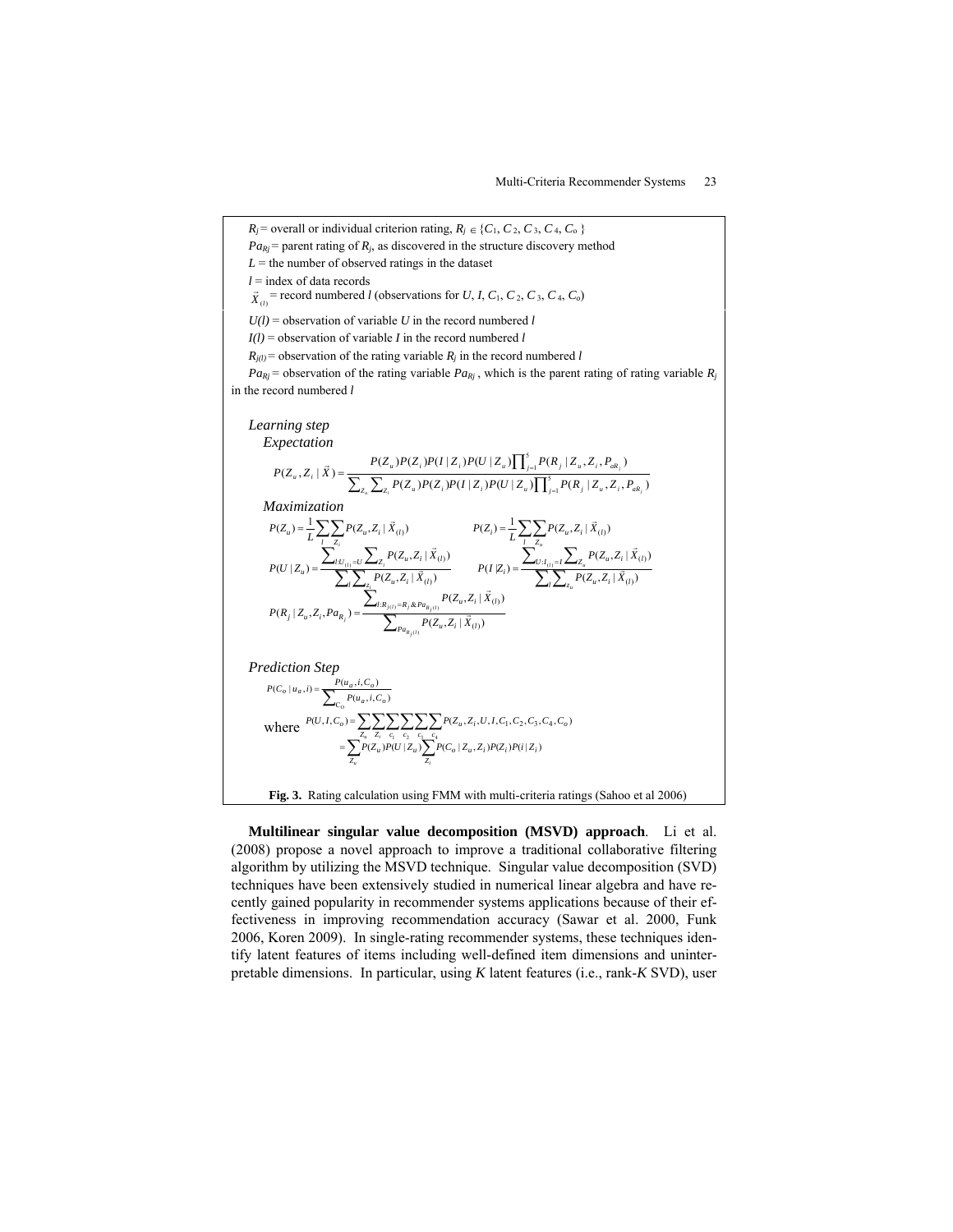*u* is associated with a user-factors vector *pu* (the user's preferences on *K* features), and item  $i$  is associated with an item-factors vector  $q_i$  (the item's importance weights on *K* features). After all the values in user- and item-factors vectors are estimated, the preference of how much user *u* likes item *i*, denoted by  $R^*(u, i)$ , is predicted by taking an inner product of the two vectors, i.e.,

$$
R^*(u,i) = p_u^T q_i \tag{17}
$$

While the SVD techniques are commonly used as a decomposition method for two dimensional data, the MSVD techniques (Lathauwer et al. 2000) can be used for multi-dimensional data such as multi-criteria ratings. In particular, Li et al. (2008) use the MSVD to reduce the dimensionality of multi-criteria rating data, and evaluate their approach in the context of a restaurant recommender system, where a user rates a restaurant on 10 criteria (i.e., cuisine, ambience, service, etc.). The results demonstrate that their approach improves the accuracy of recommendations (as measured by precision-in-top-*N*) by up to 5%, as compared to the traditional single-rating model.

In summary, the above approaches represent initial attempts to apply sophisticated learning techniques to address multi-criteria recommendation problems, and we expect to see more such techniques in the future.

In the next subsection, we discuss different approaches to recommending items to users, assuming that the unknown multi-criteria ratings have been estimated using any of the techniques discussed above.

# *Engaging Multi-Criteria Ratings during Recommendation*

As mentioned above, multi-criteria recommender systems may choose to model a user's utility for a given item by including both the overall rating and ratings of individual item components/criteria or they may choose to include only ratings of individual criteria. If overall ratings are included as part of the model, the recommendation process in such cases is typically very straightforward: after predicting all unknown ratings, the recommender system uses the overall rating of items to select the most highly predicted items (i.e., the most relevant items) for each user. In other words, the recommendation process is essentially the same as in traditional, single-criterion recommender systems.

However, without an overall rating the recommendation process becomes more complex, because it is less apparent how to establish the total order of the items. For example, suppose that we have a two-criterion movie recommender system, where users judge movies based on their story (i.e., plot) and visual effects. Further, suppose that one movie needs to be chosen for recommendation among the following two alternatives: (i) movie *X*, predicted as 8 in story and 2 in visuals,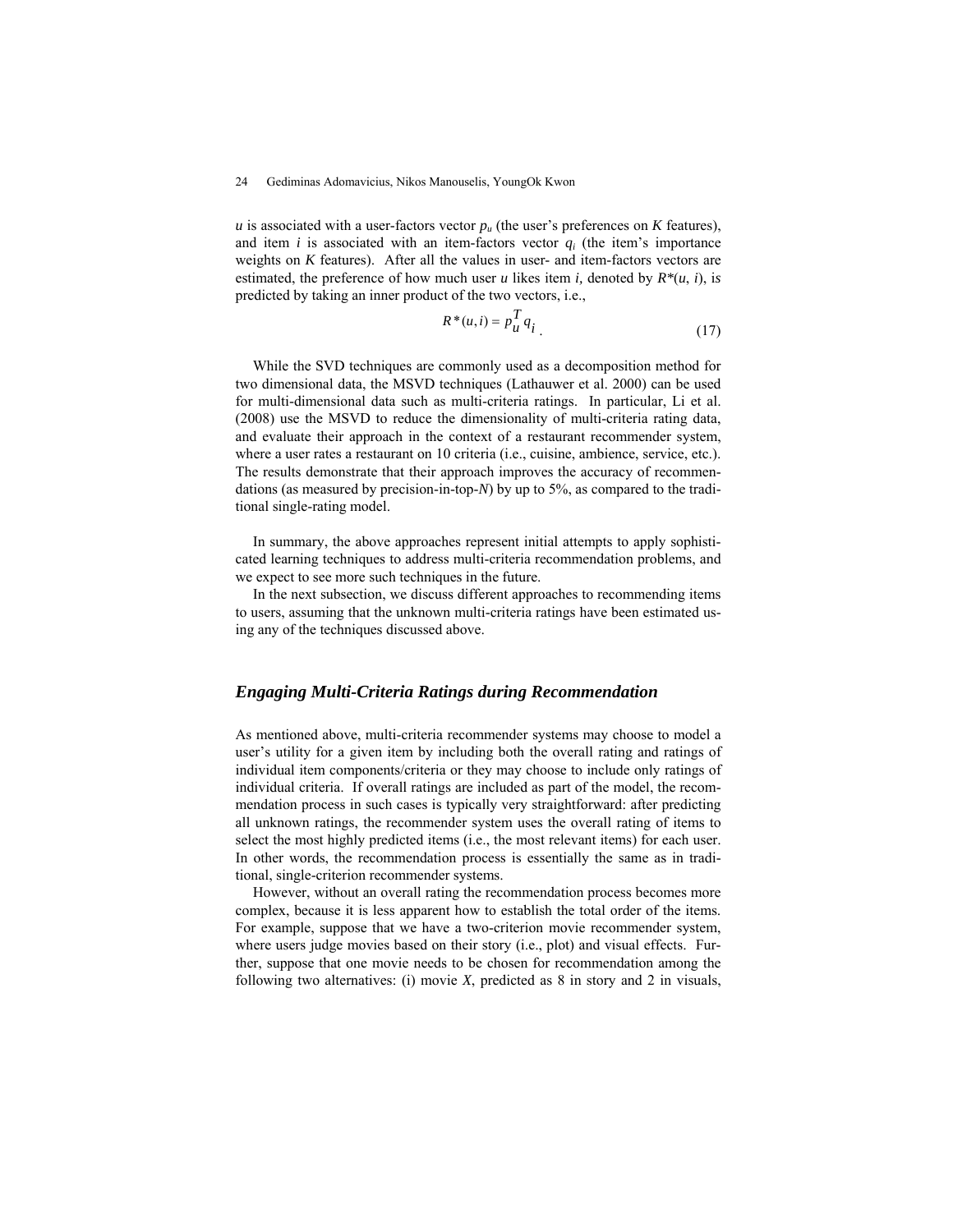and (ii) movie *Y*, predicted as 5 in story and 5 in visuals. Since there is no overall criterion to rank the movies, it is not easy to judge which movie is better, unless some other modeling approach is adopted, using some non-numerical (e.g., rulebased) way for expressing preferences. Several approaches have been proposed in the recommender systems literature to deal with this problem: some try to design a total order on items and obtain a single global optimal solution for each user, whereas others take the existing partial order of the items and find multiple (Pareto optimal) solutions. Below we briefly mention related work on multicriteria optimization, describe several approaches that have been used in the recommender systems literature, and discuss other potential uses of multi-criteria ratings in the recommendation process.

### **Related work: multi-criteria optimization**

Multi-criteria optimization problems have been extensively studied in the operations research (OR) literature (Ehrgott 2000), although not in the context of recommender systems. This multi-criteria optimization approach assists a decision maker in choosing the best alternative when multiple criteria conflict and compete with each other. For example, various points of view, such as financial, human resources-related, and environmental aspects should be considered in organizational decision making. The following approaches are often used to address multicriteria optimization problems, and can be applied to recommender systems, as discussed in (Adomavicius and Tuzhilin 2005).

- Finding Pareto optimal solutions;
- Taking a linear combination of multiple criteria and reducing the problem to the single-criterion optimization problem;
- Optimizing only the most important criterion and converting other criteria to constraints;
- Consecutively optimizing one criterion at a time, converting an optimal solution to constraints and repeating the process for other criteria.

Below we describe several recommendation approaches that have been used in the recommender systems literature, all of them having roots in multi-criteria optimization techniques.

### **Designing a total order for item recommendations**

In the recommender systems literature there has been some work using multiattribute utility theories from decision science, which can be described as one way to take a linear combination of multiple criteria and find an optimal solution (Lakiotaki et al. 2008).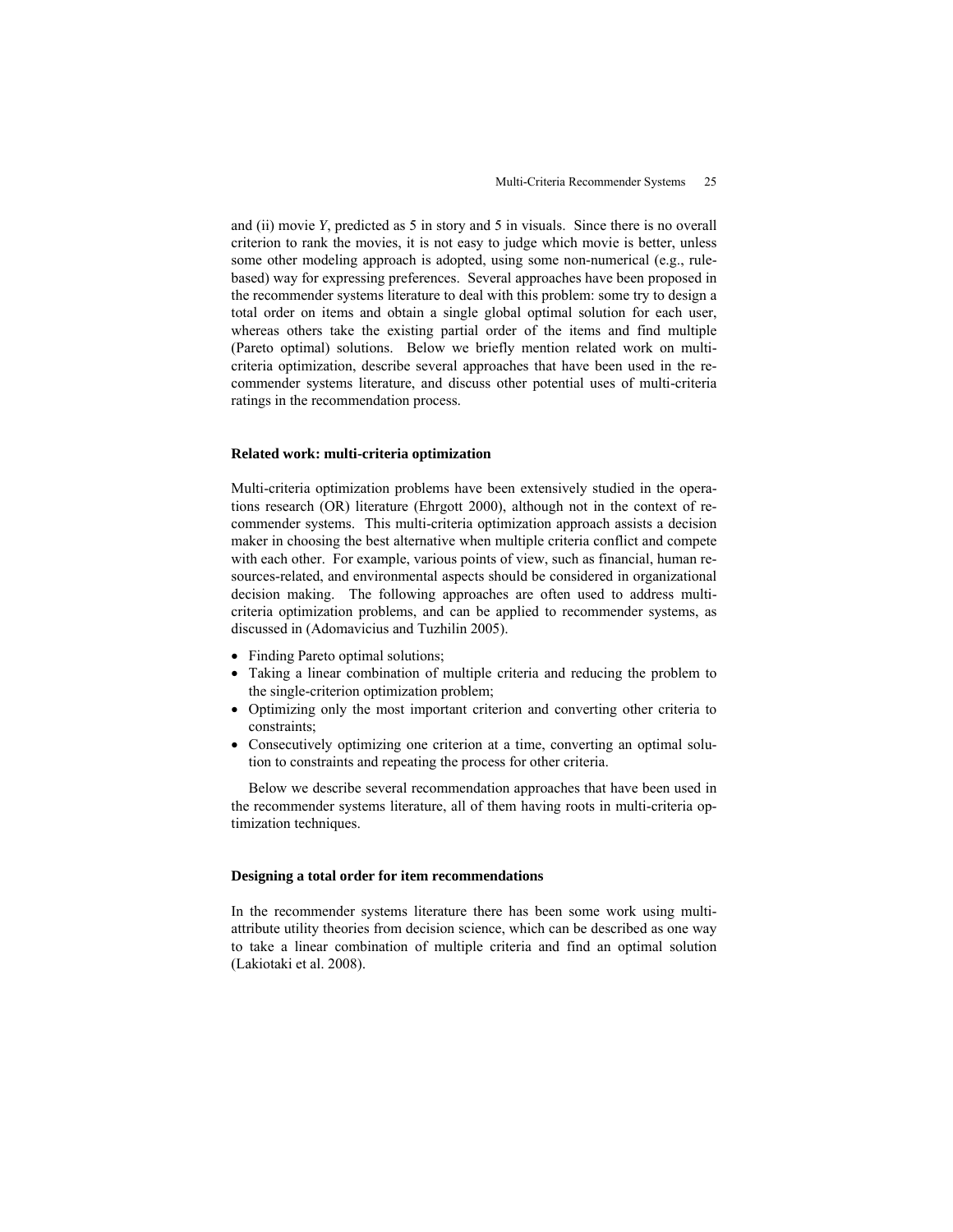For example, the approach by Lakiotaki et al. (2008) ranks the items by adopting the UTilités Additive (UTA) method proposed by (Siskos et al. 2005). Their algorithm aims to estimate overall utility *U* of a specific item for each user by adding the marginal utilities of each criterion  $c$  ( $c = 1, ..., k$ ).

$$
U = \sum_{c=1}^{k} u_c(g_c) \tag{18}
$$

where  $g_c$  is the rating provided on criterion *c*, and  $u_c(g_c)$  is a non-decreasing realvalue function (marginal utility function) for a specific user. Since this model uses the ranking information with ordinal regression techniques, Kendall's tau is used as a measure of correlation between two ordinal-level variables to compare an actual order and the predicted order. The empirical results obtained by using data from Yahoo! Movies show that 20.4% of users obtain a Kendall's tau of 1 indicating a total agreement of the orders between the ones predicted by the recommender system and the ones stated by users, and the mean value of Kendall's tau across all users is 0.74. Their model is also evaluated using the Receiver Operating Curve (ROC), which depicts relative trade-offs between true positives and false positives. The obtained Area Under Curve (AUC) of 0.81, where 1 represents a perfect classifier and 0.5 represents the performance of a random classifier, demonstrates that multi-criteria ratings provide measurable improvements in modeling users' preferences.

Similarly, Manouselis and Costopoulou (2007c) propose a method that calculates total utility *U* either by summing the *k* predicted partial utilities  $u_c$  (in their similarity-per-partial-utility algorithm) or by weighting the predicted ratings that the user would give on each criterion  $c$  by the user's importance weights  $w_c$  (in their similarity-per-evaluation algorithm). In both cases, the total utility of a candidate item is calculated using an aggregate function of the following form:

$$
U = \sum_{c=1}^{k} u_c = \sum_{c=1}^{k} w_c r_c \tag{19}
$$

Finally, once the total order on the candidate items is established using any of the above techniques, each user gets recommended the items that maximize this total utility.

### **Finding Pareto optimal item recommendations**

This approach discovers several good items among large number of candidates (rather than arriving at a unique solution by solving a global optimization problem) when different items can be associated with multiple conflicting criteria and the total order on items is not directly available. *Data envelopment analysis* (DEA), often also called "frontier analysis", is commonly used to measure produc-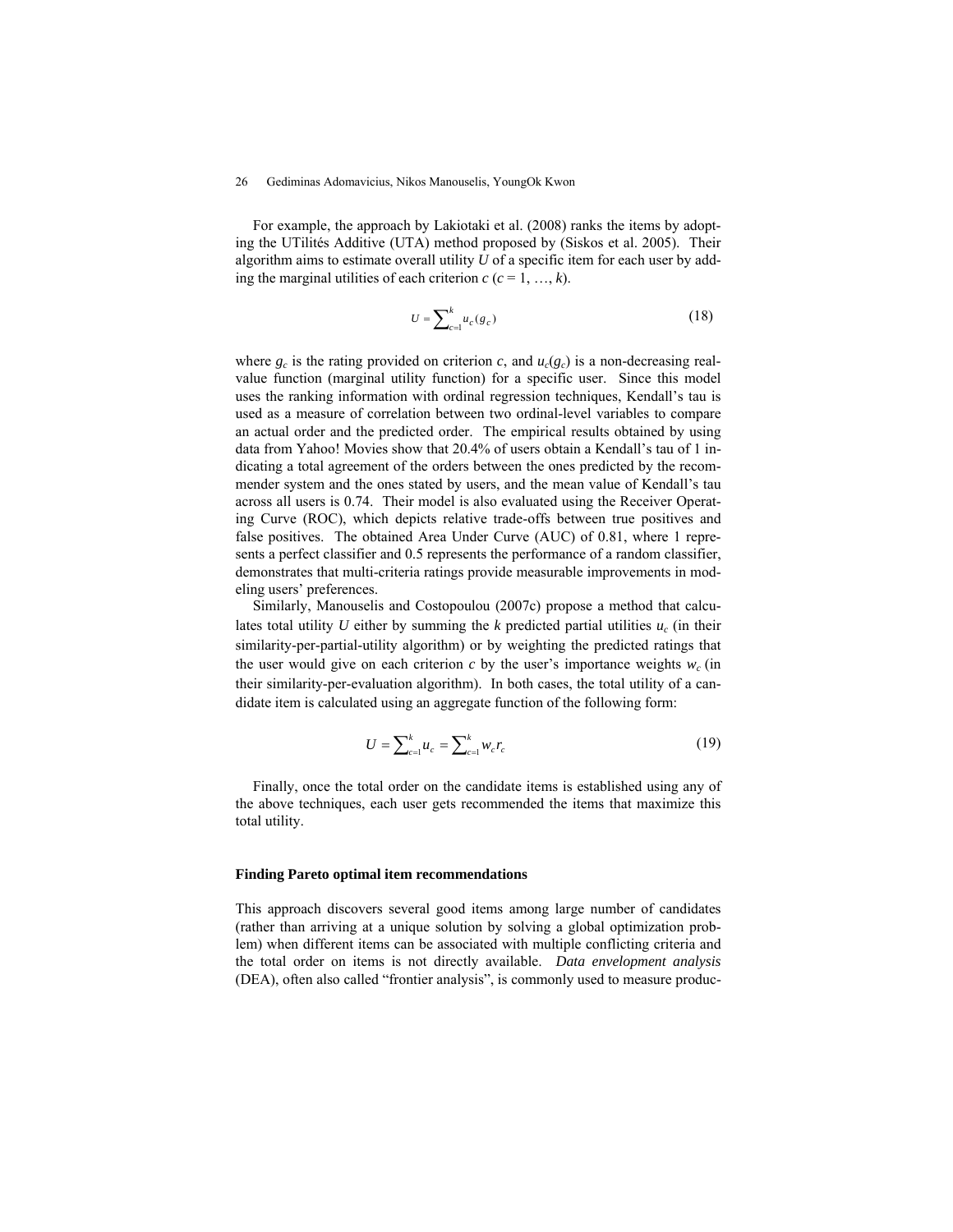tive efficiency of decision making units (DMU) in operations research (Charnes et al. 1978), and also can be applied to multi-criteria recommendation problems. DEA finds the most efficient frontier that encloses all possible recommendations by considering multiple aspects of recommendations together. DEA does not require *a priori* weights for each criterion, and uses linear programming to arrive more directly at the best set of weights for each DMU.

While DEA has not been directly used in multi-criteria rating recommenders, the multi-criteria recommendation problem without overall ratings can also be formulated as a data query problem in the database field, using similar motivation (Lee and Teng 2007). Lee and Teng (2007) utilize *skyline* queries to find the best restaurants across multiple criteria (i.e., food, décor, service, and cost). As Fig. 4 shows, skyline queries identify a few skyline points (i.e., Pareto optimal points) that are not dominated by any others from a large number of candidate restaurants in two dimensional data space (food and décor).

Empirical results using multi-criteria ratings of Zagat Survey in (Lee and Teng 2007) show that the recommender system using skyline queries helps to reduce the number of choices that users should consider from their inquiries. For example, when a user searches for buffet restaurants which are located in New York City with cost of no more than \$30, the system recommends only two restaurants among twelve candidate restaurants, based on the ratings on four criteria. However, this preliminary work needs to be extended in several directions because the skyline queries may not scale well with the increasing number of criteria, resulting in a large number of skyline points with high computational cost.



 **Fig. 4.** An example of skyline points (the best candidate restaurants) in two-dimensional space

### **Using multi-criteria ratings as recommendation filters**

Similar to how content attributes can be used as recommendation filters in recommender systems (Lee et al. 2002; Schafer 2005), multi-criteria ratings can be used for similar purposes as well. For example, a user may want to specify that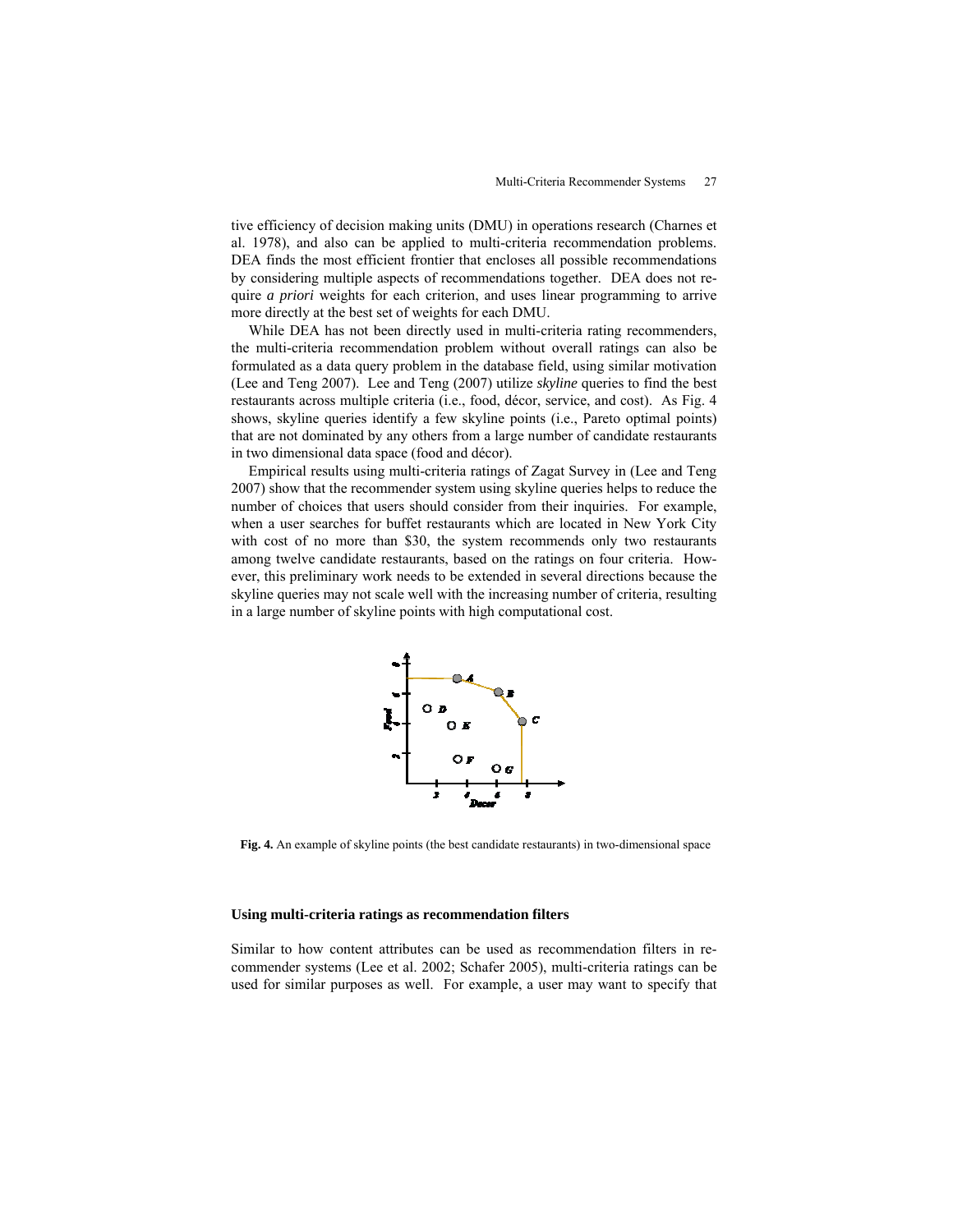only the movies with an exceptionally good story should be recommended to her at a given time, regardless of other criteria, such as visual effects. Then, only the movies that are highly predicted in the story criterion (say,  $\geq$  9 out of 10) will be recommended to the user. This approach is similar to how content-based (Lee et al. 2002; Schafer 2005) or context-aware (Adomavicius et al. 2005) recommendation approaches filter recommendations; however, it is also slightly different from them, because the filtering is done not based on objective content attributes (e.g., MovieLength < 120 minutes) or additional contextual dimensions (e.g., TimeOf-Week = weekend), but on the subjective rating criteria (e.g., Story  $\geq$  9), the predicted value of which is highly dependent on user's tastes and preferences.

### **Discussion and Future Work**

Recommender systems represent a vibrant and constantly changing research area. Among the important recent developments, recommender systems have recently started adopting multi-criteria ratings provided by users, and in this chapter we investigated algorithms and techniques for multi-criteria recommender systems. These new systems have not yet been studied extensively, and in this section we present a number of challenges and future research directions for this category of recommender systems.

**Managing intrusiveness**. The extra information provided by multi-criteria ratings can give rise to an important issue of intrusiveness. For a recommender system to achieve good recommendation performance, users typically need to provide to the system a certain amount of feedback about their preferences (e.g., in the form of item ratings). This can be an issue even in single-rating recommender systems, and some less intrusive techniques to obtain user preferences have been proposed (Konstan et al. 1997; Oard and Kim 2001; Middleton 2004). Multicriteria rating systems may require a more significant level of user involvement because each user would need to rate an item on multiple criteria. Therefore, it is important to measure the costs and benefits of adopting multi-criteria ratings and find an optimal solution to meet the needs of both users and system designers. Preference disaggregation methods could support the implicit formulation of a preference model based on a series of previous decisions. A characteristic example is the UTA (i.e., UTilités Additive) method, which can be used to extract the utility function from a user-provided ranking of known items (Lakiotaki et al. 2008). Another example is the ability to obtain each user's preferences on several attributes of an item implicitly from the user's written comments, minimizing intrusiveness (Plantie et al. 2005; Aciar et al. 2007). There are also some empirical approaches with less computational complexity (Sampaio et al. 2006). Lastly, performing user studies on multi-criteria recommender systems would further examine the impact of having to submit more ratings on the overall user satisfaction.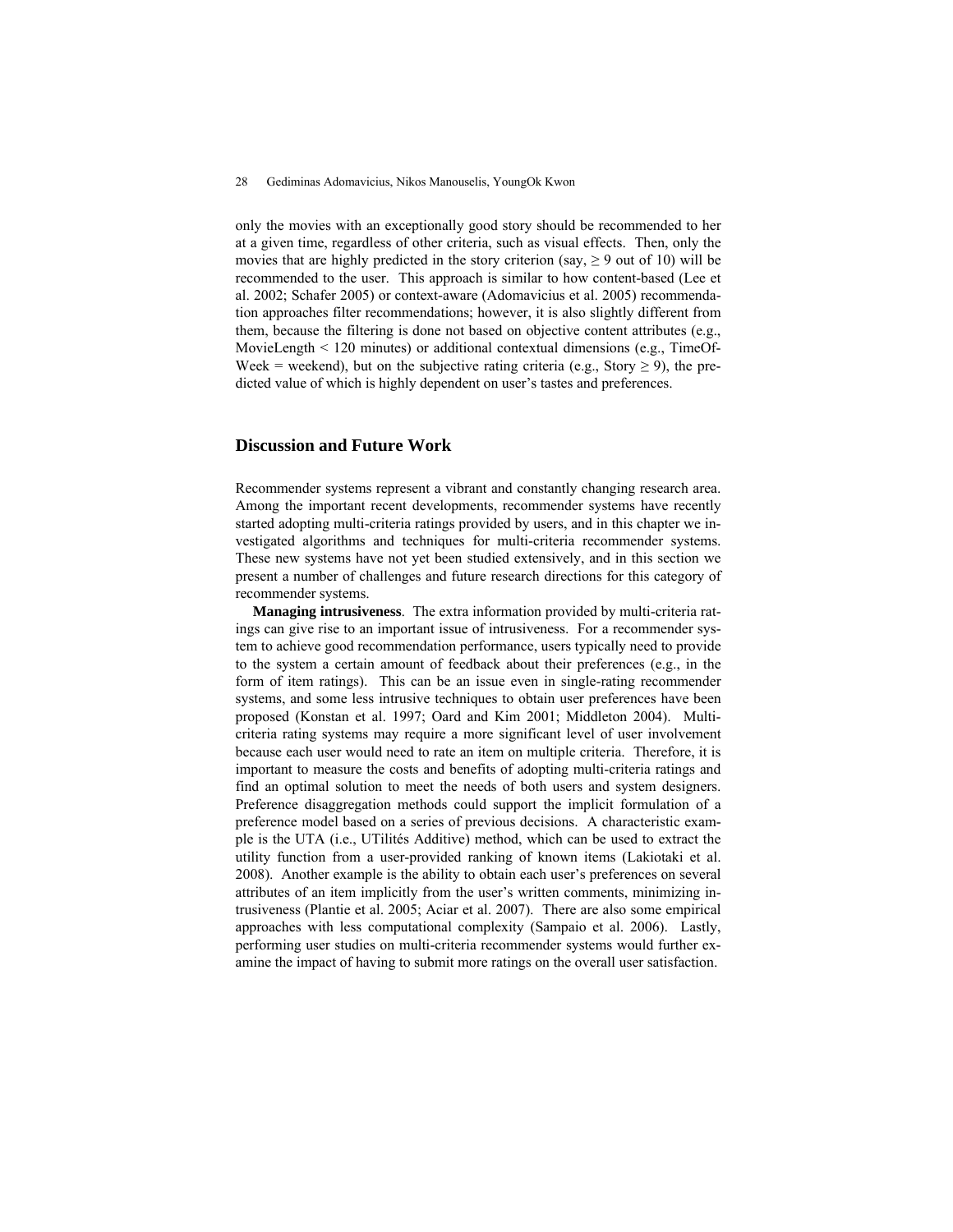**Reusing existing single-rating recommendation techniques**. A huge number of recommendation techniques have been developed for single-rating recommender systems over the last 10-15 years, and some of them could potentially be extended to multi-criteria rating systems. For example, neighborhood-based collaborative filtering techniques may possibly take into account multi-criteria ratings using the huge number of design options that Manouselis and Costopoulou (2008) suggest. As another example, there has been a number of sophisticated hybrid recommendation approaches developed in recent years (Burke 2007), and some of them could potentially be adopted for multi-criteria rating recommenders. Finally, more sophisticated techniques, e.g., based on data envelopment analysis (DEA) or multi-criteria optimization, could be adopted and extended for choosing best items in the multi-criteria rating settings.

**Predicting relative preferences**. An alternative way to define the multicriteria recommendation problem could be formulated as predicting the *relative* preferences of users, as opposed to the *absolute* rating values. There has been some work on constructing the correct relative order of items using ordering-based techniques. For example, Freund et al. (1998) developed the RankBoost algorithm based on the well-known AdaBoost method and, in multi-criteria settings, such algorithms could be adopted to aggregate different relative orders obtained from different rating criteria for a particular user. In particular, this is an approach taken by the DIVA system (Nguyen and Haddawy 1998, 1999).

**Constructing the item evaluation criteria**. More research needs to be done on choosing or constructing the best set of criteria for evaluating an item. For example, most of current multi-criteria rating recommenders require users to rate an item on multiple criteria at a single level (e.g., story and special effects of a movie). This single level of criteria could be further broken down into subcriteria, and there could be multiple levels depending on the given problem. For example, in a movie recommender system, special effects could be again divided into sound and graphic effects. More information with multiple levels of criteria could potentially help to better understand user preferences, and various techniques, such as the analytic hierarchy process (AHP), can be used to consider the hierarchy of criteria (Satty 1970), as Schmitt et al. (2003) propose to do in their system. As we consider more criteria for each item, we may also need to carefully examine the correlation among criteria because the choice of criteria may significantly affect the recommendation quality. Furthermore, as mentioned earlier, it is important to have a *consistent* family of criteria for a given recommender system application because then the criteria are monotonic, exhaustive, and nonredundant. In summary, constructing a set of criteria for a given recommendation problem is an interesting and important topic for future research.

**Dealing with missing multi-criteria ratings**. Multi-criteria recommender systems typically would require the users to provide more data to such systems than their single-rating counterparts, thus increasing the likelihood of obtaining missing or incomplete data. One popular technique to deal with missing data is the expectation maximization (EM) algorithm (Dempster et al. 1977) that finds maximum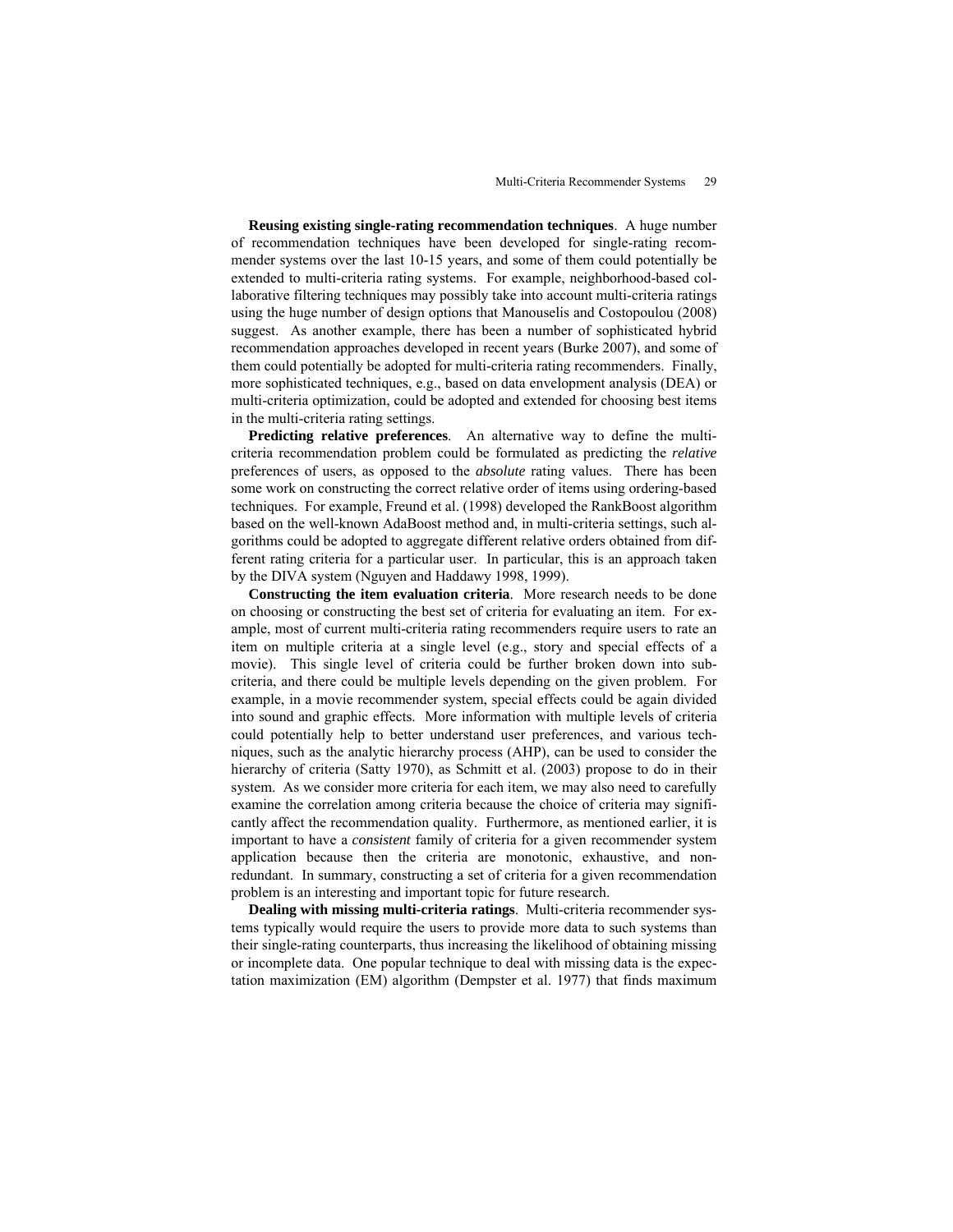likelihood estimates for incomplete data. In particular, the probabilistic modeling approach for multi-criteria rating prediction proposed by Sahoo et al. (2006) uses the EM algorithm to predict values of the missing ratings in multi-criteria rating settings. The applicability of other existing techniques in this setting should be explored, and novel techniques could be developed by considering the specifics of multi-criteria information, such as the possible relationships between different criteria.

**Investigating group recommendation techniques for multi-criteria settings**. Some techniques for generating recommendations to groups can be adopted in multi-criteria rating settings. According to Jameson and Smyth (2007), a group preference model can be built by aggregating the diverse preferences of several users. Similarly, a user's preference for an item in multi-criteria rating settings can be predicted by aggregating the preferences based on different rating criteria. More specifically, there can be many different goals for aggregating individual preferences (McCarthy 2002; O'Connor et al. 2001), such as maximizing average user satisfaction, minimizing misery (i.e., high user dissatisfaction), and providing a certain level of fairness (e.g., low variance with the same average user satisfaction). Multi-criteria rating recommenders could investigate the adoption of some of these approaches for aggregating preferences from multiple criteria.

**Developing new MCDM modeling approaches**. From the MCDM perspective the recommendation problem is posing novel challenges to the decision modellers. On the one hand, there is a plethora of additional techniques that can be readily adopted and used in such systems, such as including a sensitivity analysis step in the algorithm, as Plantie et al. (2005) propose. On the other hand, some studies indicate that recommendation is not a single decision making problem, since there are several decision problems that have to be addressed simultaneously, and each individual has influence on the recommendation provided to other individuals (Matsatsinis and Samaras 2001). Neither is it considered to be a typical group decision making problem or a negotiation between individuals (Perny and Zucker 1999). Therefore, new MCDM modelling approaches should be proposed and tested for multi-criteria recommendation (DIMACS/LAMSADE 2004).

**Collecting large-scale multi-criteria rating data.** Multi-criteria rating data sets that can be used for algorithm testing and parameterization are rare. For this new area of recommender systems to be successful, it is crucial to have a number of standardized real-world multi-criteria rating datasets available to the research community. Some initial steps towards a more standardized representation, reusability, and interoperability of multi-criteria rating datasets have been taken in other application domains, such as e-learning (Vuorikari et al. 2008).

In this section we discussed several potential future research directions for multi-criteria recommenders that should be interesting to recommender systems community. This list is not meant to be exhaustive; we believe that research in this area is only in its preliminary stages, and there are a number of possible additional topics that could be explored to advance multi-criteria recommender systems.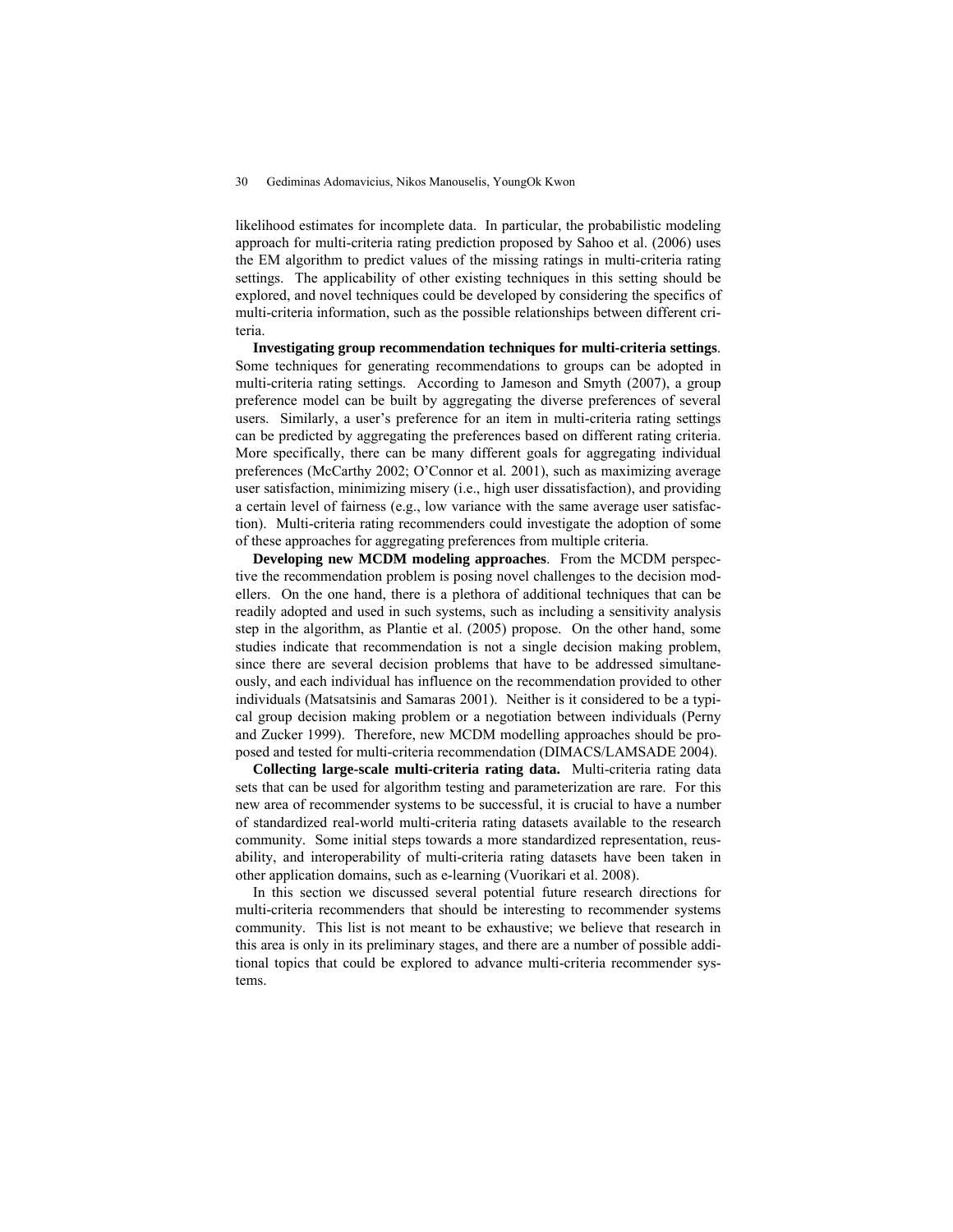# **Conclusions**

In this chapter, we aimed to provide an overview of multi-criteria recommender systems. We first defined the recommendation problem as an MCDM problem and reviewed the MCDM methods and techniques that can support the implementation of multi-criteria recommenders. Then, we focused on the category of *multicriteria rating recommenders* – techniques that provide recommendations by modelling a user's utility for an item as a vector of ratings along several criteria. We reviewed current techniques that use multi-criteria ratings for calculating the rating prediction and generating recommendations, and discussed open issues and future challenges for this class of recommender systems.

This survey provides a systematic view of multi-criteria recommender systems, a roadmap of relevant work, and a discussion of a number of promising future research directions. However, we believe that this is only a first step towards exploring this problem-rich area of recommender systems, and much more research and development are needed to unlock the full potential of multi-criteria recommenders.

### **Acknowledgments**

Research of G. Adomavicius was supported in part by the National Science Foundation grant IIS-0546443, USA. Research of N. Manouselis was funded with support by the European Commission and more specifically, the project ECP-2006-EDU-410012 "Organic.Edunet: A Multilingual Federation of Learning Repositories with Quality Content for the Awareness and Education of European Youth about Organic Agriculture and Agroecology" of the *e*Content*plus* Programme.

# **References**

- Aciar S., Zhang D., Simoff S., Debenham J., "Informed Recommender: Basing Recommendations on Consumer Product Reviews," IEEE Intelligent Systems, 22(3), 22-29, May/June 2007.
- Adomavicius G., Kwon Y., "New Recommendation Techniques for Multi-Criteria Rating Systems," IEEE Intelligent Systems, 22(3), 48-55, May/June 2007.
- Adomavicius G., Sankaranarayanan R., Sen S., Tuzhilin A., "Incorporating contextual information in recommender systems using a multidimensional approach," ACM Transactions on Information Systems, 23(1), 103–145, 2005.
- Adomavicius G., Tuzhilin A., "Towards the Next Generation of Recommender Systems: A Survey of the State-of-the-Art and Possible Extensions," IEEE Transactions on Knowledge and Data Engineering, 17(6), 734-749, June 2005.
- Ardissono L., Goy A., Petrone G., Segnan M., Torasso P., "Intrigue: Personalised Recommendation of Tourist Attractions for Desktop and Handset Devices," Applied Artificial Intelligence, Special Issue on 'Artificial Intelligence for Cultural Heritage and Digital Libraries', 17(8-9), 687-714, 2003.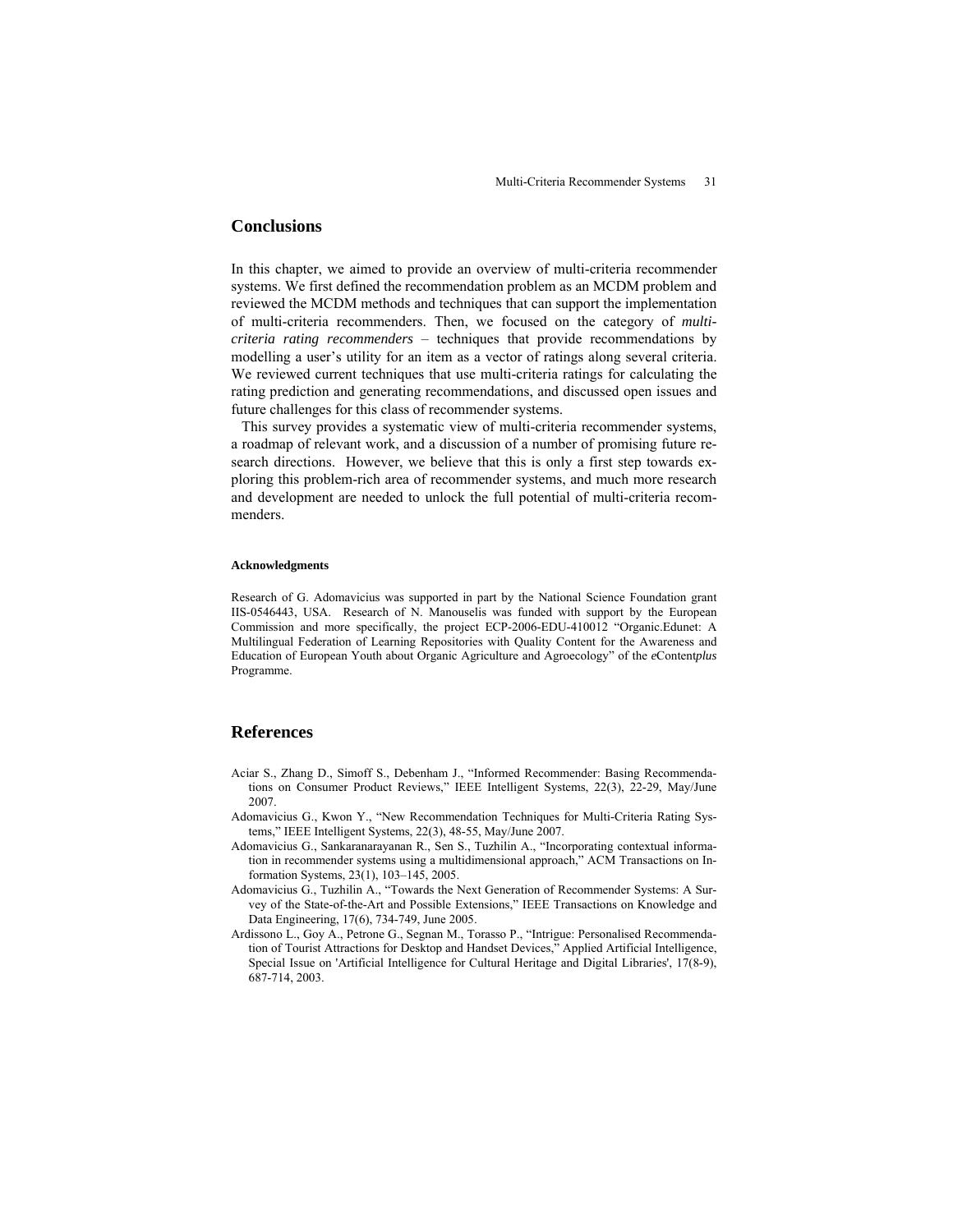- Ariely D., Lynch J.G.Jr., Aparicio M., "Learning by Collaborative and Individual-based recommendation Agents," Journal of Consumer Psychology, 14 (1&2), 81-94, 2004.
- Balabanovic M., Shoham Y., "Fab:Content-based, collaborative recommendation," Communications of the ACM, 40(3), 66-72, 1997.
- Breese S., Heckerman D., Kadie C., "Empirical Analysis of Predictive Algorithms for Collaborative Filtering," in Proc. of 14th Conference on Uncertainty in Artificial Intelligence, 1998.
- Burke R, "Hybrid Recommender Systems: Survey and Experiments," User Modeling and User-Adapted Interaction, 12(4), 331-370, 2002.
- Burke R., "Hybrid Web Recommender Systems," In P. Brusilovsky, A. Kobsa, W., Nejdl (Eds.), The Adaptive Web: Methods and Strategies of Web, Personalization, Lecture Notes in Computer Science, 4321, 377-408, Springer, Berlin, 2007.
- Burke R., "Knowledge-based Recommender Systems," In: A. Kent (ed.): Encyclopedia of Library and Information Systems," Volume 69, Supplement 32, Marcel Dekker, 2000.
- Cantador I., Fernandez M., Castells P., "A Collaborative Recommendation Framework for Ontology Evaluation and Reuse", in Proc. of the International Workshop on Recommender Systems, 17th European Conference on Artificial Intelligence (ECAI 2006). Riva del Garda, Italy, August 2006.
- Charnes A., Cooper W., Rhodes E., "Measuring the efficiency of decision making units," European Journal of Operation Research, 2(6), 429-444, 1978.
- Cheetham W., "Global Grade Selector: A Recommender System for Supporting the Sale of Plastic Resin," Technical Information Series, GE Global Research, TR 2003GRC261, December 2003.
- Choi S.H., Cho Y.H., "An utility range-based similar product recommendation algorithm for collaborative companies," Expert Systems with Applications, 27, 549-557, 2004.
- Chow C. K. and Liu C. N., "Approximating discrete probability distributions with dependence trees," IEEE Transactions on Information Theory, 14(3), 462–467, 1968.
- Dempster A., Laird N., Rubin D., "Maximum likelihood from incomplete data via the EM algorithm," Journal of the Royal Statistical Society, Series B 39(1), 1-38, 1977.
- Denguir-Rekik A., Montmain J., Mauris G., "A fuzzy-valued Choquet-integral-based multicriteria decision-making support for marketing and benchmarking activities in e-commerce organizations," in Proc. of the MCDM 2006, Chania, Greece, June 19-23, 2006.
- DIMACS/LAMSADE, Computer Science and Decision Theory: Applications of Notions of Consensus Description of the Research Issues in the Project, COST Action ICO602, 2004 (http://dimacs.rutgers.edu/Workshops/Lamsade/propmod.pdf).
- Ehrgott M., *Multicriteria Optimization*, Springer, Berlin, 2000.
- Falle W., Stoefler D., Russ C., Zanker M., Felfernig A., "Using Knowledge-based Advisor Technology for Improved Customer Satisfaction in the Shoe Industry," in Proc. of the International Conference on Economic, Technical and Organisational aspects of Product Configuration Systems, Technical University of Denmark, Kopenhagen, 2004.
- Figueira J., Greco S., Ehrgott M. (Eds.), *Multiple Criteria Decision Analysis: State of the Art*  Surveys, New York: Springer, 2004.
- Freund Y., Iyer R., Schapire R. E., Singer Y., "An efficient boosting algorithm for combining Preferences," in Proc. of the 15th International Conference on Machine Learning, Morgan Kaufmann Publishers, San Francisco, 170–178, 1998.
- Ghosh S., Munde M., Hernandez K., Sen S., "Voting for movies: the anatomy of a recommender system," in Proc. of Autonomous Agents'99, Seattle WA USA, 1999.
- Guan S., Ngoo C.S., Zhu F., "Handy broker: an intelligent product-brokering agent for mcommerce applications with user preference tracking," Electronic Commerce Research and Applications, 1, 314-330, 2002.
- Herrera-Viedma E., Pasi G., Lopez-Herrera A. G., "Evaluating the Information Quality of Web Sites: A Qualitative Methodology Based on Fuzzy Computing with Words," Research Group on Soft Computing and Intelligent Information Systems, University of Granada, Technical Report #SCI2S-2004-10, May 2004.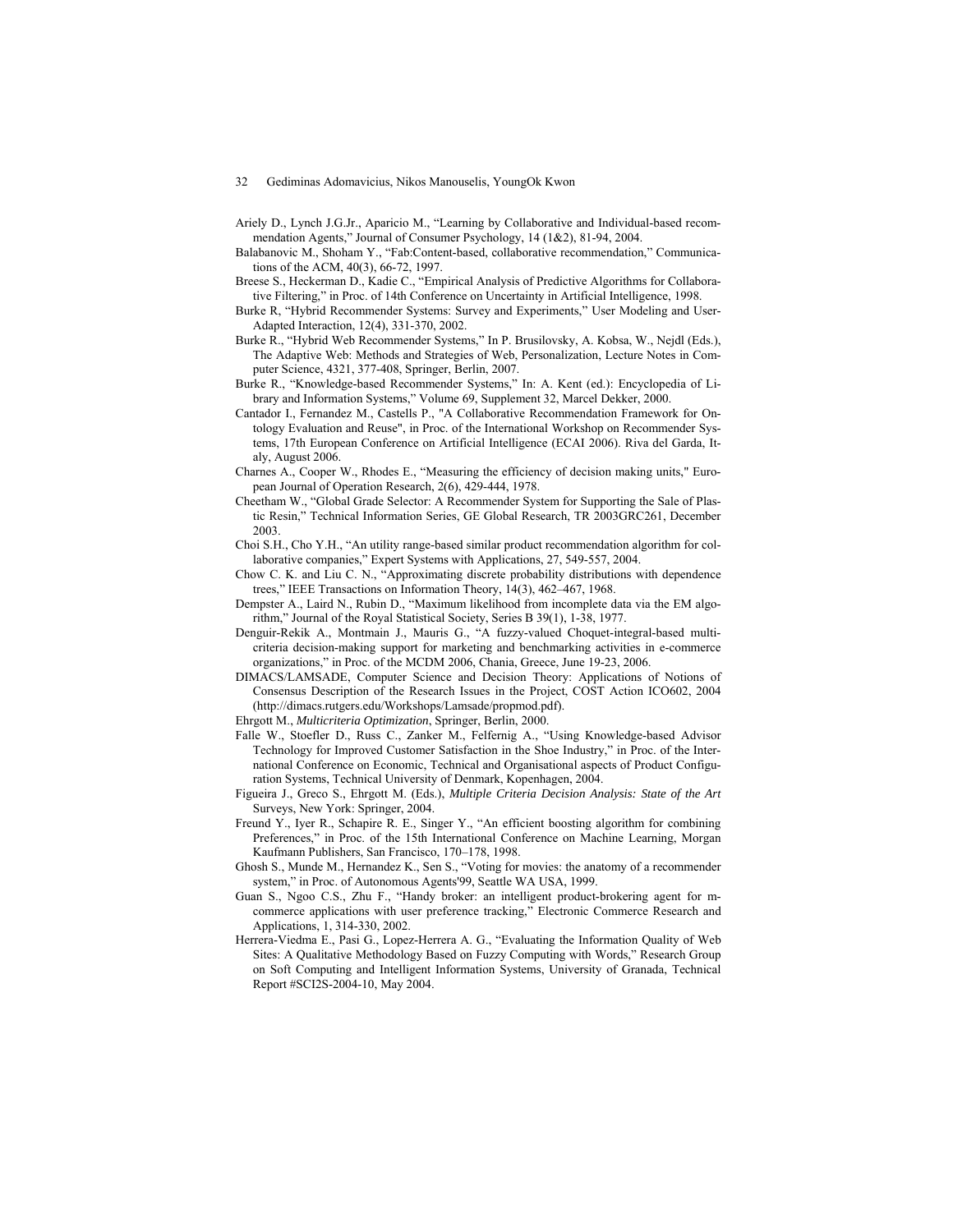- Jacquet-Lagrèze E., Siskos Y., "Preference disaggregation: 20 years of MCDA experience," European Journal of Operational Research, 130, 233-245, 2001.
- Jameson A., Smyth, B. *Recommendation to groups*, Brusilovsky P., Kobsa A., and Nejdl W., eds. Adaptive Web: Methods and Strategies of Web Personalization. Springer, Berlin, 596– 627, 2007.
- Karacapilidis N., Hatzieleutheriou L., "A hybrid framework for similarity-based recommendations," International Journal of Business Intelligence and Data Mining, 1(1), 2005.
- Keeney R. L., *Value-focused Thinking: A Path to Creative Decisionmaking*, Cambridge MA: Harvard University Press, 1992.
- Keeney R.L., Raiffa H., *Decisions with Multiple Objectives: Performances and Value Trade-Offs*, New York: Wiley, 1976.
- Kerschberg L., Kim W., Scime A., "WebSifter II: A Personalizable Meta-Search Agent based on Semantic Weighted Taxonomy Tree," in Proc. of the International Conference on Internet Computing (IC'2001), Las Vegas, Nevada, USA, June 25-28, 2001.
- Kim T. H., Yang S. B., "Using Attributes to Improve Prediction Quality in Collaborative Filtering," in Proc. of the E-Commerce and Web Technologies: 5th International Conference, EC-Web 2004, Zaragoza, Spain, August 31-September 3, 2004.
- Kim W., Kerschberg L., Scime A., "Learning for automatic personalization in a semantic taxonomy-based meta-search agent," Electronic Commerce Research and Applications, 1, 150- 173, 2002.
- Kleinberg J., Sandler M., "Convergent Algorithms for Collaborative Filtering," in Proc. of the ACM E-Commerce Conference (EC'03), San Diego California, USA, June 9-12, 2003.
- Konstan J.A., "Introduction to Recommender Systems: Algorithms and Evaluation," ACM Transactions on Information Systems, 22(1), 1-4, 2004.
- Konstan J.A., Miller, B.N., Maltz, D., Herlocker, J.L., Gordon, L.R, Riedl, J., "GroupLens: Applying collaborative filtering to Usenet news," Communications of the ACM, 40(3), 77-87, 1997.
- Koren Y., "Collaborative filtering with temporal dynamics," Proc. of the 15th ACM SIGKDD Int'l Conf. on Knowledge discovery and data mining, 447-456, 2009.
- Lakiotaki K., Tsafarakis S., Matsatsinis N., "UTA-Rec: a Recommender System Based on Multiple Criteria Analysis," in Proc. of 2nd ACM Conf. on Recommender Systems, 2008.
- Lathauwer L. De, Moor, B. De, Vanderwalle, J.A., "A Multilinear Singular Value Decomposition. SIAM J. Matrix Anal. Appl," 21, 1253-1278, 2000.
- Lee H. H., Teng W. G., "Incorporating Multi-Criteria Ratings in Recommendation Systems," in Proc. of IEEE International Conference on Information Reuse and Integration, 273-278, 2007.
- Lee W. P., "Towards agent-based decision making in the electronic marketplace: interactive recommendation and automated negotiation," Expert Systems with Applications, 27, 665-679, 2004.
- Lee W.P., Liu C.H., Lu C.C., "Intelligent agent-based systems for personalized recommendations in Internet commerce," Expert Systems with Applications, 22, 275-284, 2002.
- Li Q., Wang C., Geng G., "Improving Personalized Services in Mobile Commerce by a Novel Multicriteria Rating Approach," International World Wide Web Conference, 2008.
- Liu D. R., Shih Y. Y., "Integrating AHP and data mining for product recommendation based on customer lifetime value," Information and Management, 42, 387-400, 2005.
- Manouselis N., Costopoulou C., "Analysis and Classification of Multi-Criteria Recommender Systems," World Wide Web: Internet and Web Information Systems, Special Issue on Multichannel Adaptive Information Systems on the World Wide Web, 10(4), 415-441, 2007a.
- Manouselis N., Costopoulou C., "Experimental Analysis of Design Choices in Multi-Attribute Utility Collaborative Filtering," International Journal of Pattern Recognition and Artificial Intelligence, 2007c.
- Manouselis N., Costopoulou C., "Overview of design options for neighborhood-based collaborative filtering systems," in A.Gonzales and N.Chen (Eds.) Personalised Information Retrieval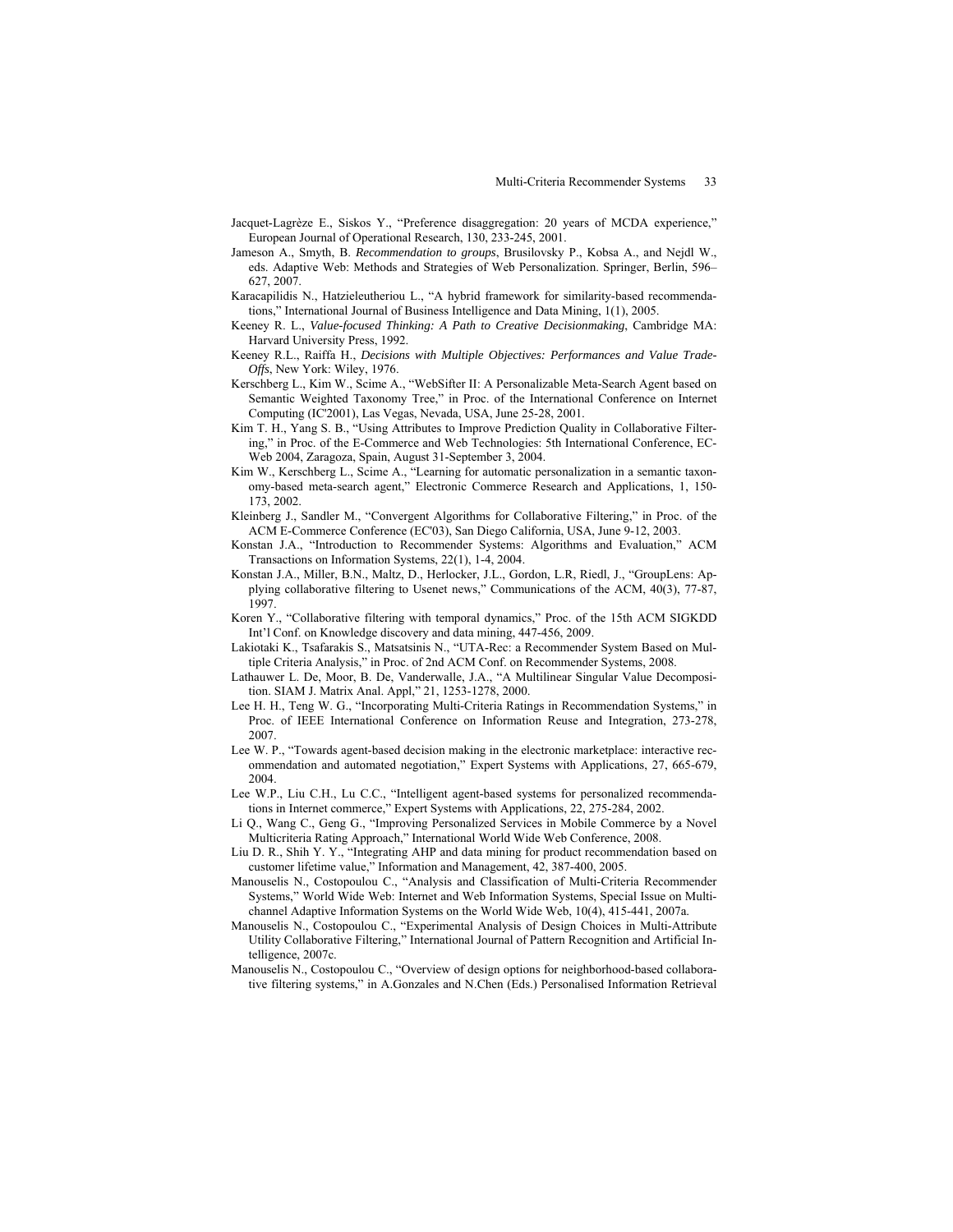and Access: Concept, Methods and Practices, Hershey, PA: Idea Group Publishing, 30-54, 2008.

- Manouselis N., Costopoulou C., "Towards a Design Process for Intelligent Product Recommendation Services in e-Markets," in X.Zha (ed.), Artificial Intelligence and Integrated Information Systems: Emerging Technologies and Applications, Hershey, PA: Idea Group Publishing, 398-417, 2007b.
- Manouselis N., Sampson D., "A Multi-criteria Model to Support Automatic Recommendation of e-Learning Quality Approaches", in Proc. of the 16th World Conference on Educational Multimedia, Hypermedia and Telecommunications ED-MEDIA 2004, Lugano, Switzerland, June 2004.
- Masthoff J., "Modeling the Multiple People That Are Me," in Proc. of the International Conference on User Modelling (UM2003), LNAI 2702, Springer-Verlag, 258-262, Johnstown, USA, June 22-26 2003.
- Matsatsinis N.F., Samaras A.P., "MCDA and preference disaggregation in group decision support", European Journal of Operational Research, 130(2), 414-429, April 2001.
- McCarthy J., "Pocket RestaurantFinder: A situated recommender system for groups," in Proc. of the Workshop on Mobile Ad-Hoc Communication at the 2002 ACM Conference on Human Factors in Computer Systems, Minneapolis, 2002.
- Middleton, S.E., Shadbolt, N.R., Roure, D.C., "Ontological user profiling in recommender systems," ACM Transactions on Information Systems, 22 (1), 54-88, 2004.
- Montaner M., Lopez B., de la Rosa J.L., "Opinion-Based Filtering Through Trust," in Proc. of the 6th International Workshop on Cooperative Information Agents VI, LNCS 2446, 164 - 178, Springer-Verlag, 2002.
- Mukherjee R., Dutta P.S., Jonsdottir G., Sen S., "MOVIES2GO An Online Voting Based Movie Recommender System," in Proc. of the ACM AGENTS'01, Montreal Quebec Canada, May 28-June 1, 2001.
- Nguyen H., Haddawy P., "DIVA: Applying Decision Theory to Collaborative Filtering," in Proc. of the AAAI Workshop on Recommender Systems, Madison, WI, July 1998.
- Nguyen H., Haddawy P., "The Decision-Theoretic Video Advisor," in Proc. of the 15th Conference on Uncertainty in Artificial Intelligence (UAI'99). Stockholm, Sweden, 494-501, 1999.
- Noh S., "Implementing Purchasing Assistant Using Personal Profile," IADIS International Conference on 'Applied Computing' 2004, Lisbon, Portugal, 23-26 March 2004.
- O'Connor M., Cosley D., Konstan J., Riedl J., "PolyLens: A recommender system for groups of users," in Proc. of the Seventh European Conference on Computer-Supported Cooperative Work, 2001.
- Oard, D. W., Kim J., "Modeling information content using observable behavior. In Proceedings of the American Society for Information Science and Technology Conference, Washington, DC., 2001.
- Pardalos P., Siskos Y., Zopounidis C., *Advances in Multicriteria Analysis*, Dordrecht: Kluwer Academia Publishers, 1995.
- Pazzani M., Billsus D., "Learning and revising user Profiles: The identification of interesting Web sites," Machine learning, 27(3), 313-331, 1997.
- Perny P., Zucker J. D., "Preference-based Search and Machine Learning for Collaborative Filtering: the 'Film-Conseil' Movie Recommender System," Information, Interaction, Intelligence, 1(1), 9-48, 2001.
- Perny P., Zucker J.D., "Collaborative Filtering Methods based on Fuzzy Preference Relations," in Proc. of the EUROFUSE-SIC'99, 279-285, 1999.
- Plantie M., Montmain J., Dray G., "Movies Recommenders Systems: Automation of the Information and Evaluation Phases in a Multi-criteria Decision-Making Process," in Andersen K.V., Debenham J., Wagner R. (Eds.), Proc. of the DEXA 2005, LNCS 3588, 633-644, Berlin Heidelberg: Springer-Verlag, 2005.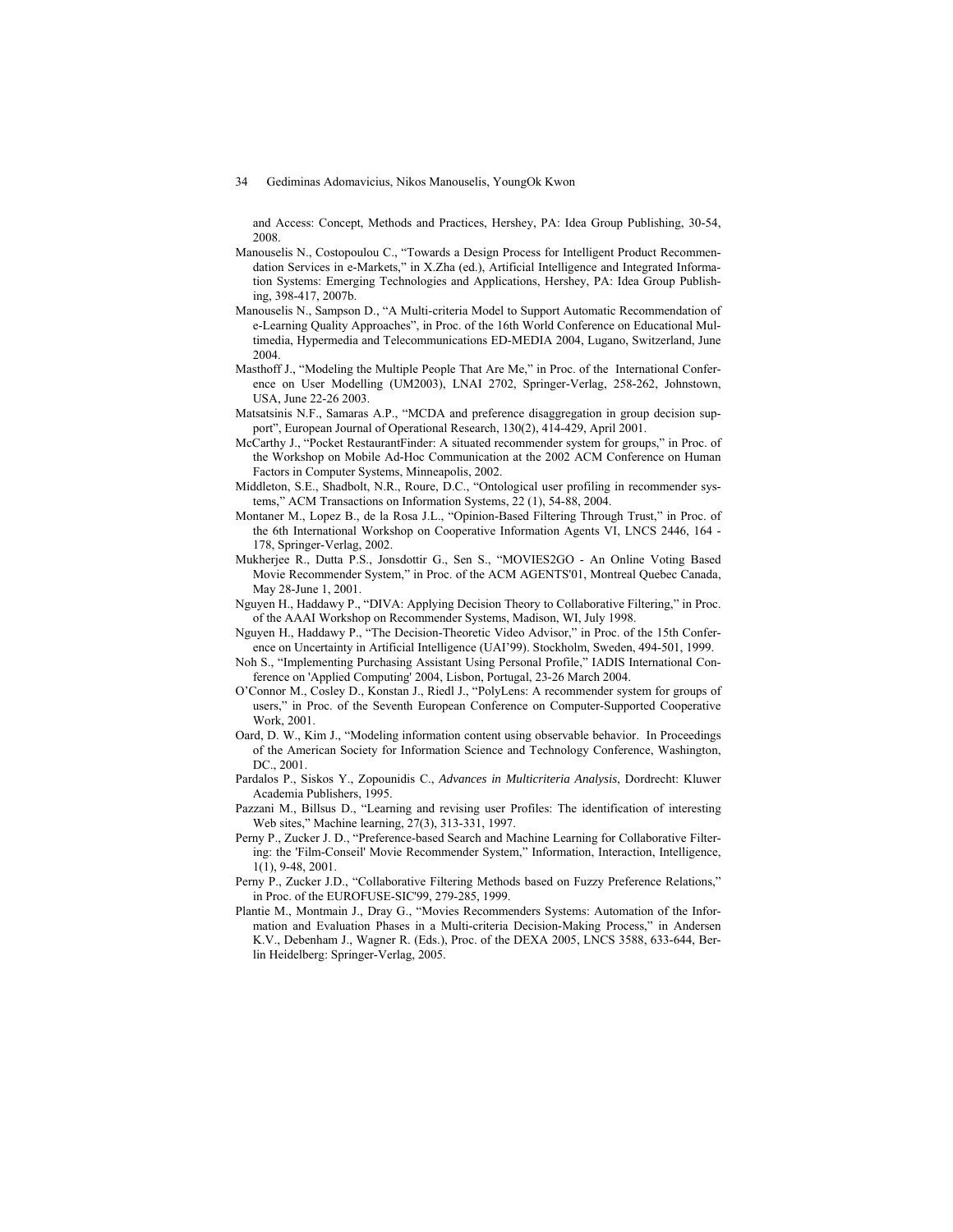- Price B, Messinger P.R., "Optimal Recommendation Sets: Covering Uncertainity over User Preferences," Informs Annual Meeting: Denver 2004, October 24-27 2004, AAAI Press, 2005.
- Reilly J., McCarthy K., McGinty L., and Smyth B., "Incremental Critiquing," In Proc. of The 24th SGAI International Conference on Innovative Techniques and Applications of Artificial Intelligence, Cambridge, UK, 2004.
- Resnick P., Varian H., "Recommender Systems Introduction to the Special Section," Communications of the ACM, 40(3), 56-58, 1997.
- Resnick P.; Iacovou, N.; Sushak, M.; Bergstrom, P., "GroupLens: An open architecture for collaborative filtering of netnews," Computer Supported Collaborative Work Conference, 1994.
- Ricci F., Arslan B., Mirzadeh N., Venturini A., "ITR: a case-based travel advisory system," in Proc. of ECCBR, 6th European Conference on Case Based Reasoning, 2002.
- Ricci F., Nguyen Q.N., "Acquiring and Revising Preferences in a Critique-based Mobile Recommender System," IEEE Intelligent Systems, 22(3), 22-29, May/June 2007.
- Ricci F., Venturini A., Cavada D., Mirzadeh N., Blaas D., and Nones M., "Produce Recommendation with Iteractive Query Management and Twofold Similarity," Proc. of the 5th International Conference on Case-Based Reasoning, ICCBR 2003, Kevin D. Ashley, Derek G. Bridge (Eds.). LNCS Vol. 2689, 479-493 Springer, 2003.
- Ricci F., Werthner H., "Case-Based Querying for Travel Planning Recommendation," Information Technology and Tourism, 4(3–4), 215–226, 2002.
- Roy B., Bouyssou D., Aide Multicritere a la Decision: Methodes et Cas. Paris: Economica, 1993.
- Roy B., *Multicriteria Methodology for Decision Aiding*, Kluwer Academic Publishers, 1996.
- Saaty T. L., *Optimization in Integers and Related Extremal Problems*, New York: McGraw-Hill, 1970.
- Sahoo N., Krishnan R., Duncan G., Callan J., "Collaborative Filtering with Multi-component Rating for Recommender Systems," in Proc. of 6th Workshop on Information Technologies and Systems, 2006.
- Sampaio I., Ramalho G., Corruble V., Prudencio R., "Acquiring the Preferences of New Users in Recommender Systems: The Role of Item Controversy," in Proc. of the International Workshop on Recommender Systems, 17th European Conference on Artificial Intelligence (ECAI 2006). Riva del Garda, Italy, August 2006.
- Sarwar B., Karypis G., Konstan J., and Riedl J., "Application of Dimensionality Reduction in Recommender Systems—A Case Study," Proc. ACM WebKDD Workshop, 2000.
- Schafer J. B., "DynamicLens: A Dynamic User-Interface for a Meta-Recommendation Systems," Workshop on the next stage of recommender systems research at the ACM Intelligent User Interfaces Conf., Jan. 2005.
- Schickel-Zuber V., Faltings B., "Hetereogeneous Attribute Utility Model: A new approach for modelling user profiles for recommendation systems," in Proc. of the Workshop on Knowledge Discovery in the Web (WebKDD2005), Chicago, Illinois, USA, August 21, 2005.
- Schmitt C., Dengler D., Bauer M., "Multivariate Preference Models and Decision Making with the MAUT Machine," in P.Brusilovsky et al. (Eds.), User Modelling (UM 2003), LNAI 2702, 297-302, Berling Heidelberg: Springer-Verlag, 2003.
- Schmitt C., Dengler D., Bauer M., "The MAUT-Machine: An Adaptive Recommender System," in Proc. of ABIS Workshop 'Adaptivität und Benutzermodellierung in interaktiven Softwaresystemen' (ABIS'02), Hannover, Germany, October 2002.
- Si L., Jin R., "Flexible Mixture Model for Collaborative Filtering," in Proc. of 20<sup>th</sup> Intl. Conf.on Machine Learning, 2003.
- Siskos Y., Grigoroudis E., and Matsatsinis N., "UTA Methods," Springer, 2005.
- Smyth B., "Case-based recommendation," Lecture notes in computer science, 342-376, Springer, 2007.
- Srikumar K., Bhasker B., "Personalized Product Selection in Internet Business," Journal of Electronic Commerce Research, 5(4), 216-227, 2004.